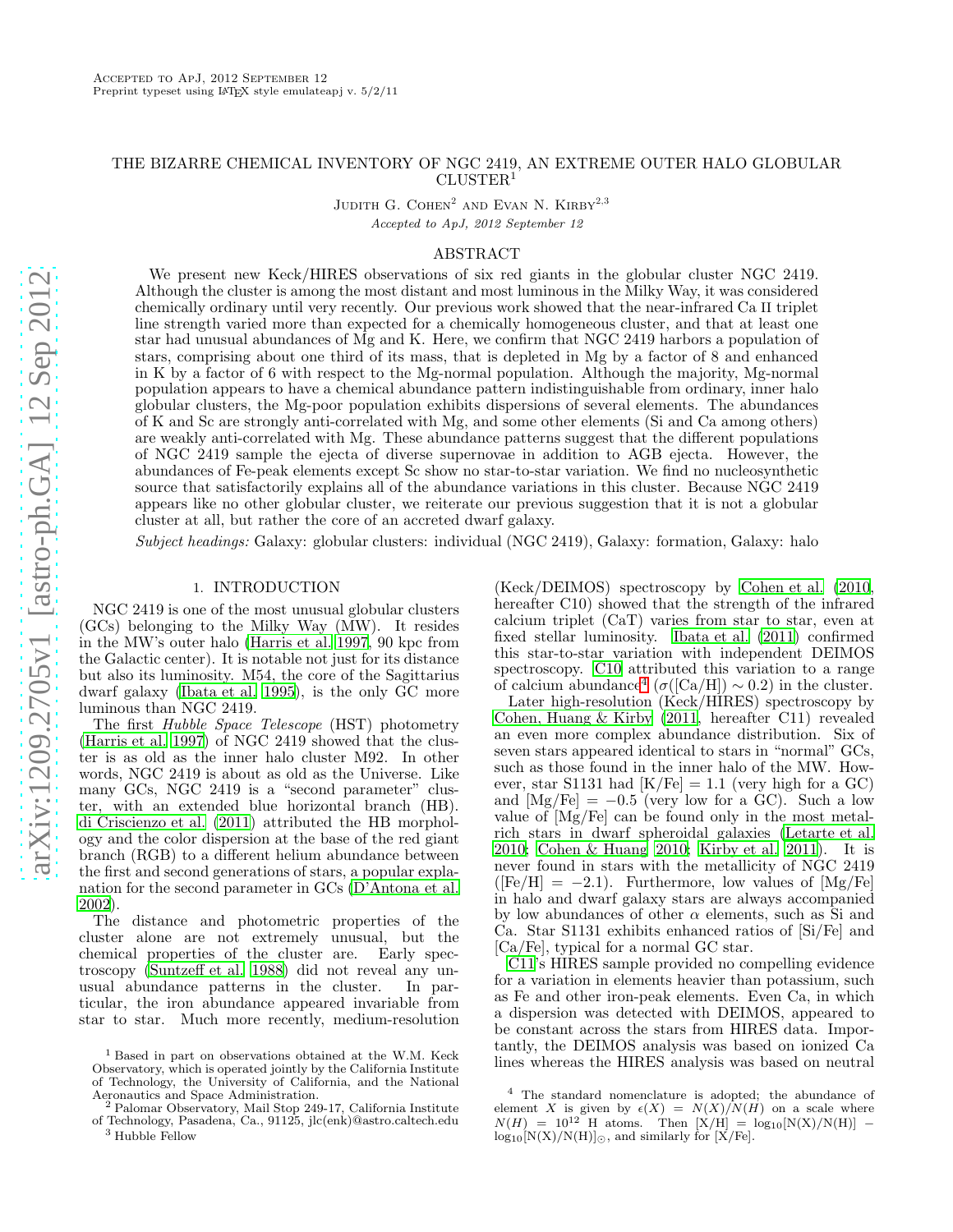Ca lines.

The HIRES sample of [C11](#page-13-7) included only one of the Carich stars identified by [C10](#page-13-5). In fact, that single star was S1131, the one with unusual magnesium and potassium abundances. The peculiarity of this star with a strong CaT demanded that we observe additional stars from the DEIMOS sample with large CaT line strengths. In this article, we expand [C11'](#page-13-7)s sample of HIRES spectra in NGC 2419, focusing in particular on the stars with strong CaT lines.

## 2. OBSERVATIONS AND ABUNDANCE ANALYSIS PROCEDURES

In an effort to overcome some of the limitations of and concerns arising from our previous work in NGC 2419, we obtained HIRES-R [\(Vogt et al. 1994\)](#page-13-11) spectra of an additional 6 stars in this GC during a 4 night run which began 2012 Jan 29. The spectrograph configuration was identical to that we used in our 2008 and 2010 observations of NGC 2419 red giants. Most of the new stars were chosen to probe the Ca-rich distribution of the DEIMOS measurements of the Ca triplet, with preference given to those stars for which we had already obtained low signal-to-noise ratio (S/N) HIRES spectra that suggested, based on our measured radial velocities, that the stars were cluster members. These stars are faint  $(17.5 < V < 17.9)$  for high-resolution spectroscopy, and the exposure times ranged from 2.5 hours for the brightest star to 4 hours for the faintest star. All of the nights were clear, and two had excellent seeing.

The total sample of 13 stars for which we obtained reasonably good HIRES spectra is given in Table [1.](#page-2-0) Fig. [1](#page-1-0) shows a comparison of the location of the sample stars on the observed  $V, V-I$  plane using optical photometry from [Stetson \(2005](#page-13-12)) and the V,  $V - J$  plane, where J is from 2MASS [\(Skrutskie et al. 2006;](#page-13-13) [Cutri et al. 2003\)](#page-13-14). Isochrones from the  $Y^2$  grid [\(Yi et al. 2003\)](#page-13-15) for an age of  $12 \,\mathrm{Gyr}$  with  $\text{[Fe/H]} = -2.20 \,\mathrm{dex}$  (solid line) and  $\text{[Fe/H]} =$  $-1.90$  dex (dotted line), both with  $\alpha$ /Fe] = +0.30 dex, are indicated. We adopted the same distance and reddening as was used in [C11.](#page-13-7) In our earlier work [\(C10\)](#page-13-5), the membership of star S1673 in NGC 2419 was considered possible but not definite. This is because, as is seen in Fig [1,](#page-1-0) this star lies to the blue of the main cluster RGB in a V,  $V - I$  CMD. Although its  $v_r$  is consistent with cluster membership, we decided to be cautious and not consider it a confirmed member at that time. However, on the basis of its abundances, discussed below, we now consider S1673 to be a definite member of this GC. It may be, as [C10](#page-13-5) speculated, an AGB rather than a RGB star.

Fig. [2](#page-1-1) shows a histogram of  $Ca(CaT)$ , the Ca abundance inferred from our initial moderate resolution study [\(C10\)](#page-13-5) based on the CaT line strength measured with DEIMOS on Keck II, with the HIRES sample indicated. Our HIRES sample now includes giants spanning almost the entire range of  $Ca(CaT)$  abundances for NGC 2419 luminous giants. While there are a few stars in our DEIMOS sample with even higher Ca(CaT), they are not in our HIRES sample as they are all fainter than  $V = 17.7.$ 

The measurement of equivalent widths, whose values are given in Tables [2](#page-16-0) and [3,](#page-19-0) and the abundance analyses were carried out in a manner identical to our previous



<span id="page-1-0"></span>**Figure 1.** The V,  $V - I$  (left panel) and V,  $V - J$  (right panel) CMDs are shown for NGC 2419 with optical photometry from [Stetson \(2005\)](#page-13-12) and J photometry from 2MASS. The red circles denote stars with  $[Mg/Fe] < 0$ , while the blue circles represent stars with [Mg/Fe] > 0 dex. The larger symbols denote stars whose DEIMOS spectra have near-IR Ca triplet lines implying  $\mathrm{[Ca/H]} > -1.8$ . Two 12 Gyr,  $\alpha$ -enhanced isochrones from [Yi et al.](#page-13-15)  $(2003)$  are shown:  $[Fe/H] = -2.2$  (solid line) and  $[Fe/H] = -1.9$ (dashed line). The smallest black points, seen only in the left panel, are the photometric sample of [Stetson \(2005](#page-13-12)). The somewhat larger black points (also shown only in the left panel) are the Keck/DEIMOS sample of C10.



<span id="page-1-1"></span>**Figure 2.** A histogram of  $\text{[Ca/H]}$  as inferred from the near-IR Ca II triplet line strengths in the DEIMOS moderate resolution spectra of [C10](#page-13-5) is shown for the sample of 43 definite members of NGC 2419 isolated in that paper. The sample from C11 of 7 RGB stars in this GC with HIRES spectra is shown by the solid fill. The 6 additional NGC 2419 stars presented here are indicated by the hatched areas.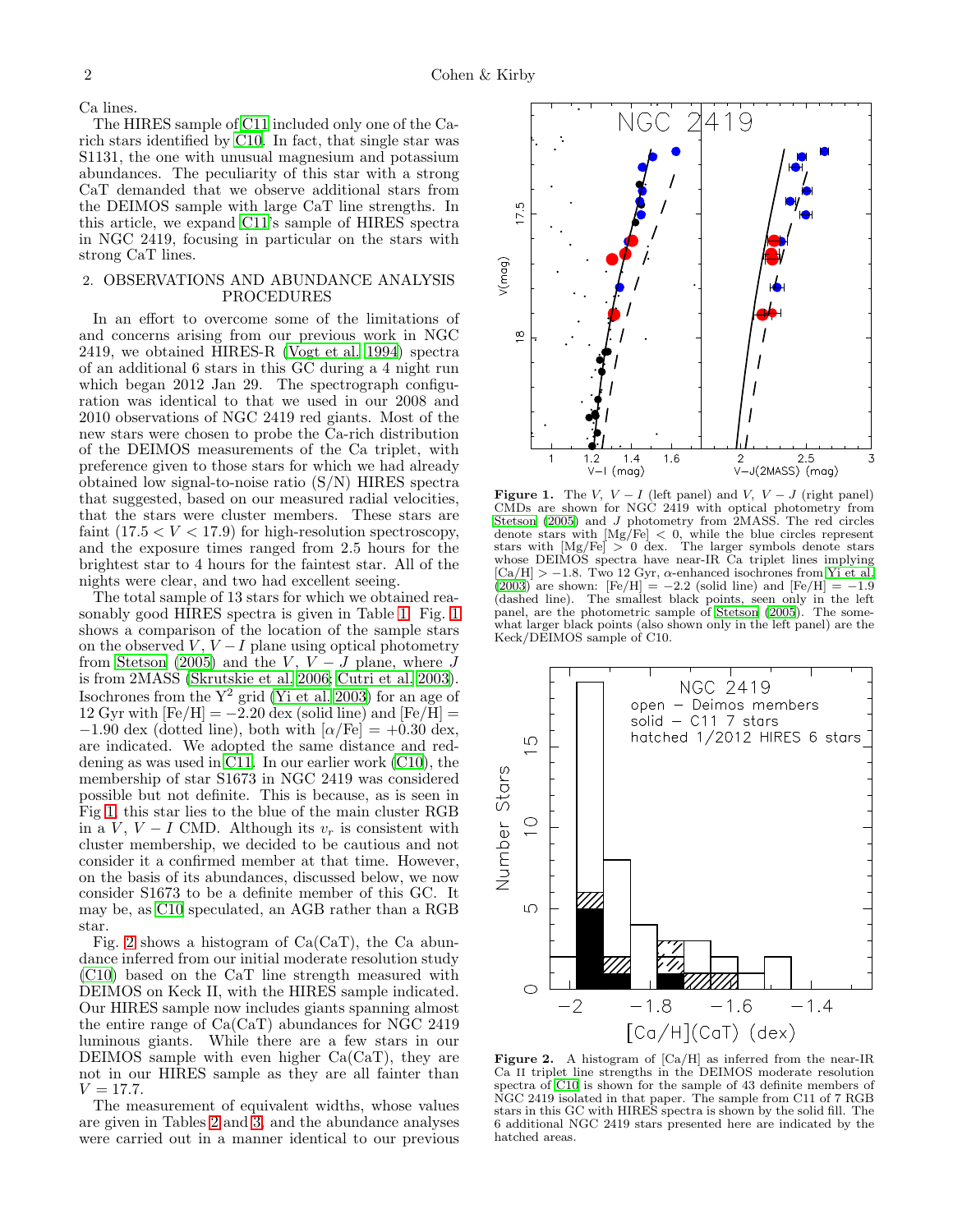| Name <sup>a</sup>     | Va<br>(mag) | $T_{\text{eff}}$ , $\log(g)$ , $v_t$ <sup>b</sup><br>$(K, dex, km s^{-1})$ | Exp. Time<br>$(\sec)$ | S/N <sup>c</sup> | $v_r$<br>$(km s^{-1})$ |
|-----------------------|-------------|----------------------------------------------------------------------------|-----------------------|------------------|------------------------|
| New Stars             |             |                                                                            |                       |                  |                        |
| Stet 406              | 17.80       | 4448, 0.95                                                                 | 14400                 | 95               | $-20.3$                |
| Stet 458              | 17.90       | 4480, 1.02                                                                 | 10800                 | 85               | $-17.9$                |
| Stet 1004             | 17.91       | 4482, 1.02                                                                 | 14400                 | 80               | $-23.5$                |
| Stet 1065             | 17.66       | 4455, 0.88                                                                 | 10800                 | 80               | $-22.7$                |
| Stet 1166             | 17.50       | 4350, 0.89                                                                 | 9000                  | 82               | $-21.3$                |
| Stet 1673             | 17.68       | 4409, 0.88                                                                 | 10800                 | 95               | $-24.6$                |
| From C11              |             |                                                                            |                       |                  |                        |
| Stet $223d$           | 17.25       | 4265, 0.61                                                                 | 8400                  | >100             | $-22.4$                |
| Stet 810              | 17.31       | 4316, 0.65                                                                 | 7200                  | >100             | $-22.6$                |
| Stet 973 <sup>e</sup> | 17.45       | 4325, 0.74                                                                 | 3200                  | 39               | $-21.9$                |
| Stet 1131             | 17.61       | 4382, 0.84                                                                 | 9000                  | 95               | $-16.8$                |
| Stet $1209f$          | 17.41       | 4317, 0.71                                                                 | 7200                  | 93               | $-19.0$                |
| Stet $1305g$          | 17.61       | 4385, 0.84                                                                 | 3000                  | 52               | $-16.8$                |
| Stet $1814h$          | 17.27       | 4472, 0.62                                                                 | 5400                  | 90               | $-26.1$                |
|                       |             |                                                                            |                       |                  |                        |

<span id="page-2-0"></span>Table 1 Data for Red Giant Members of NGC 2419 With Keck/HIRES Spectra

<sup>a</sup> Star IDs and V magnitudes are from the online version of the database of [Stetson](#page-13-12)  $(2005).$  $(2005).$ 

 $^{\rm \dot b}$  These values, adopted for the abundance analysis, are based only on the  $V$  mag and an appropriate isochrone.

 $\rm{c}$  SNR per spectral resolution element in the continuum at 5500 Å.

 $^{\rm d}$  Stetson 223 = Suntzeff 1.

 $e$  Stetson 973 = Suntzeff 15.

f Stetson  $1209 =$  Suntzeff 16.

 $S$  Stetson 1305 = RH 10 (private communication from M. Shetrone), previously observed by Shetrone, Côté & Sargent  $(2001)$ .

h Stetson  $1814 =$  Suntzeff 14.

work. [C11](#page-13-7) described those procedures in detail.  $W_{\lambda}$  for the 7 stars from [C11](#page-13-7) are also listed there as a number of lines were added since 2011. Hyperfine structure corrections have been made following [C11.](#page-13-7) No non-LTE corrections were made because the Al abundances were calculated not from the 3950 Å resonance doublet but from the weak 6696, 6698 A doublet, which has no strong non-LTE correction (see Baumüller  $& Gehren 1997$ ). The magnitudes of the expected non-LTE corrections for some other key elements are discussed in §[4.](#page-7-0) Because these are rather faint metal-poor giants, we included the strong Mg triplet lines and sometimes the Na D lines in the analysis in order to get a reasonable number of lines for these key elements. We provide two measurements of abundance for these two elements: one with and one without these very strong lines.

We made two important updates to our procedures described in [C11.](#page-13-7) We are now using the 2010 version of MOOG [\(Sneden 1973](#page-13-17)) updated by J. Sobeck [\(Sobeck et al. 2011\)](#page-13-18). The new version contains a better treatment of coherent, isotropic scattering, which in the 2002 version is treated as pure absorption. This could be important for our NGC 2419 sample primarily because these are cool luminous RGB stars. But since [Fe/H] for NGC 2419 is about −2.1 dex, the importance of Rayleigh scattering as an opacity source is not as large as it would be for even more metal-poor stars. Furthermore, we did not consider lines blueward of 4100 Å because the spectral S/N is too low at those wavelengths. We focused on the part of the spectra  $\lambda > 4500$  Å, where S/N is higher, unless an element has no or very few lines beyond 4500 Å. Thus, for our sample, the use of the  $2010$ version of MOOG does not introduce noticeable changes

compared to the 2002 version.

The second major change change we made involves the determination of stellar parameters. Fig. [1](#page-1-0) shows the  $V$ ,  $V - I$  and  $V, V - J$  CMDs for our HIRES sample in NGC 2419, with two metal-poor,  $\alpha$ -enhanced, 12 Gyr Yonsei-Yale isochrones [\(Yi et al. 2003\)](#page-13-15) superposed. We set the stellar parameters  $T_{\text{eff}}$  and  $\log(g)$  by assuming the stars lie on an isochrone halfway between the two shown in Fig. [1.](#page-1-0) We did not use the colors at all, just the V magnitude, to set  $T_{\text{eff}}$  and log(g). When looking for small abundance variations, the choice of stellar parameters is critical, as discussed by [C11.](#page-13-7) Rather than relying on colors, which for such faint stars have nontrivial uncertainties, particularly those from 2MASS, we decided to force the stars to lie on an isochrone with just the V measurements taken from [Stetson \(2005\)](#page-13-12), whose uncertainties are quite small  $(\leq 0.015 \text{ mag})$ , over a total range spanned by our sample of 17.25 to 17.91 mag. The range in  $V - I$  spanned by our sample is only 0.32 mag, less than half of that of V and with somewhat larger uncertainties. The range in  $V - J$  is 0.47 mag, but the uncertainties are much larger due to the limited depth of 2MASS. If the stars really do lie along a single isochrone, as would be the case if NGC 2419 is actually a chemically homogeneous old GC, using just  $V$  will give a very accurate relative  $T_{\text{eff}}$  determination for each star. Even if a slightly inappropriate isochrone is used, the relative differences in  $T_{\text{eff}}$  for members along the upper RGB of the stellar population will be highly accurate. Fig. [3](#page-3-0) shows the dependence of  $[Fe I/H]$ ,  $[Fe II/H]$  and the difference of the two as a function of  $V$  (our proxy for  $T_{\text{eff}}$ ), as well as the same for Ti. The behavior of these key diagnostics serves to demonstrate that our detailed abundance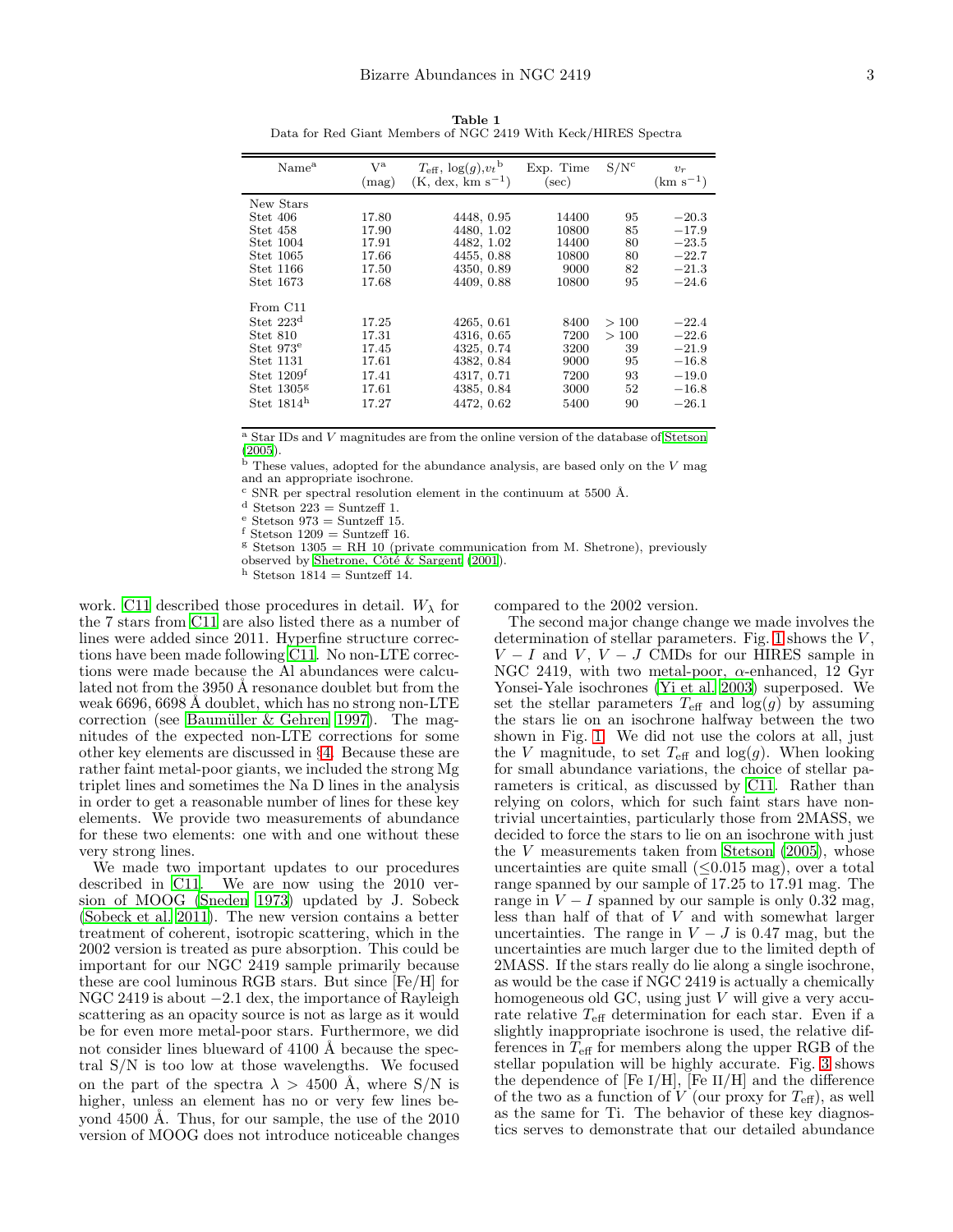

<span id="page-3-0"></span>Figure 3. Diagnostic abundance ratios for two stages of ionization of Fe and of Ti are shown as a function of  $V$  magnitude for our sample of 13 luminous RGB stars in NGC 2419. Red crosses and blue points denote Mg-poor and Mg-rich giants respectively.

analyses are valid.

#### 3. THE CHEMICAL INVENTORY OF THE NGC 2419 GIANTS

Our detailed abundance analysis for 13 luminous red giants in NGC 2419 yielded the results given in Tables [4](#page-14-0) and [5.](#page-15-0) The Mg abundances are listed with the two Mg triplet lines both included and excluded to illustrate that the result is identical to within the errors even when the strong Mg triplet lines are included. The abundance analyses for the 7 stars from [C11](#page-13-7) were redone, resulting only in small differences. The present results supersede those of [C11.](#page-13-7) Tables of uncertainties for the absolute abundances and the abundance ratios were given in [C11](#page-13-7).

One star, S1673, appears to be significantly bluer than the RGB of NGC 2419 in the  $V, V - I$  CMD, but less discrepant in the  $V, V-J$  CMD. It may be an AGB star. We carried out an abundance analysis for this star based solely on its  $V$  magnitude (i.e., assuming that it lies on the normal RGB) and also one assuming that it is 100 K hotter than the RGB and with a slightly lower  $log(g)$ corresponding to a mass of 0.6  $M_{\odot}$  instead of 0.8  $M_{\odot}$ (i.e., on the AGB). Both sets of results are presented in Table [4.](#page-14-0)

Our detailed abundance analysis shows that NGC 2419 contains two groups of stars. The first, containing 8 of the 13 stars, represents a normal  $\alpha$ -rich population typical of GC (and inner halo) stars. This is the population that dominated the sample of [C11,](#page-13-7) where it was shown that they are essentially identical in chemical inventory to the stars in the much nearer, inner halo cluster NGC 7099 with similar metallicity.

However, the second population found here is very strange. It shows extreme depletions of Mg, with It shows extreme depletions of Mg, with [Mg/Fe] ranging widely from −0.2 to −0.7 dex, accompanied by large enhancements in K of ∼0.7 dex above those of the "normal" NGC 2419 giants. The Mg-poor group contains the same 5 stars shown in Fig. [2](#page-1-1) to have stronger near-IR Ca triplet lines from the study of [C10](#page-13-5). The fraction of stars in the high tail of the Ca(CaT) distribution  $(Ca/H] > -1.85$  from the larger DEIMOS sample of [C10](#page-13-5) is 34%; the fraction of peculiar Mg-poor stars in the smaller HIRES sample is comparable (38%).

Table [6](#page-4-0) gives the mean abundances for each of the two groups. A number of smaller anomalies are apparent from this table, and are also visible in Fig [4.](#page-5-0) We see that the Mg-poor group of luminous RGB stars in NGC 2419 has slightly higher [Si/Fe], [Sc/Fe], and [Ca/Fe] than does the group of normal giants. However the majority of the elements probed have identical abundances with relatively small dispersions in the two groups of NGC 2419 stars. This specifically includes Fe.

Figs. [5](#page-5-1) to [9](#page-6-0) show sums of the spectra of the Mg-poor RGB stars in NGC 2419 and those of the Mg-normal stars to illustrate the contrast between the two groups. The Mg-normal star S223, the brightest and reddest cluster member, has been omitted from all the sums. S223 has broader metal lines and extremely strong  $H\alpha$  emission. Note that the mean  $T_{\text{eff}}$  of the Mg-poor stars is ∼100 K hotter than that of the Mg-normal stars (see Fig. [1\)](#page-1-0). The specific features shown are (5) a set of Fe I lines, with one Fe II line, to illustrate that there is no evidence of a variation in Fe abundance, (6) the region of the  $5528 \text{ Å}$  Mg I line which includes a Sc II line, (7) the Na doublet at  $5685 \text{ Å}$ , to show that the Na abundance is low in both groups, (8) an even weaker Na doublet near 6160 Å, and  $(9)$  a set of Ca I lines near 6165 Å. The last of these figures shows that the Ca I lines in the Mg-poor group are only slightly stronger than those in the Mg-normal group of NGC 2419 giants. If the differences in line strength were due to temperature alone, the lines would be weaker. Hence, there is a difference in the average Ca abundance between the two groups.

The extremely low [Mg/Fe] abundances we have determined for the Mg-poor group of 5 giants in NGC 2419 are very unusual. Such low values of [Mg/Fe] can be found only in the most metal-rich stars in dwarf spheroidal galaxies [\(Letarte et al. 2010;](#page-13-8) [Cohen & Huang](#page-13-9) [2010;](#page-13-9) [Kirby et al. 2011\)](#page-13-10). It is never found in stars with the metallicity of NGC 2419 ( $[Fe/H] = -2.1$ ). For example, the 122 stars of the 0Z project have a median [Fe/H] of −2.9 dex, and 10% of the sample has [Fe/H]  $> -2.3$  dex. The lowest value of [Mg/Fe] in this sample of Galactic halo field EMP candidates is −0.23 dex, with normal [K/Fe]. Note that only three of 122 stars in their sample have  $[Mg/Fe] < 0$  (Cohen et al., in preparation). Furthermore, low values of [Mg/Fe] in halo and dwarf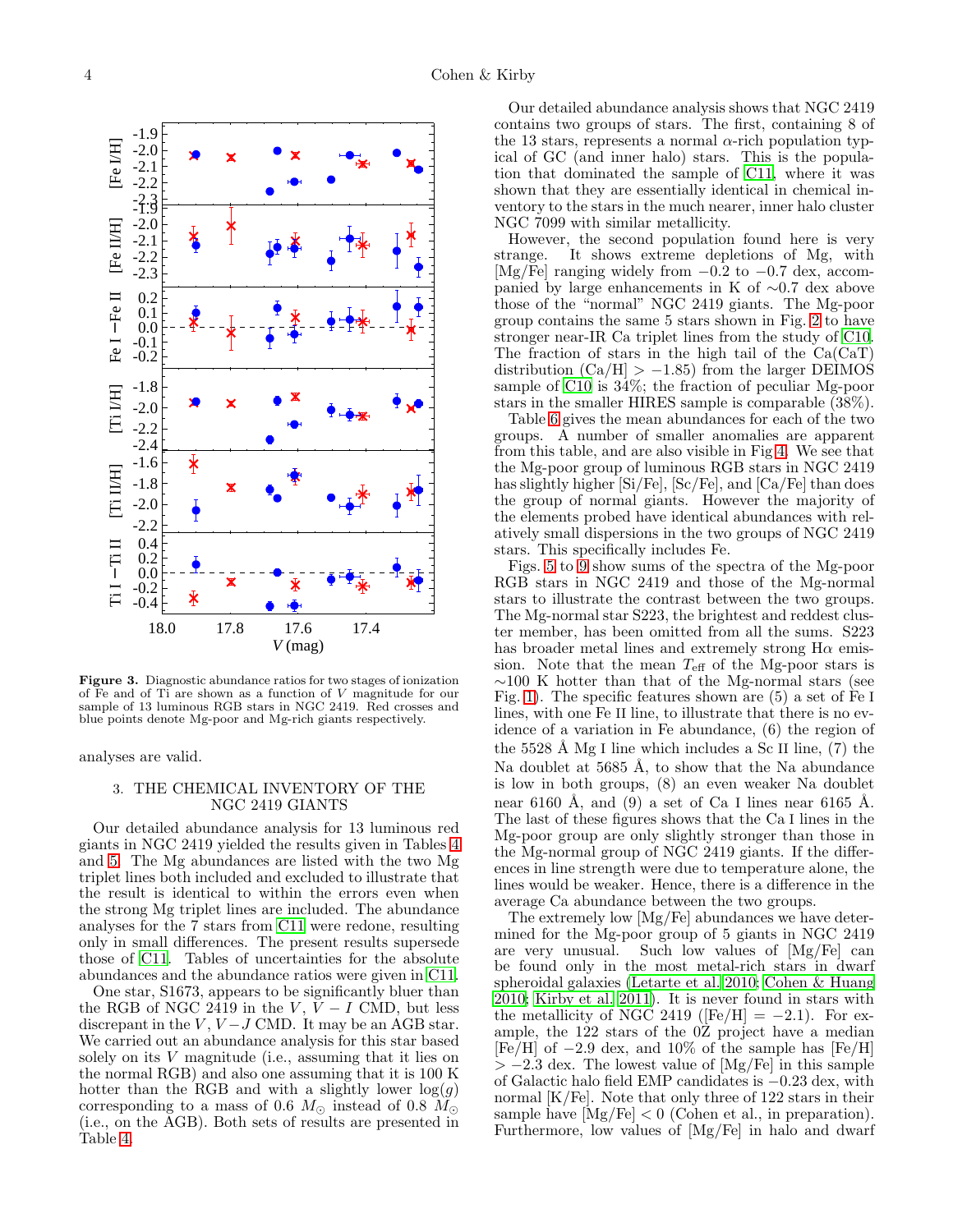<span id="page-4-0"></span>Table 6 Mean Absolute Abundances for the Two Groups of Red Giant Members of NGC 2419 With Keck/HIRES Spectra

| Species          | $\log[\epsilon(X)]$ | $Mg$ -rich <sup>a</sup><br>$\sigma$ | $N{\text{(stars)}}$ | $\log[\epsilon(X)]$ | $Mg$ -poorb<br>$\sigma$ | $N{\text{(stars)}}$ |
|------------------|---------------------|-------------------------------------|---------------------|---------------------|-------------------------|---------------------|
|                  |                     |                                     |                     |                     |                         |                     |
| C(CH)            | 5.75                | 0.19                                | 7                   | 5.71                | 0.22                    | 5                   |
| NaI              | 4.31                | 0.29                                | 8                   | 4.35                | 0.13                    | $\frac{5}{3}$       |
| MgI              | 5.78                | 0.14                                | 8                   | 4.92                | 0.30                    |                     |
| Mglc             | 5.74                | 0.14                                | 5                   | 4.80                | 0.39                    |                     |
| AlI              | 4.94                | 0.25                                | $\overline{4}$      | 4.93                | 0.11                    | $4^{\rm d}$         |
| SiI              | 5.81                | 0.07                                | $\,6$               | 6.05                | 0.10                    | $\mathbf 5$         |
| ΚI               | 3.46                | 0.16                                | 8                   | 4.26                | 0.13                    | $\overline{5}$      |
| CaI <sup>e</sup> | 4.40                | 0.09                                | 8                   | 4.58                | 0.03                    | $\overline{5}$      |
| CaT <sup>f</sup> | 4.39                | 0.03                                | 8                   | 4.66                | 0.04                    | $\overline{5}$      |
| ScII             | 1.10                | 0.04                                | 8                   | 1.55                | 0.16                    | $\overline{5}$      |
| TiI              | 2.95                | 0.13                                | 8                   | 2.97                | 0.11                    | $\overline{5}$      |
| TiII             | 3.01                | 0.14                                | 8                   | 3.12                | 0.12                    |                     |
| TiIIg            | 3.05                | 0.10                                | 8                   | 3.21                | 0.12                    | $\frac{5}{5}$       |
| VI               | 1.91                | 0.15                                | 8                   | 2.03                | 0.16                    | $\overline{5}$      |
| CrI              | 3.21                | 0.14                                | 8                   | 3.29                | 0.11                    | $\overline{5}$      |
| MnI              | 2.91                | 0.11                                | 8                   | 2.94                | 0.12                    | $\overline{5}$      |
| FeI              | 5.35                | 0.10                                | 8                   | 5.37                | 0.10                    | $\overline{5}$      |
| FeII             | 5.29                | 0.06                                | 8                   | 5.40                | 0.10                    |                     |
| CoI              | 2.94                | 0.18                                | $\boldsymbol{6}$    | 3.00                | 0.15                    | $\frac{5}{5}$       |
| NiI              | 4.12                | 0.13                                | 8                   | 4.12                | 0.09                    | $\overline{5}$      |
| CuI              | 1.49                | 0.14                                | 8                   | 1.53                | 0.13                    | $\overline{5}$      |
| ZnI              | 2.33                | 0.07                                |                     | 2.47                | 0.09                    | $\overline{5}$      |
| YII              | $-0.31$             | 0.06                                | $\frac{5}{8}$       | $-0.23$             | 0.06                    | $\overline{5}$      |
| BaII             | $-0.12$             | 0.12                                |                     | $-0.09$             | 0.15                    | $\overline{5}$      |
| CeII             | $-0.90$             | 0.15                                | $\frac{8}{5}$       | $-0.84$             | 0.12                    | 5                   |
| NdII             | $-0.64$             | 0.17                                | $7^{\rm d}$         | $-0.59$             | 0.14                    | 4                   |
| EuII             | $-1.44$             | 0.15                                | 6 <sup>d</sup>      | $-1.32$             | 0.34                    | 5                   |
|                  |                     |                                     |                     |                     |                         |                     |

 $\frac{a}{a}$  8 RGB stars in NGC 2419 with  $[Mg/Fe] > 0$  dex.

 $^{\rm b}$  5 RGB stars in NGC 2419 with [Mg/Fe]  $<$  0 dex. S1673 is taken as a RGB star;

the changes in the means are very small if it is assumed to be on the AGB.

<sup>c</sup> The two strong Mg triplet lines are excluded.

<sup>d</sup> One upper limit is omitted.

<sup>e</sup> Based on Ca I lines in the HIRES spectra.

 $f$  Based on the 8542 and 8662 Å lines in Keck/DEIMOS spectra, see C10.

 $\frac{g}{h}$  The 4911 Å line of TiII is excluded.

galaxy stars are always accompanied by low abundances of other  $\alpha$  elements, such as Si and Ca, where they signify the increasing role of (delayed) contributions from Type Ia supernovae, which are very effective at producing Fe-peak elements, to the chemical inventory. The situation in NGC 2419 is completely different, especially because Fe and other Fe-peak elements show no variation in NGC 2419.

#### 3.1. Consequences of the Large Range in Mg

Ignoring H and He, the most abundant elements in a scaled solar mixture are C, N, O, Ne, Mg, Si, S, and Fe. Of these, C, N, O, Ne, and S all have high first ionization potentials,  $\chi > 10$  eV. Thus, in the atmospheres of cool stars, Mg, Si, and Fe are the dominant sources of free electrons, and of these three, Mg has the lowest first ionization potential, and hence may be the most important. We have established that there is a substantial population of luminous giants in NGC 2419 with a very large deficiency of Mg. Given the potential importance of Mg to the structure of the stellar atmosphere, we must consider the potential implications of such a large deficiency. We investigated the structure of the model atmospheres, in part, in response to the suggestion by [Mucciarelli et al. \(2012\)](#page-13-19) that the induced change in electron pressure,  $P_e$ , affects the CaT enough to produce the

observed dispersion in line strengths in NGC 2419.

If the Mg abundance were to be increased from some initial level, one would expect  $P_e$  to rise, and to continue rising as the Mg abundance is increased further. However, decreasing the Mg abundance from some initial level does not produce the same behavior, as once Mg is sufficiently depleted, it will no longer be an effective electron donor compared to other sources of electrons, and any additional decrease in  $P_e$  will occur much more slowly. Thus, whatever the effect may be of the strong Mg depletion seen in the Mg-poor group of RGB stars in NGC 2419, we should not expect a very large range in behavior arising from the large range in the depletion of Mg within the Mg-poor population in NGC 2419.

One potential effect of a major change in the Mg abundance is that the position of the RGB in the CMD may shift depending on the Mg abundance to some extent. [VandenBerg et al. \(2012](#page-13-20)) recently evaluated the effects of altering the abundance of a single element drawn from a large list of suitable elements, including Mg. They found that increasing Mg by 0.4 dex at  $[M/H] = -1.0$  substantially increases the opacity in the atmosphere and substantially shifts the RGB locus redder. However, at  $[M/H] = -2$ , the shift becomes much smaller, as can be seen by comparing their Fig. 7 to their Fig. 10 (the resulting opacity change) and their Fig. 15 to their Fig. 16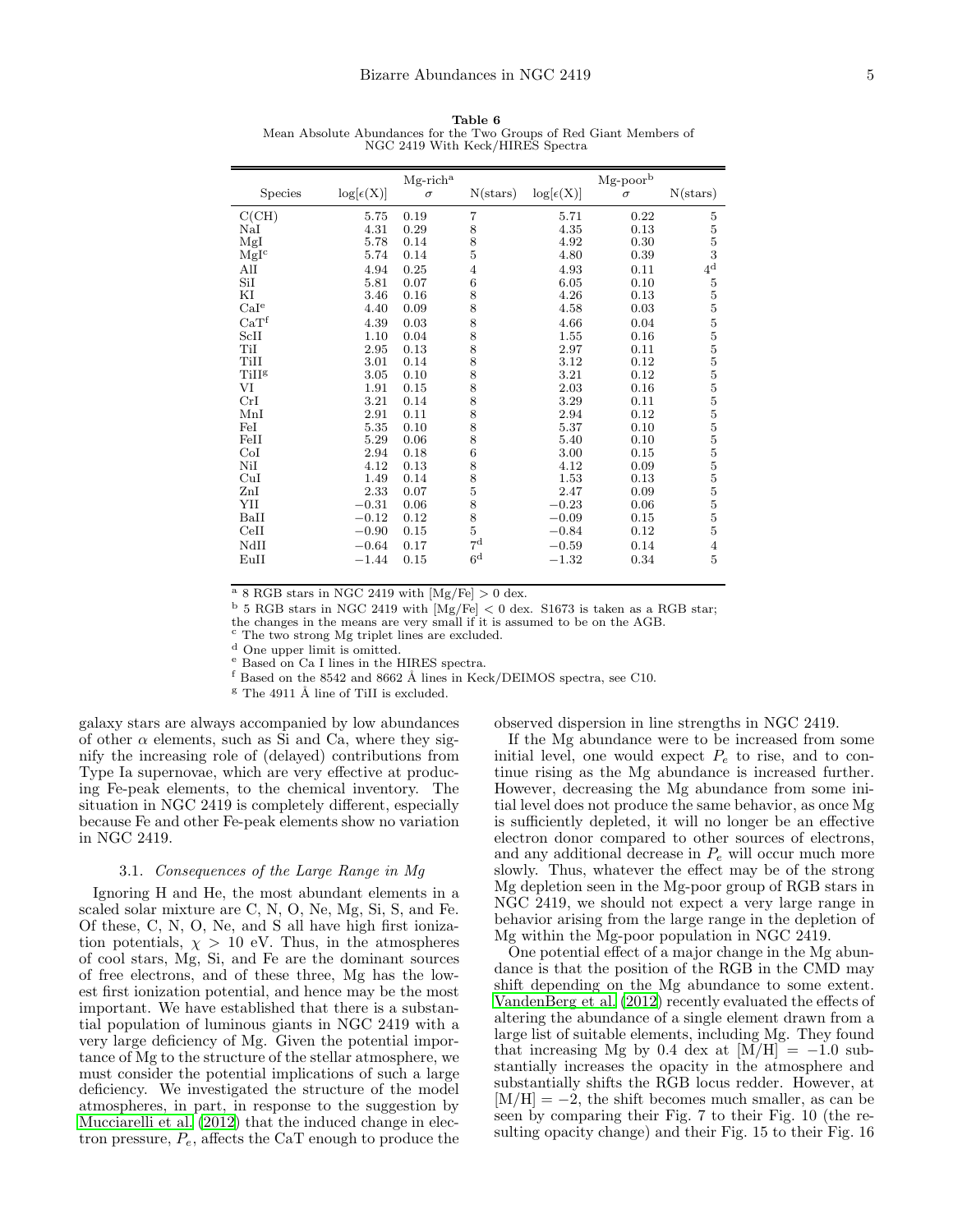

<span id="page-5-0"></span>Figure 4. Abundance ratios for various species with respect to Fe, using Fe I or Fe II as appropriate, are shown as a function of [Mg/Fe] for our sample of 13 giants in NGC 2419 with HIRES spectra. Red crosses and blue points denote Mg-poor and Mg-rich giants respectively.

(the RGB positions in a CMD for these two values of [M/H] and for increases in Mg, Si, or Ca). In NGC 2419 where  $[M/H] \sim -2$ , the  $[Mg/Fe]$  value is deficient well below the normal  $\alpha$ -enhanced value to one with [Mg/Fe] between −0.9 and −0.2 dex. It is clear from the calculations of [VandenBerg et al. \(2012](#page-13-20)) that the position of the RGB will not be perceptibly altered in this situation.

We initially expected, based on the substantial shifts in the RGB found by [VandenBerg et al. \(2012\)](#page-13-20) at higher metallicity, that the Mg-rich and Mg-poor populations



<span id="page-5-1"></span>Figure 5. Sums of sections of spectra for the Mg-normal (blue points) and Mg-poor (red crosses) NGC 2419 giants centered on a group of Fe I lines and a Fe II line at  $5197 \text{ Å}$ . The two are indistinguishable. The sum for the Mg-normal stars omits S223, the most luminous and reddest NGC 2419 giant.



<span id="page-5-2"></span>Figure 6. Sums of sections of spectra for the Mg-normal (blue points) and Mg-poor (red crosses) NGC 2419 giants centered on the Mg I line at  $5528 \text{ Å}$  and the Sc II line at  $5526 \text{ Å}$ . The extremely large difference in Mg abundance, as well as the somewhat smaller difference in Sc abundance, between the two groups is apparent. The sum for the Mg-normal stars omits S223, the most luminous and reddest NGC 2419 giant.

in NGC 2419 would be separated in the RGB with the Mg-poor population lying somewhat to the blue of the main RGB. However, CMDs using both  $V-I$  and  $V-J$ (see Fig. [1\)](#page-1-0) show this is not the case. Understanding that no such shift is expected to happen for the specific case of NGC 2419 relieves our initial concern. It would maintain the validity of our normal methods of stellar parameter determinations, especially  $T_{\text{eff}}$ , which rely on broad band colors. (However, we do not use colors here, instead relying on  $\dot{V}$  alone.) It also gives specific guidance for the special case of the star S1673, which is the most Mg-depleted star in our sample. It lies somewhat to the blue in the V,  $V - I$  CMD, but less so in V,  $V - J$ . Its location blueward of the RGB is either an unexpectedly large error in [Stetson](#page-13-12)'s [\(2005](#page-13-12)) visual photometry or is a reinforcement of our earlier suggestion that S1673 is an AGB star.

A second issue to consider is the effect of any decrease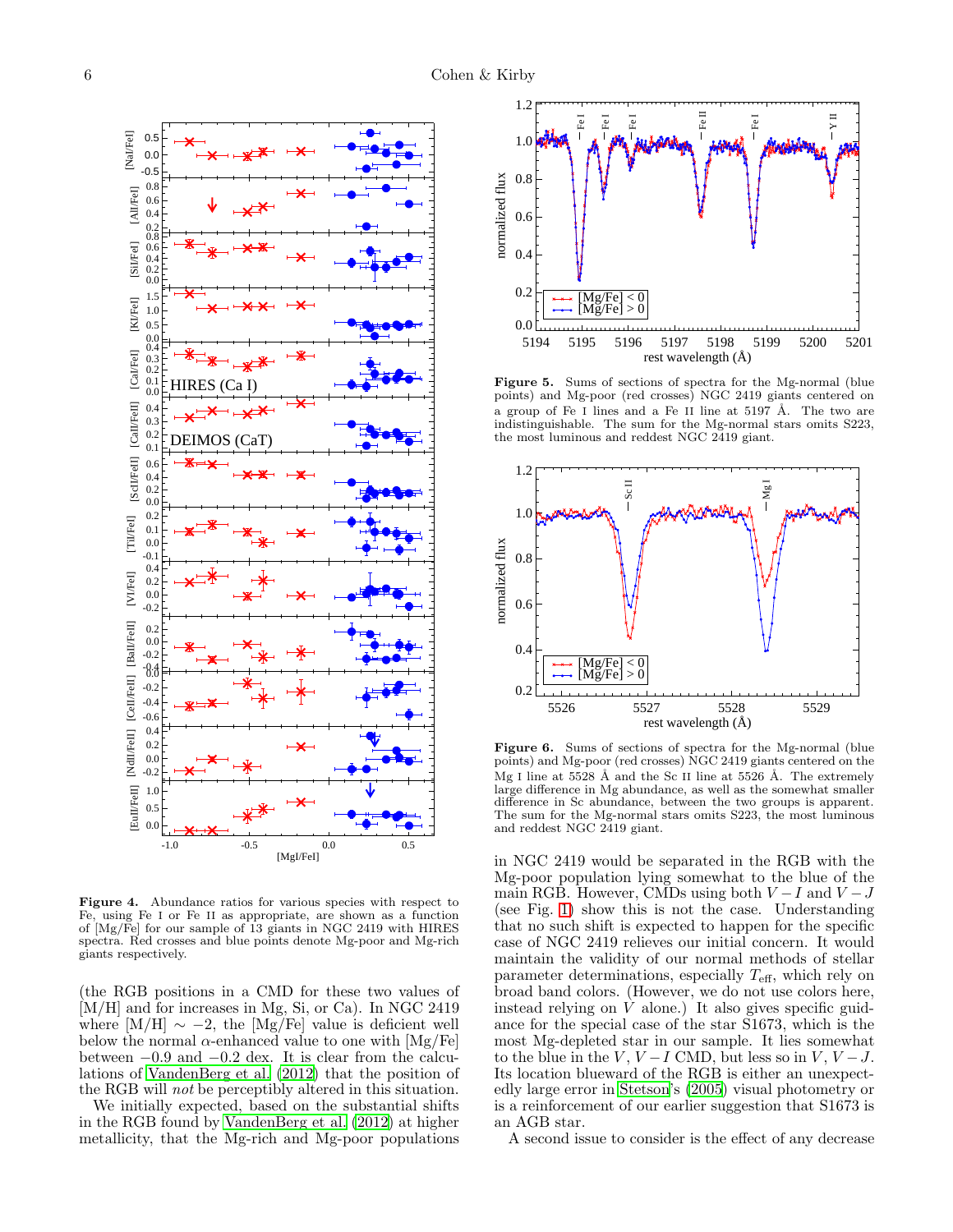

<span id="page-6-2"></span>Figure 7. Sums of sections of spectra for the Mg-normal (red crosses) and Mg-poor (blue points) NGC 2419 giants centered on the Na I doublet at 5685 Å. Note that the Na I lines are only slightly stronger in the Mg-poor stars, while the adjacent Sc II and Si I lines are significantly stronger in those stars. The sum for the Mg-normal stars omits S223, the most luminous and reddest NGC 2419 giant.



Figure 8. Sums of sections of spectra for the Mg-normal (red crosses) and Mg-poor (blue points) NGC 2419 giants centered on the Na I doublet at  $6160$  Å, which is so weak that it is barely detectable even in summed spectra. The adjacent Ca I and Fe I lines are almost identical between the Mg-poor stars and Mg-normal stars. The sum for the Mg-normal stars omits S223, the most luminous and reddest NGC 2419 giant.

in  $P_e$  on the formation of spectral lines. Because these are luminous cool giants, the temperatures are low, and most elements are mostly neutral. As a result, any decrease in  $P_e$  from a depletion of Mg will have little effect on the neutral lines, but the number density of the singly ionized species will rise. Is this the reason that the near-IR triplet, which is a line of Ca II, is enhanced in the Mg-poor population? The key question is whether  $P_e$ is affected by the decrease in Mg abundance within the stellar atmosphere, or whether the decrease in  $P_e$  at the metallicity of NGC 2419 is so small that there is no obvious change.

To this end, we calculated some model atmospheres at the stellar parameters characteristic of our NGC 2419 sample with Mg enhanced and depleted by 0.7 dex in each case. These tailored model atmospheres use as



<span id="page-6-0"></span>Figure 9. Sums of sections of spectra for the Mg-normal (red crosses) and Mg-poor (blue points) NGC 2419 giants covering several Ca I lines near  $6165$  Å. The Ca I lines are almost identical, with the lines of the Mg-poor group being slightly deeper. The sum for the Mg-normal stars omits S223, the most luminous and reddest NGC 2419 giant.



<span id="page-6-1"></span>**Figure 10.**  $T(\tau)$  and  $n_e(\tau)$  are shown for stellar model atmospheres from Castelli & Kurucz  $(2004)$  that represent the Mgnormal population in NGC 2419 together with tailored models for Mg enhanced or depleted by a factor of 5. Note that  $n_e$  is identical for the Mg-normal and Mg-depleted models deeper than  $\tau \sim 10^{-4}$ , while the very highly Mg-enhanced models with  $[Mg/Fe] \sim +1.1$  do show the expected trend of an increase in  $n_e$  at all optical depths deeper than  $\tau \sim 10^{-4}$ .

a base the  $\alpha$ -enhanced models from [Castelli & Kurucz](#page-12-1) [\(2004\)](#page-12-1), which have scaled solar abundances but with  $\alpha$  Fe] = +0.4, where all elements with even atomic number from O through Ti are considered  $\alpha$ -elements. From this base composition the Mg abundance is perturbed up or down by a factor of 5 (0.7 dex) to construct new model stellar atmospheres.

Fig. [10](#page-6-1) shows  $n_e$  and T as a function of  $\tau$  for the base model atmospheres from [Castelli & Kurucz \(2004](#page-12-1))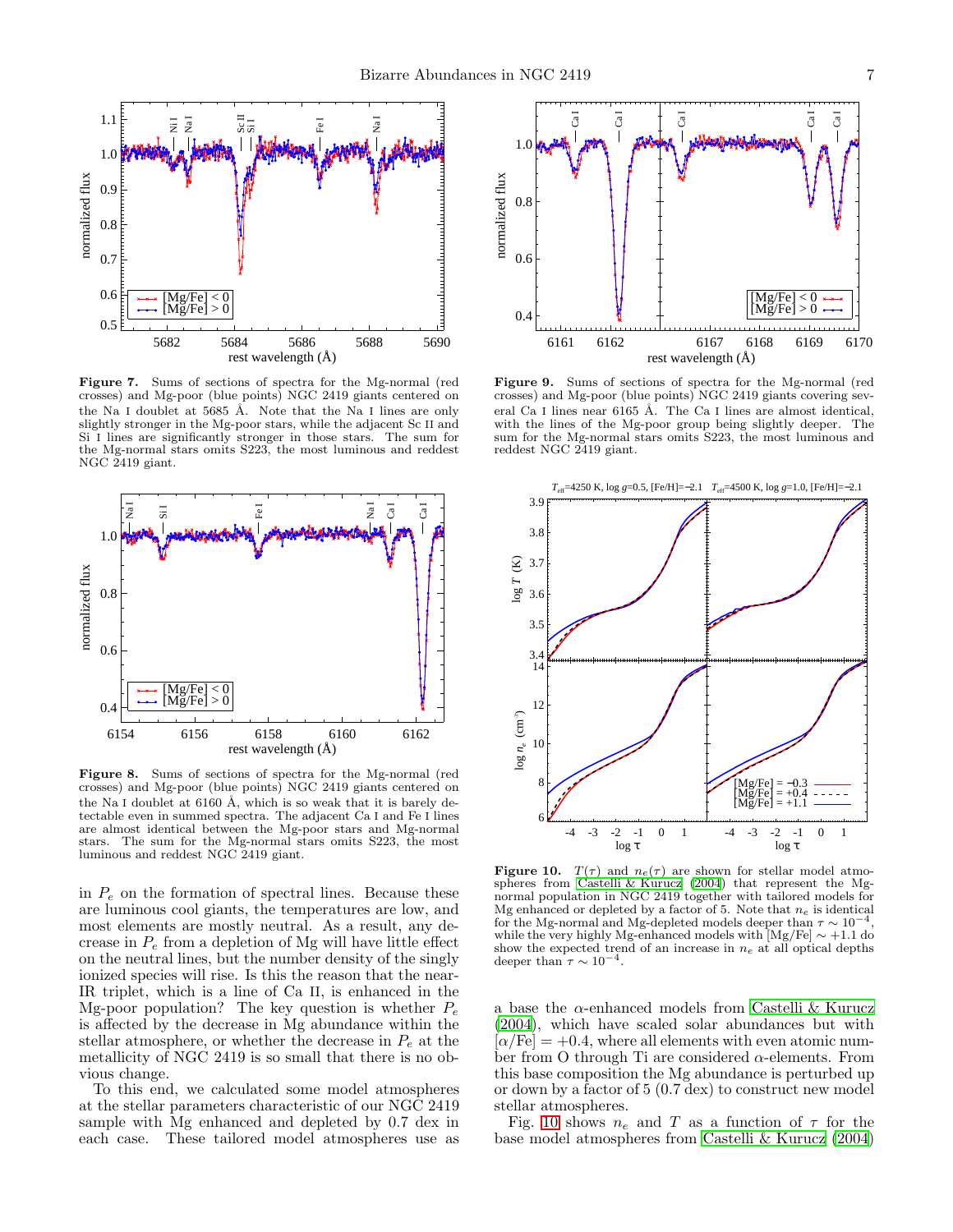

<span id="page-7-1"></span>Figure 11. A comparison of the Ca abundance derived here from lines of Ca I for our sample of 13 RGB stars in NGC 2419 with Keck/HIRES spectra compared to that deduced by C10 from the infrared Ca triplet of Ca II. A line indicating equality is shown. A typical error bar is given in the lower right corner. Red and blue points denote Mg-poor and Mg-rich giants respectively.

(with  $[Mg/Fe] = +0.4$ ), and for those with Mg further enhanced or depleted by a factor of 5 for two sets of stellar parameters, both with  $[M/H] = -2$ . The highly Mg-enhanced model (with  $[Mg/Fe] = +1.1$ ) shows the expected behavior: a strong enhancement of  $n_e$  at all depths with  $\tau > 10^{-4}$  compared to the base model. However, the Mg-depleted model closely follows the base model, implying that with such a large depletion of Mg, and given the low overall abundance of this GC of −2 dex, Mg is no longer an important source of free electrons. We might have expected this from the detailed isochrone calculations of [VandenBerg et al. \(2012](#page-13-20)), but it is gratifying that this is verified by our stellar model atmosphere calculations.

This agreement for  $\tau > 10^{-4}$  suggests that our detailed abundance analyses which have been carried out using the base [Castelli & Kurucz \(2004\)](#page-12-1) models will be valid for both the Mg-normal and the Mg-poor populations in NGC 2419, with the possible exception of lines formed higher in the atmosphere than  $\tau = 10^{-4}$ . None of the lines included in the detailed abundance analysis are strong enough for this to be the case. The only relevant spectral features that may be strong enough to be formed at so near the surface are the cores of the near-IR triplet of Ca II which were used in our DEIMOS analysis [\(C10](#page-13-5)) to suggest the possibility of a variation in the Ca abundance within NGC 2419. We note that any change in  $P_e$ does not affect the pressure broadening for lines strong enough to show damping wings as it is dominated by interactions with neutral H atoms (van der Waals broadening). It is the possible effect on the ionization balance for  $\tilde{Ca}$  via change in  $P_e$  that is of concern.

However, we reject the suggestion of [Mucciarelli et al.](#page-13-19) [\(2012\)](#page-13-19) that this is an important issue for NGC 2419

based on the good agreement between the abundance of neutral Ca lines presented here vs that from the near-IR triplet of Ca II presented by C10 (see Fig. [11\)](#page-7-1), as well as from the evidence regarding the behavior of tailored model atmospheres as the Mg abundance is varied shown in Fig. [10.](#page-6-1) The prediction that there is no shift in the ionization equilibrium for the case of interest here means that achieving ionization equilibrium with the set of lines from the Keck/HIRES spectra used here is an important constraint that can be used to validate our detailed atmosphere abundance analyses. If NGC 2419 were more metal-rich by a factor of 4 or more, or Mg in the bulk of its population was more enhanced than we have established it to be, the consequences of differing Mg abundance between the two populations in this GC on  $P_e$  would become an important issue.

Although the Mg-poor stars in NGC 2419 also show a strong enhancement of potassium, K is less abundant than Mg in the solar mixture by a factor of ∼250, and so its enhancement by a factor of less than 10 in these stars will not produce any significant effect on the structure of the stellar atmosphere.

## <span id="page-7-0"></span>4. IS THERE A SPREAD IN ABUNDANCES WITHIN NGC 2419?

We have established that there are two groups of RGB stars in NGC 2419: those that appear like normal GC RGB stars with  $[Mg/Fe] \sim +0.3$  and a second group with extremely low Mg abundances (the Mg-poor group of 5 stars, with [Mg/Fe] ranging from  $-0.2$  to  $-0.9$  dex). Furthermore, the Mg-poor stars are those that have high Ca(CaT) from our Keck/DEIMOS study [\(C10](#page-13-5)). There is an anti-correlation with the K abundance such that the Mg-normal giants have  $[K/Fe] \sim +0.4$ , a value consistent with that of other GCs and metal-poor halo stars (see, e.g., [Cayrel et al. 2004](#page-12-2) or [Cohen et al. 2004](#page-13-21), in which there are no non-LTE corrections), while the Mg-poor giants have  $[K/Fe] \sim +1.1$ , a factor of 5 higher than the Mg-normal stars. The last element with detectable variations is Sc. As shown in Table [6](#page-4-0) and in Fig. [5,](#page-5-1) there is no credible evidence for variation of Ti or any heavier Fe-peak element, including Fe itself.

# 4.1. Mg and K

Are the very large abundance variations seen among the NGC 2419 luminous RGB stars for Mg and K real? First, we discuss the case of Mg. There are three to five detected Mg I lines per star. The range in Mg abundance among the giants in our sample in NGC 2419 exceeds a factor of 10. There is no way that this can arise from a problem in the abundance analysis procedure. The non-LTE corrections for Mg I lines are small. [Andrievsky et al. \(2010\)](#page-12-3) found that the typical correction for metal-poor giants is about  $+0.2$  dex and not particularly sensitive to atmospheric parameters. Previous non-LTE computations reached similar results for disk stars [\(Mishenina et al. 2004\)](#page-13-22) and for a range of stellar types and metallicities, down to  $[M/H] = -2$ [\(Shimanskaya et al. 2000](#page-13-23)). All three of these studies used many of the same Mg I transitions that we used in our abundance analysis. We conclude that the variations in Mg abundance between the Mg-normal and Mg-poor stars must be real.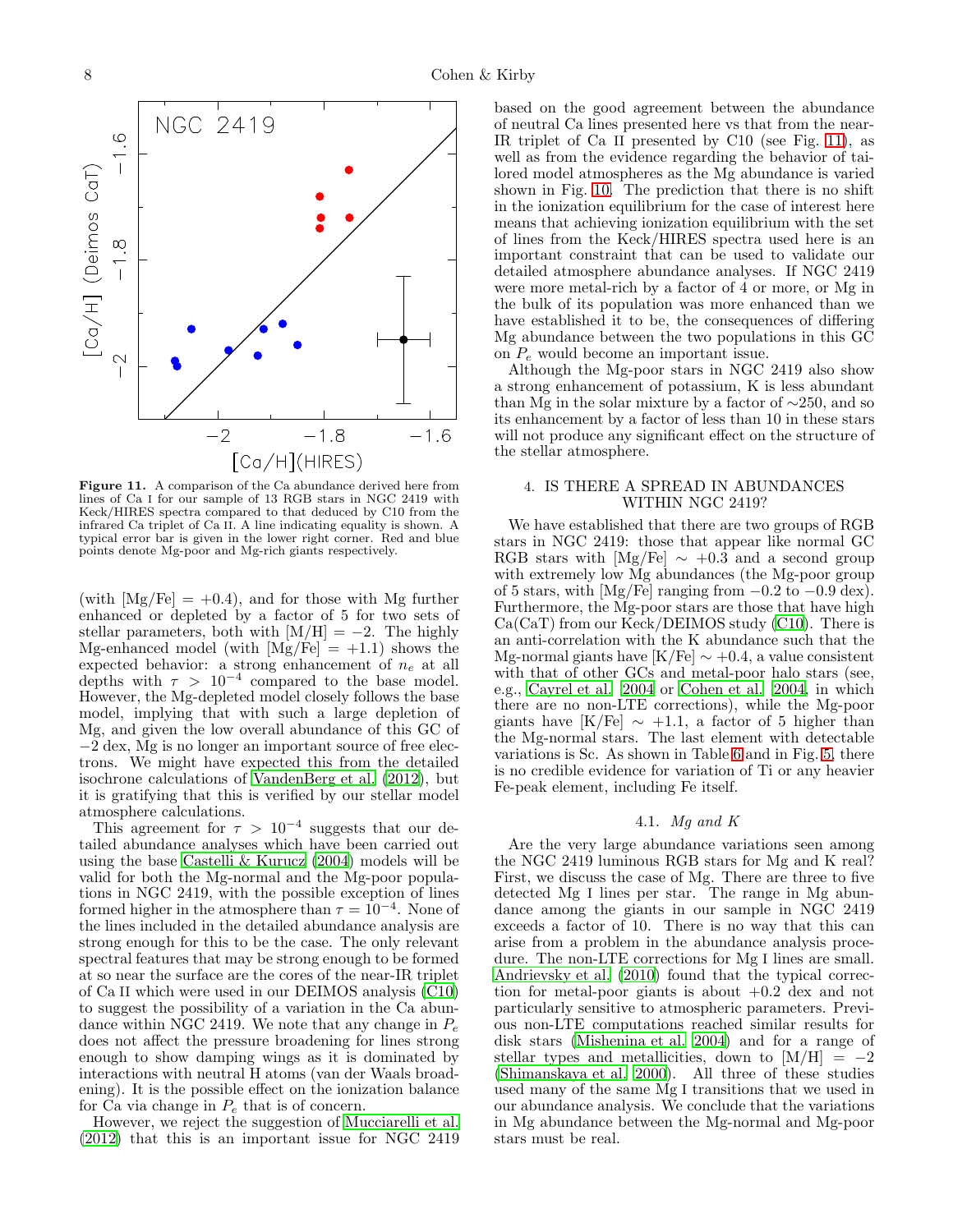The situation with K is less clear. The variation of  $\epsilon(K)$  in NGC 2419 (spanning a range of 1.4 dex) is large enough so that any inaccuracies caused by the stellar parameters or the analysis code are too small to produce the observed spread. However, the only lines of K that can be observed at optical wavelengths are the resonance doublet at 7665 and 7699 Å. Because the former is embedded deeply within a very strong terrestrial absorption band of  $O_2$ , it is practical to measure only the 7699 Å line. Given that this is a fairly strong resonance line, non-LTE corrections need to be considered.

Non-LTE corrections for the 7699 Å line of K I have been calculated by several groups (e.g., Ivanova & Shimanskii 2000; [Takeda et al. 2002;](#page-13-25) [Andrievsky et al. 2010](#page-12-3)). The non-LTE corrections are negative, and range from −0.1 to −0.9 dex (see Fig. 6 of Ivanova & Shimanskii 2000). They vary strongly with  $T_{\text{eff}}$  and with metallicity. Ivanova & Shimanskii<sup>'</sup> (2000) wrote that "the non-LTE corrections can vary strongly as functions of the model atmosphere parameters, which can sometimes be a source of substantial errors, even when comparing potassium abundances for stars of very similar type.<sup> $\ddot{v}$ </sup> It may be possible, with some contortions, to reproduce the behavior of K between the Mg-normal and Mg-poor stars in NGC 2419 with non-LTE corrections alone, but it does not seem likely.

Although the surveys of GC and halo field stars carried out prior to 2004, including the extensive work of the Lick-Texas group (e.g., [Kraft 1994](#page-13-26)) and of Cohen and her collaborators (e.g., [Cohen & Melendez 2005\)](#page-13-27), did not include the K I lines due to limitations on spectral coverage, more recent work has found a small number of other metal-poor Galactic giants that show the very high K abundances of the Mg-poor giants in NGC 2419. [Takeda et al. \(2010\)](#page-13-28) found two such stars in a survey of 15 RGB stars in three GCs. These two stars stick out in the same way as the K of the Mg-poor stars stick out in NGC 2419. One of these stars, M13 III–73, which has a [K/Fe] abundance 0.6 dex higher than the rest of the M13 sample, has been analyzed in detail by [Kraft et al.](#page-13-29)  $(1992)$  and Pilachowski et al.  $(1996)^5$  $(1996)^5$ . They find that  $[Mg/Fe] = +0.25$ , a normal value for an  $\alpha$ -enhanced GC star. [Cayrel et al. \(2004\)](#page-12-2) found CS 30325–094, an EMP giant with  $[Fe/H] = -3.3$ , to have  $[K/Fe] = +0.72$ , with normal α-enhancement, and  $[Mg/Fe]$  and  $[Ca/Fe]$  both at  $+0.38$  dex. (Note for future reference that  $\left[Sc/Fe\right]$  in this star is rather high at  $+0.33$  dex.)

In summary, there are a few stars with  $K/Fe$  similar to those of the Mg-poor giants in NGC 2419, but they are not Mg-poor, in general. This suggests that the process generating K is not always tied to that producing the Mg-poor anomaly.

[Takeda et al. \(2010\)](#page-13-28) suggested that some anomalously strong K resonance lines are caused by exceptional cases of strong peculiar velocity fields in the upper layers of the atmosphere and do not reflect the true K abundance of the star. To explore this possibility in our NGC 2419 sample, we measured the radial velocity of the K I 7699  $\AA$ line and compared it to that measured from other lines. We find that these agree for all 13 stars in our sample



<span id="page-8-1"></span>Figure 12. The sum of  $W_{\lambda}$  of emission in the blue and red wings of  $H\alpha$  as a function of V for our sample of luminous giants in NGC 2419. The red crosses indicate the Mg-poor stars, and the blue points represent the Mg-normal stars.

to within  $0.5 \text{ km s}^{-1}$  for all the stars except one, where the difference is  $0.8 \text{ km s}^{-1}$ . Furthermore, we used the  $H\alpha$  emission as a measure of chromospheric activity and possible mass loss. [Cohen \(1976\)](#page-12-4) discovered that weak  $H\alpha$  emission is common in the brightest red giants in GCs. She interpreted the emission as mass loss from the bloated atmospheres of the giants. However, the implied mass loss rate was large. [Dupree, Hartmann & Avrett](#page-13-31) [\(1984\)](#page-13-31) later found from models of the atmospheres of red giants that static chromospheres can explain both the emission and the blueshift of  $H\alpha$  in bright, red giants.  $W_{\lambda}$  of the sum of the blue and red emission wings in H $\alpha$ for luminous RGB stars in NGC 2419 are shown as a function of V (our proxy for  $T_{\text{eff}}$ ) in Fig. [12.](#page-8-1) Some of the sample stars show weak emission, but two stand out. The strongest  $H\alpha$  emission, which is extremely strong, is shown by S223, which is the most luminous and reddest RGB star in NGC 2419. It has obvious strong emission in both the red and blue wings of  $H\alpha$  and  $H\beta$  and also in the blue wings of  $H\gamma$  and  $H\delta$ , as well as having broader metal lines than the other sample giants. The other case of strong emission is S1673, the star suspected to be on the AGB. Its emission is much weaker than S223 (see Fig. [12\)](#page-8-1) but stronger than the other NGC 2419 giants in our sample. The Mg-poor stars behave no differently from the Mg-normal RGB stars in NGC 2419 in terms of their H $\alpha$  emission. The mean radial velocity of H $\alpha$ in the 5 Mg-poor stars differs from that of the metallic lines by only  $-0.3 \text{ km s}^{-1}$ ; the same value for the 8 Mgnormal stars in NGC 2419 is  $-0.6 \text{ km s}^{-1}$ . The lithium line at  $6707 \text{ Å}$  cannot be detected in the summed spectra of either group of NGC 2419 giants. We therefore find untenable the suggestion that the high K seen in the Mgpoor giants in NGC 2419 arises from velocity fields in the outer layers of the stars. Furthermore, at the metallicity of NGC 2419, even for the Mg-poor, K-strong stars, the 7699 Å line of K is not very strong, and most of it is not formed extremely high in the stellar atmosphere.

<span id="page-8-0"></span><sup>5</sup> We are trying to obtain a better HIRES spectrum of M13 III– 73; it should be in hand shortly.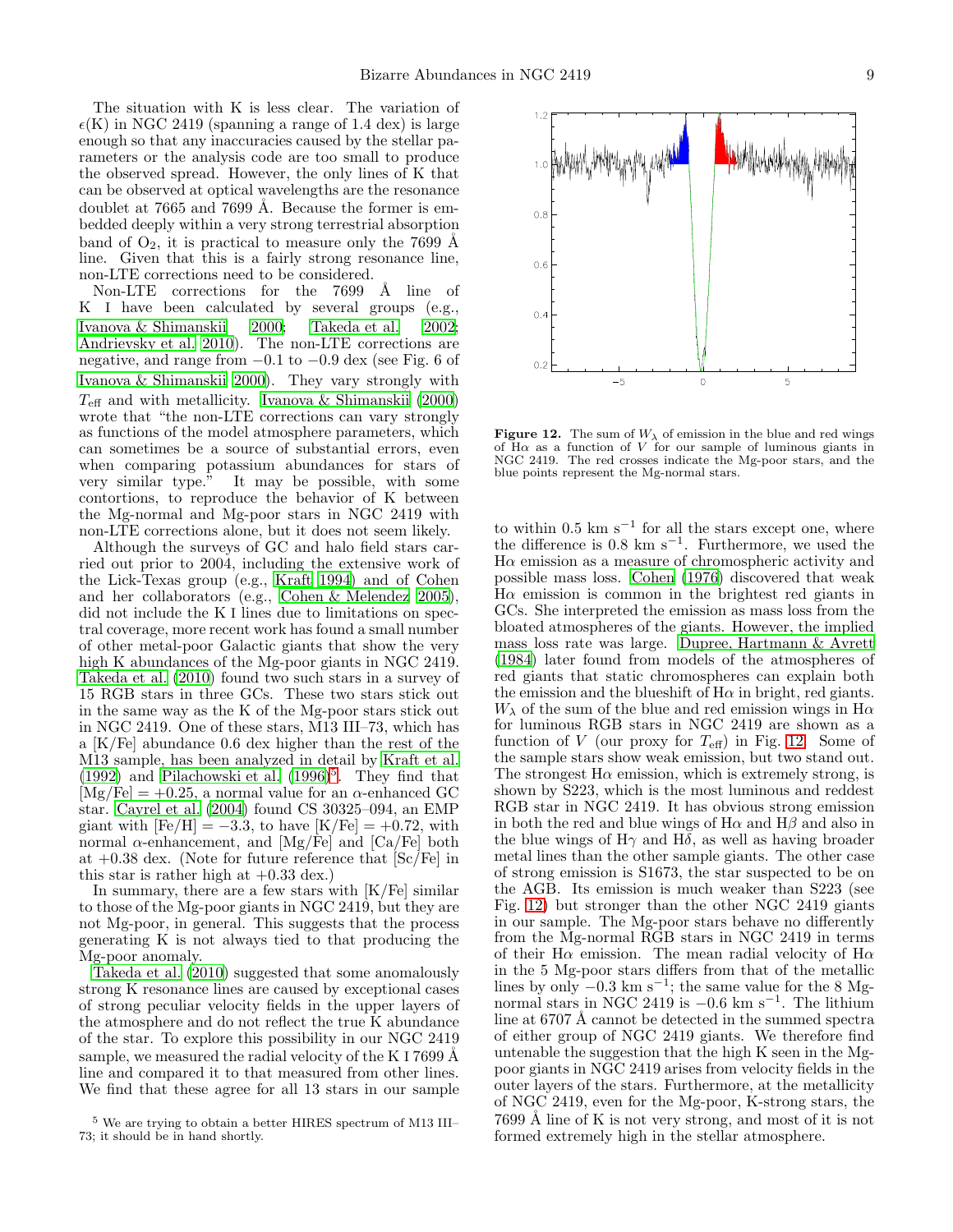#### 4.2. Si, Ca, and Sc

We now turn to elements which appear to show smaller variations within the stellar population of NGC 2419. According to Table [6](#page-4-0) these are Si, Ca, and Sc. (The neutron capture elements may show a weakly significant dispersion, and we discuss them below.) Since there is the most information about Ca, we discuss it first.

The existence of Ca variations was first suggested by [C10](#page-13-5) based on their analysis of the strengths of the 8542 and 8662 Å lines (the two stronger lines of the  $CaT$ ) from moderate resolution Keck/DEIMOS spectra of a large sample of stars. The key issue is whether this spread is caused by a real star-to-star abundance variation, or whether, since these features arise from singly ionized Ca, it is a consequence of a decrease in  $P_e$  due to the very low Mg abundances in the Mg-poor cluster giants. The present analysis (see Table [6\)](#page-4-0) which is based on much higher resolution spectra from which typically 15 Ca I lines can be measured, also suggests a spread in Ca. Furthermore, [C10](#page-13-5) also presented the results of spectral syntheses using the method of [Kirby et al. \(2010\)](#page-13-32) on the DEIMOS spectra, which specifically included Ca I lines in the appropriate wavelength region but excluded the CaT lines due to uncertainties in their line formation. Fig. [11](#page-7-1) compares the Ca abundance derived here from Ca I features in our Keck/HIRES spectra with those derived by [C10](#page-13-5) from the infrared triplet lines of Ca II. The agreement is quite satisfactory; both show a small spread of ∼0.2 dex in Ca abundance with the Mg-poor population having a higher Ca abundance than the Mg-normal population in NGC 2419.

Variations in Ca abundance within a GC are quite unusual. [Carretta et al. \(2010\)](#page-12-5) placed very tight limits on any variation in  $\text{[Ca/H]}$  of not more than 0.03 dex in a sample of 17 GCs. The only previously known GCs that show such variations are those suspected of being remnants of formerly accreted dwarf galaxies, such as  $\omega$  Cen. From both spectroscopy and photometry,  $\omega$  Cen has been known for more than 30 years to have a wide intrinsic range in  $\text{[Ca/H]}$ ,  $\text{[Fe/H]}$ , and many other elements, extending over a range of ∼1.3 dex with multiple peaks in the metallicity distribution [\(Norris et al. 1996\)](#page-13-33). Other GCs with spreads in [Fe/H] include M22 [\(Marino et al](#page-13-34) [2011\)](#page-13-34) and NGC 1851 [\(Carretta et al. 2011](#page-12-6)).

One of the unresolved puzzles of [C10](#page-13-5) was the contrast between the constancy of [Fe/H] within the DEIMOS sample and the spread seen in Ca based on the strength of the near-IR triplet of Ca II. The present HIRES analysis confirms this surprising result, namely that there is no detectable spread in [Fe/H], yet there is a small one in [Ca/H] in NGC 2419. Those "globular clusters" such as  $\omega$  Cen which do show variations in [Ca/H] within their stellar populations also show comparably large variations in [Fe/H]. The absence of a spread in Fe makes NGC 2419 unique in the details of its chemical inventory.

We considered the range of variation in Ca(CaT) as compared to the HIRES Ca I result. The means for [Ca/H] of the Mg-poor and the Mg-normal stars inferred from their HIRES spectra differ by 0.18 dex (see Table [6\)](#page-4-0) while the difference for the same 13 stars for  $Ca(CaT)$ from our DEIMOS spectra (see Fig. [11\)](#page-7-1) is somewhat larger, 0.27 dex. Nonetheless, the two independent values for the difference in Ca abundance between the Mg-poor

and Mg-normal stars in NGC 2419 agree within the uncertainties. Furthermore, the Mg-poor and Mg-normal groups both show internal dispersions in Ca abundance that are considerably smaller than the difference between them. This applies to both the HIRES sample of 13 stars and the larger DEIMOS sample of [C10.](#page-13-5)

Non-LTE corrections for Ca lines have been calculated by several groups, most recently by [Spite et al. \(2012](#page-13-35)). At the metallicity of NGC 2419 they are essentially zero and hence negligible for the subordinate Ca I lines, but that is not the case for the  $4226$  Å resonance line. Since the  $S/N$  at 4226 A in our spectra is poor, we do not use the resonance line anyway. As a result, non-LTE effects are not an issue for the set of Ca I lines that we used for our present high-resolution study of luminous RGB stars in NGC 2419.

We therefore conclude that there is a real, but small, variation in Ca abundance between the Mg-poor and Mgnormal luminous giants in NGC 2419. The Mg-poor stars have a higher [Ca/H] abundance by  $\sim 0.2$  dex.

[Si/Fe] also shows a low amplitude anti-correlation with [Mg/Fe] such that the Mg-poor stars have values ∼0.2 dex higher than the Mg-normal stars in NGC 2419. This can be seen in Fig. [7.](#page-6-2)

The mean [Sc/Fe] we derive from our HIRES spectra of stars in NGC 2419 is 0.45 dex higher in the Mg-poor stars than in the Mg-poor stars. This difference is easily seen in the composite summed spectra of the Mg-poor and Mg-normal giants shown in Fig. [6](#page-5-2) and in Fig [7](#page-6-2) as well as in the plot of [Sc/Fe] vs. [Mg/H] shown in Fig. [4.](#page-5-0) We assert that the Sc abundance is noticeably different in the mean between the Mg-poor and Mg-normal groups of giants.

We note again that the Fe abundance is constant across both Mg-poor and Mg-normal giants in NGC 2419 to within 0.1 dex, as is shown in Table [6](#page-4-0) and in Fig. [5.](#page-5-1) [Carretta et al. \(2009b\)](#page-12-7) established strong upper limits on any star-to-star variation in [Fe/H] in a large sample of Galactic GCs. Only those GCs that are widely believed to be the remnants of accreted dwarf galaxies show starto-star variations in [Fe/H].

#### 4.3. The Neutron Capture Elements

Five of the heavy neutron capture elements (Y, Ba, Ce, Nd, and Eu) are detected in 10 or more of the 13 RGB stars in our HIRES sample for the GC NGC 2419, all as singly ionized species. The dispersion of [X/FeII] for these 6 elements is reasonably small considering that with the exception of Ba, for each of these species we have detected only a few weak lines redder than 4200 Å. Ba has four strong lines in the spectral region studied, most of which were detected in all the sample stars. Eu has a strong line at  $4129 \text{ Å}$ , but our spectra have low S/N there. So the abundance of Ba is the most reliable among these elements. The ratio of [Eu/Ba] for our sample of 13 RGB stars in NGC 2419 is  $+0.33 \pm 0.11$  dex, comparable to that seen in other metal-poor GCs (see, e.g. [Gratton, Sneden & Carretta 2004\)](#page-13-36).

Table [6](#page-4-0) demonstrates that there is no apparent difference exceeding 0.1 dex between abundances of any of these 6 elements between the Mg-poor and the Mgnormal population in NGC 2419. However, as is shown in Fig. [13,](#page-10-0) there is a weak correlation between [NaI/FeI] and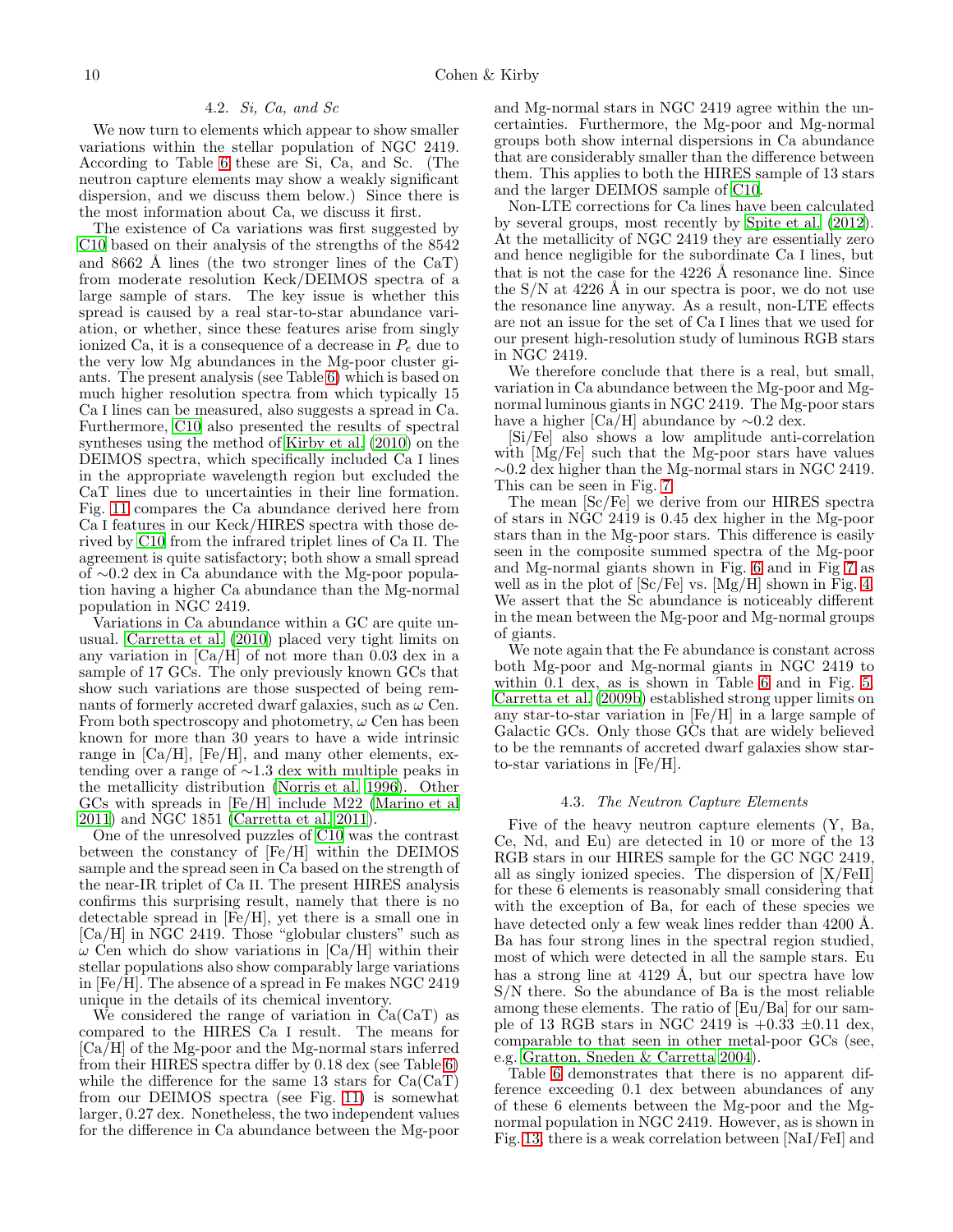

<span id="page-10-0"></span>Figure 13. Abundance ratios for selected species with respect to Fe, using Fe I or Fe II as appropriate, are shown as a function of [Na/Fe] for our sample of 13 giants in NGC 2419 with HIRES spectra. The ratios selected are sensitive to proton burning chains operating among Na, Mg, and Al, and to a possible s-process contribution from intermediate-mass AGB stars. Red and blue points denote Mg-poor and Mg-rich giants respectively.

[BaII/FeII], and an even stronger correlation of [NaI/FeI] and [ZnI/FeI]. There is also a hint of a correlation between Al and Na, but the data are too sparse to be certain since the  $S/N$  at the strong Al I line at 3961 Å is too low to permit the use of that feature, and we must rely on the much weaker doublet at  $6690$  Å. No such correlation with any other element heavier than Fe with sufficient data was seen in our NGC 2419 sample. We may consider the Na abundance as a proxy for the typical mode of multiple populations involving protoncapture at high temperatures among the light elements seen in essentially all GCs as an anti-correlation between Na and O abundances. If we view the high Na abundance stars as those of the typical second generation, then we might consider the high Zn and Ba abundances as indicating a contribution from the s-process, such as was first seen in NGC 1851 by [Yong & Grundahl \(2008\)](#page-13-37), who found that the Zr and La abundances of a small sample of stars were correlated with Al, and anti-correlated with O. [Carretta et al. \(2012b](#page-12-8)) present more recent results with a larger sample and find correlations between the Al and Ba abundances in this GC.

Thus NGC 2419 is unique among the GCs in that it has two distinct manifestations of multiple populations. The first is the classic proton burning at high  $T$  as manifested by correlations and anti-correlations among the light elements, seen in NGC 2419 as a range of Na abundances, and the related s-process contributions of Zn and Ba. The second is the strong Mg - K anti-correlation, which appears to have a completely separate origin.

## 5. POTENTIAL CAUSES OF THE ANOMALIES SEEN IN NGC 2419

In the previous section, we reviewed the evidence for anomalies in the chemical inventory of NGC 2419 and demonstrated that they are almost certainly real. They are not artifacts of analysis problems or non-LTE issues (except possibly for the enhancement of K, but probably not), and they require a nucleosynthetic explanation. We discuss these in order of the magnitude of the anomaly.

As reviewed by [Gratton, Sneden & Carretta \(2004\)](#page-13-36), it is now well established that all GCs contain (at least) two generations of stars: the primordial generation, plus a second one whose light elements (C, N, O, Na, Mg, Al) show evidence for proton burning beginning with C and O burning into N, Ne burning into Na, and Mg burning into Al. Correlations and anti-correlations found among the light elements in GCs have demonstrated this hightemperature proton-burning occurs in the progenitors of the GC stars. A major study of these issues is summarized by [Carretta et al. \(2009a\)](#page-12-9).

Furthermore, the light element abundance variations persist all the way down the RGB to the SGB and to and even below the main sequence turn-off [\(Briley et al.](#page-12-10) [1996\)](#page-12-10). Thus, they cannot be attributed to stellar evolution within a single star, but must involve material processed in more massive stars, then ejected, with the usual suspects being intermediate mass AGB stars, as advocated by [D'Antona et al. \(2002\)](#page-13-3) (see, e.g. [D'Antona et al. 2012](#page-13-38), for a more recent view), or rapidly rotating massive stars [\(Maeder & Meynet 2006\)](#page-13-39). A lowamplitude correlation of Si with Al (∼0.2 dex increase in [Si/Fe] for [Al/Fe] increasing by 1.5 dex) is seen in a few GCs as well, e.g., [Yong et al. \(2005](#page-13-40)) and [Carretta et al.](#page-12-11) [\(2012a\)](#page-12-11), among others, implying proton burning occurring in even hotter environments.

AGB stars are also strong sites for the s-process, and thus the search for correlations with s-process element variations in GCs is also important. There are some hints that extensive proton burning producing very strong enhancements of Na (from Ne) and Al (from Mg) also produces small amounts of s-process material leading to correlations between small, marginally statistically significant enhancements of  $\overline{Y}$ ,  $\overline{Z}$ r, and  $\overline{B}$ a with Na enhancements, as well as with much larger Al enhancements [\(Yong et al. 2005\)](#page-13-40).

One might try to invoke a similar process to this to explain at least part of the anomalies in NGC 2419. However, Mg is a very abundant element, and in normal GCs, burning 40% of the original Mg will produce an enhancement of a factor of 10 or more in the Al abundance in the second generation stars. The burning of 90% of the Mg will produce an enhancement of Al which is much larger than that seen in the Mg-poor stars in NGC 2419. However, Fig. [13](#page-10-0) demonstrates that while some of the usual correlations and anti-correlations among the light elements present in NGC 2419, the amplitude of the Al dispersion is by no means exceptional, as defined by the behavior of a sample of 15 GCs studied by [Carretta et al.](#page-12-9) [\(2009a\)](#page-12-9). It is especially puzzling that Mg itself does not correlate with Na, Al, Ba, or any other element typically indicative of proton burning or the s-process.

Furthermore, we have demonstrated that in the Mgpoor stars, K, Ca, and Sc, elements well beyond Si, are also enhanced. We rule out proton burning among the light elements as an explanation for the anomalies in the chemical inventory of NGC 2419 as it is impossible to reach the required temperature outside supernovae. Such burning may well be going on at a very low level, but it is at best a minor contributor to the bizarre behavior we are trying to explain.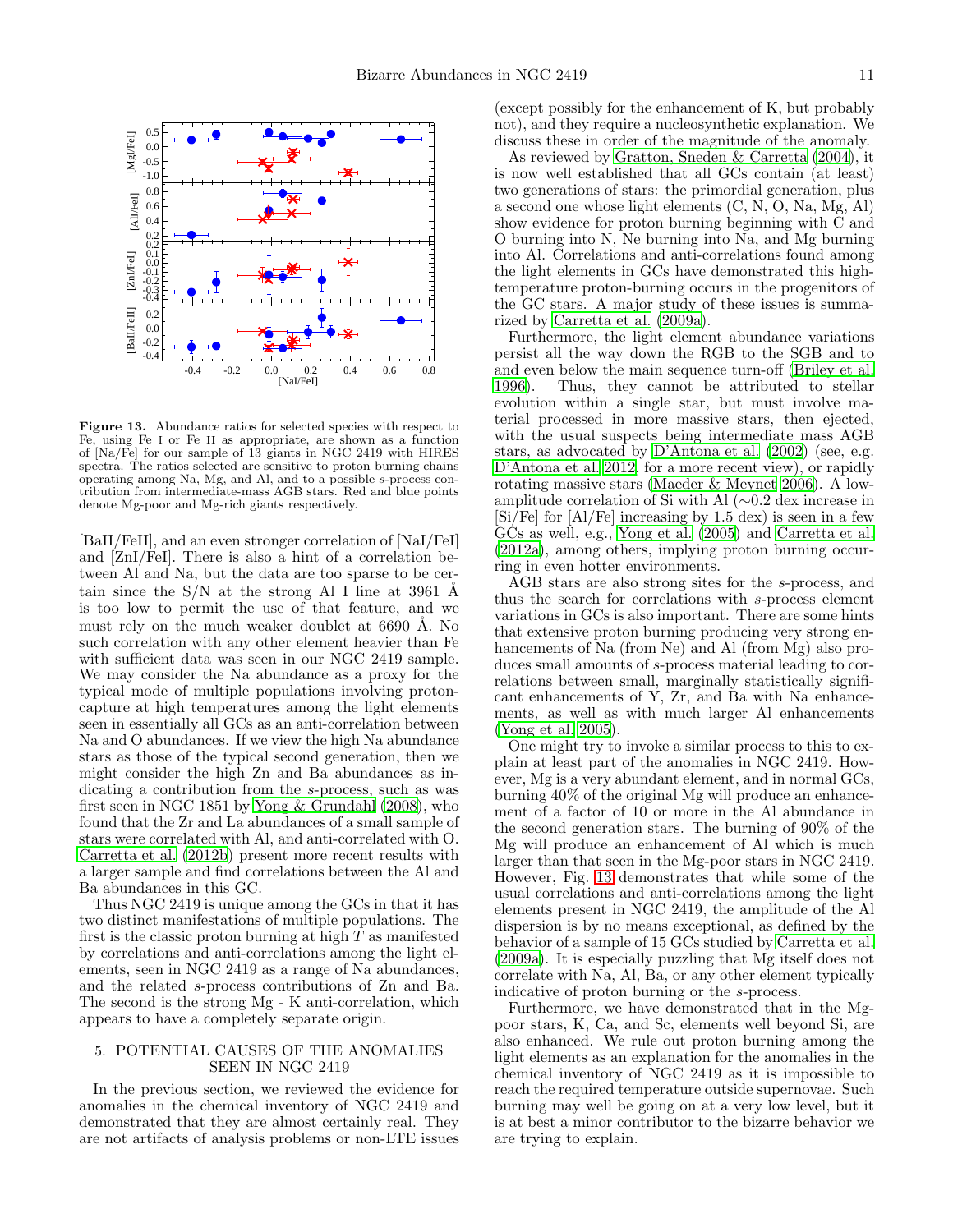To explain the strong depletion of Mg seen in the Mgpoor population in NGC 2419 requires nuclear burning at high temperatures and beyond the range of nuclear processing believed to occur at the bottom of the surface convection zone in AGB stars. Mg is produced during the CNO cycle operating in the cores of massive stars, equivalent to  $2^{12}\text{C} \rightarrow ^{24} \text{Mg}$ . It is also produced copiously in Type II supernovae. We have at present no explanation for the Mg-poor population.

Potassium is the one element discussed in this section where there is at least a semi-viable, non-nuclear explanation, namely non-LTE effects (see §[4\)](#page-7-0). But as discussed above, this is rather contrived, and probably cannot be made to work. Potassium is much less abundant in scaled solar mixtures than even Al, so if one tries to invoke proton burning cycles to produce the excess K seen in the Mg-poor population, a much larger enhancement of K is predicted than is observed.

K is primarily produced by oxygen burning in Type II SNe, but, as discussed by [Clayton \(2003\)](#page-12-12), its production depends heavily on the progenitor mass and on the assumptions regarding fallback and when material is ejected during the SN explosion. Scandium is even rarer than K in a scaled solar mixture, and its abundance in Type II SN ejecta depends crucially on how far oxygen burning has proceeded in material before it is ejected. Varying only the progenitor mass, the Type II SN yields of [Nomoto et al. \(2006](#page-13-41)) show a peak in production of both K and Sc with respect to Ca for a Type II SN progenitor mass of between 18 and 20  $M_{\odot}$  depending on the initial metallicity (zero or low) of the SN progenitor. Given this, it may be possible, by tinkering with the characteristics of Type II SN explosions, to produce highly varying fractions of K and of Sc in the ejecta. Since the yields of K and Sc given by [Nomoto et al. \(2006](#page-13-41)) vary more or less together, one might expect to see correlated abundances of K and Sc, as is the case in NGC 2419.

The dominant isotope of Si is <sup>28</sup>Si, which can be assembled from 7 nuclei of  ${}^{4}$ He. It is very tightly bound and is the primary product of O burning in the cores of massive stars. The dominant isotope of  $\tilde{Ca}$  is  ${}^{40}Ca$ , which has the magic number 20 of both protons and neutrons. Thus, it is very stable compared to its neighbors in the periodic table of the elements. It can be assembled from 10 nuclei of <sup>4</sup>He. It, too, is produced primarily in Type II SNe during O burning. The abundances of these very stable elements in Type II SN ejecta are less sensitive to the details of the explosion than those of K or Sc. This may be why the mean differences in abundance between the Mg-poor and Mg-normal populations in NGC 2419 for Si and Ca are just 0.2 dex between the two groups.

Type II SN nucleosynthesis models including ejection mechanisms, fallback, and mixing within the ejecta can successfully explain the chemical inventory of (most) EMP Galactic halo stars [\(Kobayashi et al 2006;](#page-13-42) [Tominaga, Umeda & Nomoto 2007;](#page-13-43) [Heger & Woosley](#page-13-44) [2010\)](#page-13-44). If one wishes to invoke peculiar Type II SN explosions to explain the anomalies in the chemical inventory of NGC 2419, since it is (even now) a very massive GC, just one peculiar Type II SN may not eject enough material to produce a population of Mg-poor stars which comprises ∼30% of the present cluster stars. Speculation that multiple, peculiar Type II SNe occurred in NGC 2419 and in no other known GC seems rather ad hoc and therefore unsatisfactory.

## 6. BROADER IMPLICATIONS OF THE LARGE MG VARIATIONS IN NGC 2419

The depletion of Mg among the Mg-poor stars we have found in NGC 2419 is unprecedented among metal-poor stellar systems of any age or total mass. [VandenBerg et al. \(2012\)](#page-13-20) calculated the effect of singleelement enhancements on GC isochrones. At the low metallicity ( $[Fe/H] \sim -2.1$ ) of this GC, they found very small changes on the RGB position in the CMD. At higher metallicity, VandenBerg et al.  $(2012)$  found substantial changes in the positions of the RGB in a simple stellar population such as GC. Furthermore, augmentations in Mg (or Ca) relative to Fe would have even larger consequences than depletions. The same holds true for the effects induced by a change in the abundance of a specific element with regard to the line strengths of individual spectral features, both those of the element involved, and those of other elements through the effect of a change in  $P_e$  and hence a change in ionization ratios. Spectral features originating from an ionization stage which contains only a small fraction of the total atoms of the relevant element can be significantly altered in strength. The RGB plus AGB dominate the total light at optical and IR wavelengths in old stellar populations. In these cool stars, it is the population and potentially the line strength of the neutral vs. the singly ionized species that may be affected.

If large divergences in the abundance of a single (abundant, low first ionization potential) element from the scaled solar ratio or the normal  $\alpha$ -enhanced ratio do occur in simple stellar systems, then the consequences for the study of more distant stellar systems, where only the integrated light can be observed, may be profound. For example, the calibrations relating [M/H] and the Mg triplet line indices for the Lick indices [\(Worthey & Ottaviani 1997](#page-13-45); [Puzia, Perrett & Bridges 2005](#page-13-46)), widely used to interpret moderate resolution spectra of galaxies and GCs beyond the Local Group, will be altered. Substantial star-tostar variation within a GC of the abundances of crucial elements could mimic a variation of overall metallicity or an age spread. By increasing the number of parameters that must be considered, possible variations in the abundances of key individual elements add considerable complexity to the interpretation of the their CMDs.

So far only NGC 2419 shows such behavior in its chemical inventory, and since this is such a metal-poor GC, the effects on its CMD are very small, and the effects on its spectrum only appear in the lines of elements that are actually abnormal in their abundances. While finding many more such cases, especially at higher metallicity, would be very interesting, for the sake of our entire knowledge base of the composite light of simple stellar systems, we must hope that such cases are very rare.

#### 7. SUMMARY

Our initial work on the extremely distant and massive outer halo GC NGC 2419 [\(C10](#page-13-5)) used moderate resolution spectra from Keck/DEIMOS. We suggested the presence of a star-to-star spread in [Ca/H] but no detectable spread in [Fe/H] based on an analysis of the strong Ca II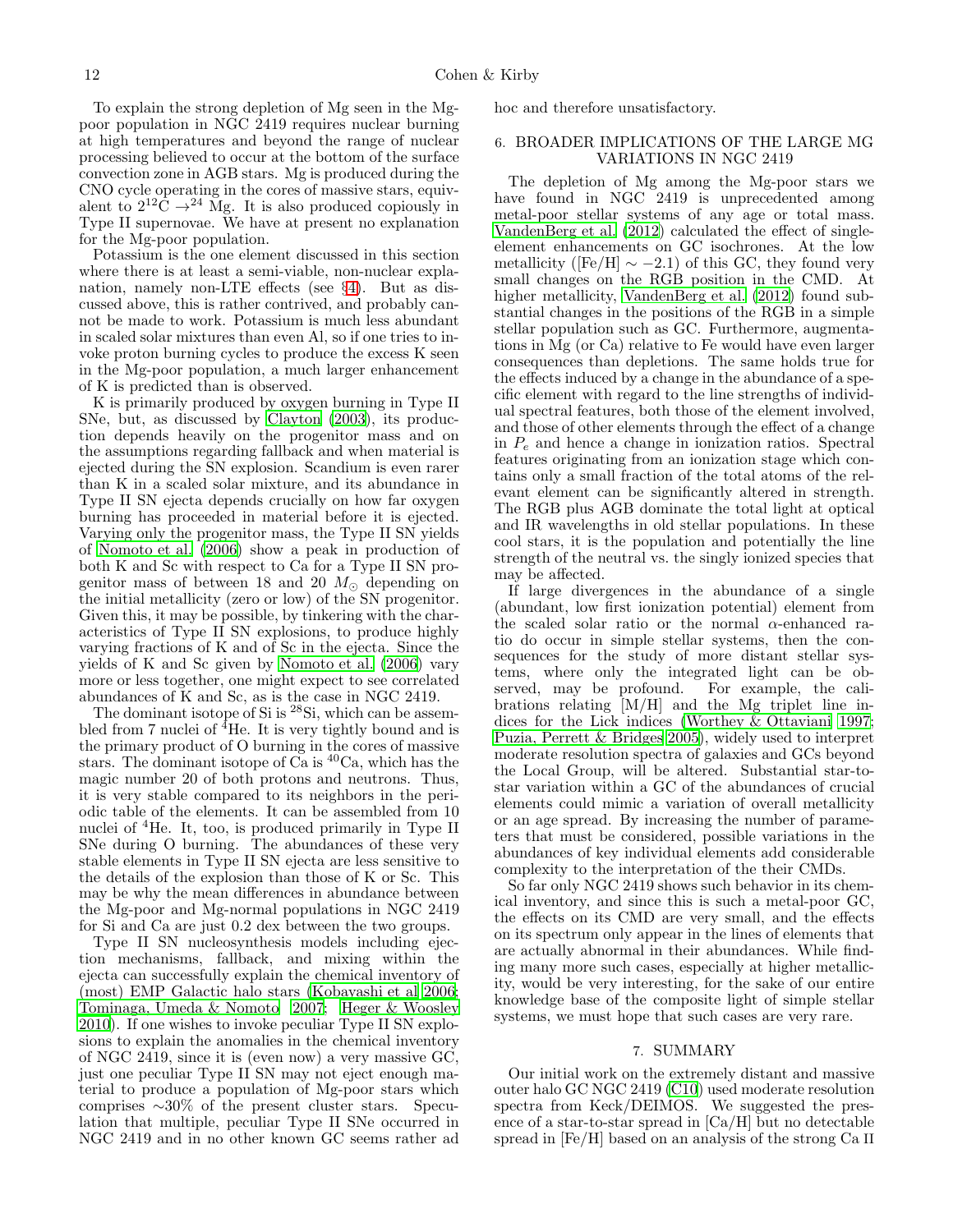near-IR triplet and spectral synthesis of weaker, neutral lines. We then proceeded [\(C11\)](#page-13-7) to obtain high-dispersion spectra of a sample of stars, most of which appeared to be normal,  $\alpha$ -enhanced red giants similar to those found in most GCs. But [C11'](#page-13-7)s sample also contained one very peculiar star, S1131, which showed very depleted Mg and highly enhanced K and was apparently Ca-rich as well. To follow this up, in this paper we presented abundance analyses of 6 new RGB stars in NGC 2419, most selected to be among the most apparently Ca enhanced in the study of [C10.](#page-13-5)

We found that there are two groups of stars in NGC 2419, one of which is identical to the typical GC  $\alpha$ enhanced RGB stars. The second group, which contains roughly 1/3 of the stellar population of this GC, is very peculiar. These stars have extremely depleted Mg, ranging down to −0.9 dex below the Solar ratio, i.e., about a factor of 15 below the normal-Mg stars. These Mgpoor stars are identical to those with apparently high Ca from [C10,](#page-13-5) and from the present detailed abundance analyses show highly enhanced K, moderately enhanced Sc, and a small enhancement of Si and Ca compared to the Mg-normal stars. But there is no credible evidence for any variation of [Fe/H] within this GC. This chemical inventory is unprecedented and unique.

We discussed whether some of this behavior, in particular the apparent enhancement in Ca, can be attributed to low  $P_e$  in the stellar atmosphere arising from the depletion of Mg, an important electron donor at low temperature when H is neutral. We concluded that the small difference in Ca abundance (∼ 0.2 dex) between the Mgpoor and Mg-normal giants is real.

A number of suggestions have been offered for for producing some of these peculiarities, which do very rarely occur in other GC and field halo stars, without invoking a real difference in chemical inventory between the Mg-poor and Mg-normal giants. We provided evidence against the suggestion by [Takeda et al. \(2010\)](#page-13-28) that unusually strong turbulence in the upper atmospheres of the stars might produce the apparent excess of K, at least in the case of NGC 2419. We looked at the variation with stellar parameters and with metallicity of the non-LTE corrections for each of the relevant elements. In the end, we concluded that all of these variations, correlations, and anti-correlations involving Mg, K, Sc, Ca, and Si are real differences in mean abundances between the Mg-poor and Mg-normal population.

It is not too difficult to imagine slightly altering the characteristics of Type II SNe (their mass distribution, the explosion energy, the fallback, etc.) to reproduce the behavior of Sc and K. We have not found a similar solution for Mg, Ca, and Si. Even the explanation for Sc and K is unsatisfactory because it requires multiple Type II SNe to be peculiar with respect to those SNe that produced the material in all other known GCs.

In addition to the Mg-K anti-correlation and related issues that we have found, there is evidence that the usual correlations and anti-correlations among the light elements characteristic of proton-burning at high temperature that are seen in most GCs are present in NGC 2419 as well, and may be accompanied by s-process enhancements among some of the heavy neutron capture elements. But the two signs of multiple populations act independently in NGC 2419; the Na-poor and Na-rich giants do not correspond at all with the Mg-poor and Mg-normal giants in this peculiar GC.

With the present work, we now have a clear view of the complex chemical inventory within NGC 2419 and of the extremely peculiar Mg-poor population which which contains roughly 1/3 of its stellar population. However, we have not found a solution to the puzzle of how to reproduce through nuclear reactions the characteristics of the Mg-poor population in NGC 2419. One puzzle was unveiled by [C10,](#page-13-5) [C11,](#page-13-7) and the present work, but another has now been revealed and is at present without any satisfactory solution.

With this new evidence demonstrating the uniqueness of NGC 2419 among the Milky Way system of GCs, we repeat the suggestion we made in [C10](#page-13-5) that NGC 2419 is not a GC. Instead, it may be the nucleus of a disrupted dwarf galaxy. Although it presently has no dark matter [\(Baumgardt et al. 2009\)](#page-12-13) and a gravitational potential well unlikely to retain supernova ejecta, it may have previously resided in a dark matter halo, such as an accreted dwarf galaxy. M54, the core of the Sagittarius dwarf spheroidal galaxy, likely shares the same origin [\(Sarajedini & Layden 1995\)](#page-13-47), and a similar story has been suggested for  $\omega$  Cen [\(Lee et al. 1999\)](#page-13-48). If NGC 2419 joins this growing category of clusters, then it will be unique among its class for retaining some (e.g., Ca, Sc, K) but not all (e.g., Fe) supernova products.

We are grateful to the many people who have worked to make the Keck Telescope and its instruments a reality and to operate and maintain the Keck Observatory. The authors wish to extend special thanks to those of Hawaiian ancestry on whose sacred mountain we are privileged to be guests. Without their generous hospitality, none of the observations presented herein would have been possible. We thank Stan Woosley for a helpful conversation on the nucleosynthetic origin of potassium. J.G.C. thanks NSF grant AST-0908139 for partial support. Work by E.N.K. was supported by NASA through Hubble Fellowship grant HST-HF-01233.01 awarded to E.N.K. by the Space Telescope Science Institute, which is operated by the Association of Universities for Research in Astronomy, Inc., for NASA, under contract NAS 5-26555.

#### REFERENCES

- <span id="page-12-3"></span>
- Andrievsky, S. M., Spite, M., Korotin, S. A., Spite, F., Bonifacio,<br>P., Cayrel, R., Francois, P. & Hill, V., 2010, A&A, 13223<br>Baumgardt, H., Côté, P., Hilker, M., et al. 2009, MNRAS, 396, 2051
- <span id="page-12-13"></span><span id="page-12-0"></span>
- <span id="page-12-10"></span>Baumüller, D. G. & Gehren, T., 1997, A&A, 325, 1088<br>Briley, M. M., Smith, V. V., Suntzeff, N. B., et al. 1996, Nature, 383, 604
- <span id="page-12-9"></span>Carretta, E., Bragaglia, A., Gratton, R.& Lucatello, S., 2009,
- <span id="page-12-7"></span>A&A, 505, 117 Carretta, E., Bragaglia, A., Gratton, R., D'Orazi, V. & Lucatello, S., 2009, A&A, 508, 695
- <span id="page-12-6"></span>Carretta, E., Lucatello, S., Gratton, R. G., Bragaglia, A. & D'Orazi, V., 2011, A&A, 533, A69
- <span id="page-12-5"></span>
- Carretta, E., Bragaglia, A., Gratton, R., Lucatello, S., Bellazzini, M. & D'Orazi, V., 2010, ApJ, 712, L21<br>Carretta, E., Bragaglia, A., Gratton, R., Lucatello, S. & D'Orazi, V., 2012, ApJ, in press [\(arXiv:1204.0259\)](http://arxiv.org/abs/1204.0259)<br>Carret
- <span id="page-12-11"></span><span id="page-12-8"></span>
- <span id="page-12-1"></span>A&A, in press Castelli, F. & Kurucz, R. L., 2004, [astro-ph/0405087](http://arxiv.org/abs/astro-ph/0405087) Cayrel, R. et al, 2004, A&A, 416, 1117
- 
- <span id="page-12-12"></span><span id="page-12-2"></span>Clayton, D., 2003, Handbook of Isotopes in the Cosmos, Cambridge University Press, Cambridge, United Kingdom
- <span id="page-12-4"></span>Cohen, J. G., 1976 ApJ, 203, L127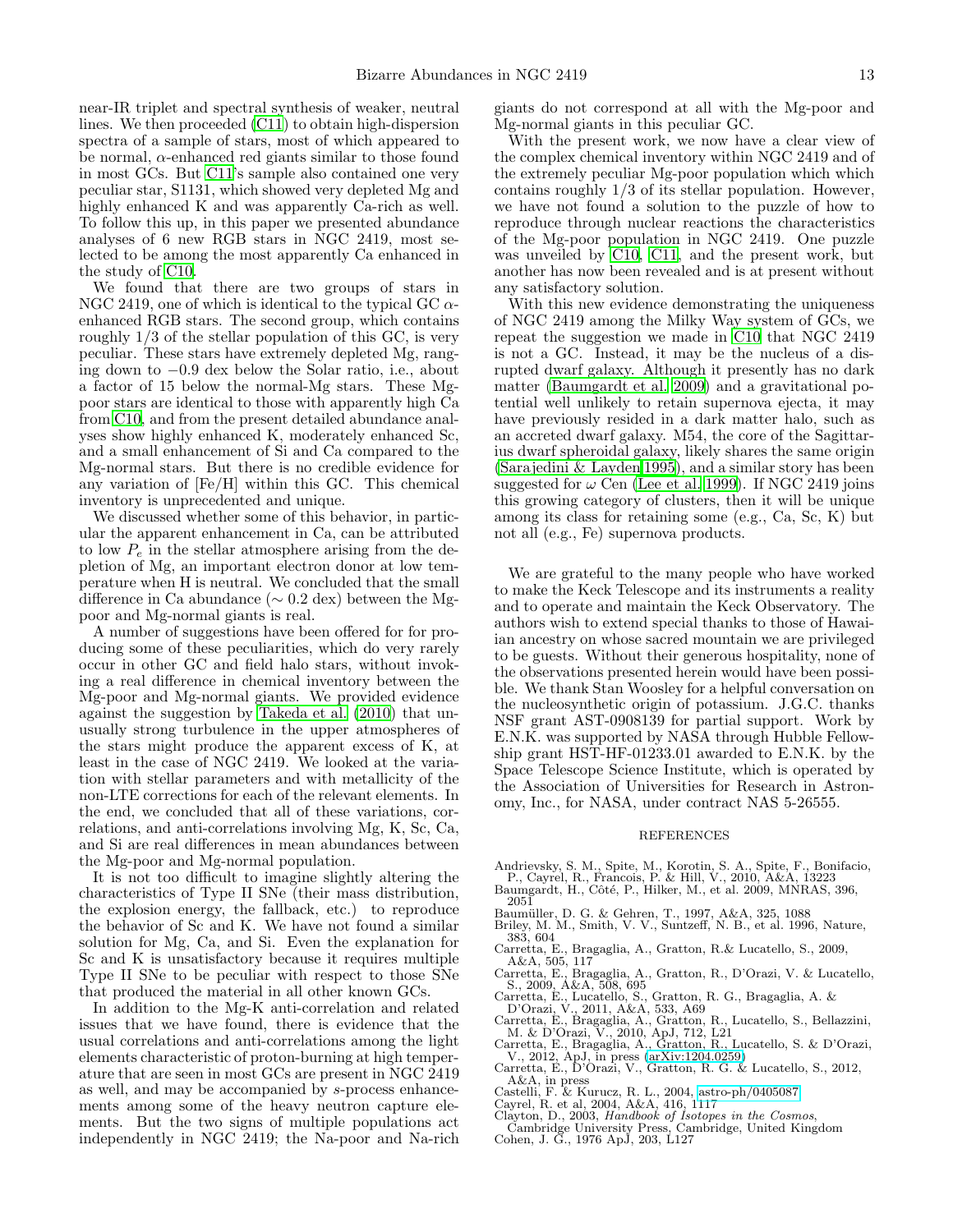- <span id="page-13-21"></span>Cohen, J. G., Christlieb, N., McWilliam, A., Shectman, S.,
- Thompson, I., Wasserburg, G., Ivans, I., Dehn, Karlsson, T. &<br>Melendez, J., 2004, ApJ, 612, 1107<br>Cohen, J. G. & Melendez, J., 2005, AJ, 129, 303<br>Cohen, J. G. & Huang, W., 2010, ApJ, 719, 931<br>Cohen, J. G., Kirby, E. N., Sim
- <span id="page-13-27"></span><span id="page-13-9"></span>
- 
- <span id="page-13-5"></span>725, 288 (C10)
- <span id="page-13-14"></span><span id="page-13-7"></span>Cohen, J. G., Huang, W. & Kirby, E. N., 2011, ApJ, 740, 60 (C11) Cutri, R. M. et al, 2003, "Explanatory Supplement to the 2MASS All-Sky Data Release,
- <http://www.ipac.caltech.edu/2mass/releases/allsky/doc/explsup.html> D'Antona, F., Caloi, V., Montalb´an, J., Ventura, P., & Gratton,
- <span id="page-13-3"></span>R. 2002, A&A, 395, 69 D'Antona, F., D'Ercole, A., Carini, R., Vesperini, E. & Venture,
- <span id="page-13-38"></span>P., A&A, in press [\(arXiv:1207.1544\)](http://arxiv.org/abs/1207.1544)
- <span id="page-13-2"></span>di Criscienzo, M., D'Antona, F., Milone, A. P., et al. 2011, MNRAS, 414, 3381
- 
- <span id="page-13-36"></span><span id="page-13-0"></span>
- <span id="page-13-31"></span>Dupree, A.K, Hartmann, L. & Avrett, E.H., 1984, ApJ, 281, L37 Gratton, R., Sneden, C. & Carretta, E., 2004, ARA&A, 42, 385 Harris, W. E., Bell, R. A., VandenBerg, D. A., et al. 1997, AJ, 114, 1030
- <span id="page-13-44"></span>Heger, A. & Woosley, S. E., 2010, ApJ, 724, 341
- <span id="page-13-1"></span>Ibata, R. A., Gilmore, G., & Irwin, M. J. 1995, MNRAS, 277, 781 Ibata, R., Sollima, A., Nipoti, C., et al. 2011, ApJ, 738, 186
- <span id="page-13-6"></span>
- <span id="page-13-24"></span>Ivanova, D. V. & Shimanskii, V. V., 2000, Astronomy Reports,
- <span id="page-13-10"></span>44, 376 Kirby, E. N., Cohen, J. G., Smith, G. H., et al. 2011, ApJ, 727, 79 Kirby, E. N., Guhathakurta, P., Simon, J. D., et al. 2010, ApJS,
- <span id="page-13-32"></span>191, 352
- <span id="page-13-42"></span>Kobayashi, C., Umeda, K., Nomoto K., Tominaga, N. & Ohkubo,
- <span id="page-13-29"></span><span id="page-13-26"></span>
- T., 2006, ApJ, 653, 1145 Kraft, R. P. 1994, PASP, 106, 553 Kraft, R. P., Sneden, C., Langer, G. E. & Prosser, C. F.. 1992, AJ, 104, 645
- Kurucz, R. L., 1993, ATLAS9 Stellar Atmosphere Programs and<br>2 km/s Grid, (Kurucz CD-ROM No. 13)<br>Lee, Y.-W., Joo, J.-M., Sohn, Y.-J., et al. 1999, Nature, 402, 55<br>Letarte, B., Hill, V., Tolstoy, E., et al. 2010, A&A, 523, A
- <span id="page-13-48"></span>
- <span id="page-13-8"></span>
- <span id="page-13-34"></span>
- <span id="page-13-39"></span>Maeder, A. & Meynet, G., 2006, A&A, 448, L37
- <span id="page-13-22"></span>
- Mishenina, T. V., Soubiran, C., Kovtyukh, V. V., & Korotin, S. A. 2004, A&A, 418, 551 Mucciarelli, A., Bellazzini, M., Ibata, R., Merle, T. & Chapman,
- <span id="page-13-41"></span><span id="page-13-19"></span>S. C., 2012, MNRAS, submitted Nomoto, K., Tominaga, N., Umeda, H., Kobayashi, C., & Maeda, K. 2006, Nuclear Physics A, 777, 424
- <span id="page-13-33"></span>Norris, J. E., Freeman, K. C. & Mighell, K. J., 1996, ApJ, 462, 241
- <span id="page-13-30"></span>Pilachowski, C. A., Sneden, C., Kraft, R. P. & Langer, G. E., 1996, AJ, 112, 545
- <span id="page-13-46"></span>Puzia, T. H., Perrett, K. M. & Bridges, T. J., 2005, A&A, 434, 090
- 
- <span id="page-13-47"></span><span id="page-13-16"></span>Sarajedini, A., & Layden, A. C. 1995, AJ, 109, 1086<br>Shetrone, M., Côté, P. & Sargent, W. L. W., 2001, ApJ, 568, 592<br>Shimanskaya, N. N., Mashonkina, L. I., & Sakhibullin, N. A.
- <span id="page-13-23"></span>
- <span id="page-13-13"></span>
- 2000, Astronomy Reports, 44, 530 Skrutskie, M. F. et al, 2006, AJ, 131, 1163 Sneden, C., 1973, Ph.D. thesis, Univ. of Texas Sobeck, J. S. et al, 2011, AJ, 141, 175
- <span id="page-13-18"></span><span id="page-13-17"></span>
- <span id="page-13-35"></span>Spite, M., Andrievsky, S M., Spite, F. et al, 2012, A&A, in press
- <span id="page-13-12"></span>
- <span id="page-13-4"></span>
- <span id="page-13-25"></span>
- [\(arXiv:1204.1139\)](http://arxiv.org/abs/1204.1139)<br>
Stetson, P. B., 2005, PASP, 117, 563<br>
Suntzeff, N. B., Kraft, R. P., & Kinman, T. D. 1988, AJ, 95, 91<br>
Takeda, Y., Zhao, G., Chen, Y. Q., Qui, H. M. & Takada-Hidai,<br>
M., 2002, PASJ,54,275<br>
Takeda, Y., Ka
- <span id="page-13-43"></span><span id="page-13-28"></span>
- <span id="page-13-20"></span>VandenBerg, D. A., Bergbusch, P. A., Dotter, A., Ferguson, J., Michaud, G., Richer, J. & Profitt, C. R., 2012,, ApJ, in press (arXiv:126.1820) Vogt, S. E. et al. 1994, SPIE, 2198, 362 Worthey, G. & Ottaviani, D. L., 1997, ApJS, 111, 377
- <span id="page-13-11"></span>
- <span id="page-13-45"></span>
- 
- <span id="page-13-15"></span>Yi, S., Kim, Y.-C., Demarque, P. & Alexander, D. R., 2003, ApJS, 143, 499 Yong, D., Grundahl, F., Nissen, P. E., Jensen, H. R. & Lambert, D. L., 2005, 2005, A&A, 438, 875 Yong, D. & Grundahl, F., 2008, ApJ, 672, L29
- <span id="page-13-40"></span><span id="page-13-37"></span>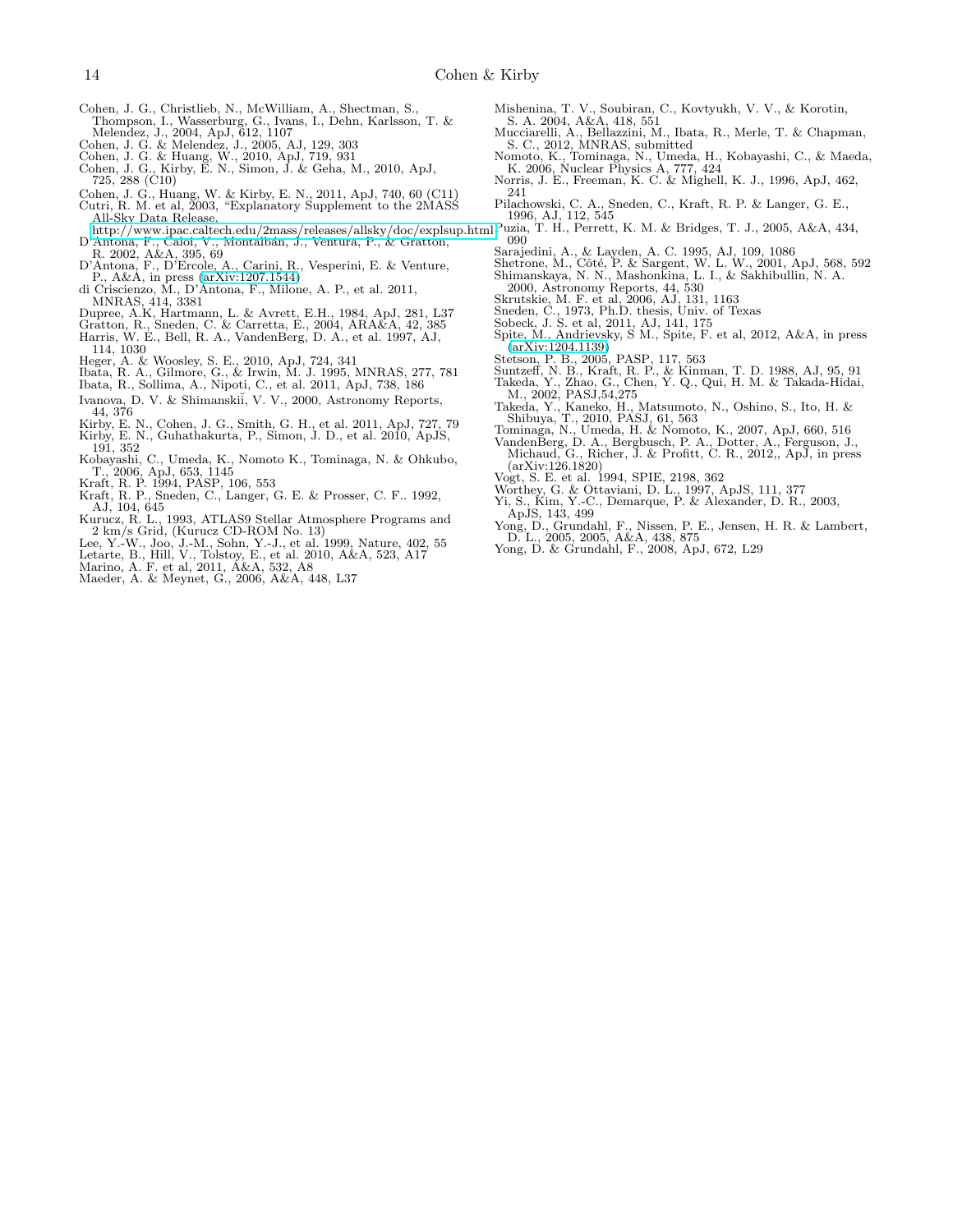<span id="page-14-0"></span>Table <sup>4</sup> Abundances for First <sup>6</sup> Red Giant Members of NGC <sup>2419</sup> With Keck/HIRES Spectra

|                    |                       |                                | S1131                              |                |                          | S1004                      |                         |                          | S1065                      |                |                          | S <sub>458</sub>           |                      |                          | S1673                      |                         |                          | S1673 <sup>a</sup>         |                         |                          | S1814                      |          |
|--------------------|-----------------------|--------------------------------|------------------------------------|----------------|--------------------------|----------------------------|-------------------------|--------------------------|----------------------------|----------------|--------------------------|----------------------------|----------------------|--------------------------|----------------------------|-------------------------|--------------------------|----------------------------|-------------------------|--------------------------|----------------------------|----------|
| Elem               | Sun<br>$(\text{dex})$ | $[X/Fe]^{b}$<br>$(\text{dex})$ | $\sigma^{\rm c}$<br>$(\text{dex})$ | N              | [X/Fe]<br>$(\text{dex})$ | $\sigma$<br>$(\text{dex})$ | N                       | [X/Fe]<br>$(\text{dex})$ | $\sigma$<br>$(\text{dex})$ | N              | [X/Fe]<br>$(\text{dex})$ | $\sigma$<br>$(\text{dex})$ | N                    | [X/Fe]<br>$(\text{dex})$ | $\sigma$<br>$(\text{dex})$ | N                       | [X/Fe]<br>$(\text{dex})$ | $\sigma$<br>$(\text{dex})$ | N                       | [X/Fe]<br>$(\text{dex})$ | $\sigma$<br>$(\text{dex})$ | N        |
| $C(CH)^d$          | 8.59                  | $-0.73$                        | $\cdots$                           |                | $-0.55$                  | $\sim$ $\sim$ $\sim$       |                         | $-0.78$                  | $\cdots$                   |                | $-0.95$                  | $\sim$ $\sim$ $\sim$       |                      | $-1.00$                  | $\sim$ $\sim$ $\sim$       |                         | $-1.04$                  | $\sim$ $\sim$ $\sim$       |                         | $-0.77$                  | $\cdots$                   |          |
| Na I               | 6.32                  | $-0.05$                        | 0.18                               | $\overline{2}$ | 0.08                     | 0.02                       |                         | $-0.02$                  | $\cdots$                   |                | 0.10                     | 0.16                       | 3                    | 0.44                     | 0.08                       | $\mathbf{2}$            | 0.39                     | 0.07                       | $\overline{2}$          | $-0.01$                  | $\sim$ $\sim$ $\sim$       |          |
| Na I <sup>e</sup>  | 6.32                  | $\sim$ $\sim$ $\sim$           | $\sim$ $\sim$ $\sim$               | $\cdots$       | $\sim$ $\sim$ $\sim$     | $\cdots$                   | $\cdots$                | $\cdots$                 | $\cdots$                   | $\ldots$ .     | 0.04                     | 0.12                       | $\overline{2}$       | $\cdots$                 | $\cdots$                   | $\cdots$                | $\sim$ $\sim$ $\sim$     | $\sim$ $\sim$ $\sim$       | $\cdots$                | $\sim$ $\sim$ $\sim$     | $\cdots$                   | $\cdots$ |
| Mg I               | 7.54                  | $-0.51$                        | 0.19                               | -5             | $-0.16$                  | 0.29                       | 2                       | $-0.73$                  | 0.14                       | $\overline{2}$ | $-0.42$                  | 0.14                       |                      | $-0.86$                  | 0.17                       | $\overline{A}$          | $-0.88$                  | 0.19                       | $\overline{4}$          | 0.60                     | 0.18                       | 3        |
| Mg I <sup>t</sup>  | 7.54                  | $-0.54$                        | 0.24                               | 3              | $\sim$ $\sim$ $\sim$     | $\sim$ $\sim$ $\sim$       | $\cdots$                | $\cdots$                 | $\cdots$                   | $\cdots$       | $-0.41$                  | 0.06                       | -2                   | $-1.03$                  | 0.09                       | $\mathbf{2}$            | $-1.08$                  | 0.10                       | $\overline{\mathbf{2}}$ | $\sim$ $\sim$ $\sim$     | $\sim$ $\sim$ $\sim$       | $\cdots$ |
| Al I               | 6.47                  | 0.43                           | $\cdots$                           |                | 0.70                     | $\sim$ $\sim$ $\sim$       |                         | < 0.44                   | $\cdots$                   |                | 0.51                     | $\sim$ $\sim$ $\sim$       |                      | $\cdots$                 | $\sim$ $\sim$ $\sim$       | $\sim$ $\sim$ $\sim$    | $\sim$ $\sim$ $\sim$     | $\sim$ $\sim$ $\sim$       | $\sim$ $\sim$ $\sim$    | 0.55                     | $\sim$ $\sim$ $\sim$       |          |
| Si I               | 7.55                  | 0.59                           | 0.12                               | 13             | 0.42                     | 0.03                       |                         | 0.50                     | 0.20                       |                | 0.61                     | 0.12                       | 3                    | 0.79                     | 0.17                       | -3                      | 0.67                     | 0.18                       | -4                      | 0.43                     | 0.16                       |          |
| ΚI                 | 5.12                  | 1.15                           | $\cdots$                           |                | 1.19                     | $\sim$ $\sim$ $\sim$       |                         | 1.07                     | $\cdots$                   |                | 1.15                     | $\sim$ $\sim$ $\sim$       |                      | 1.55                     | $\cdots$                   |                         | 1.58                     | $\sim$ $\sim$ $\sim$       |                         | 0.53                     | $\sim$ $\sim$ $\sim$       |          |
| Ca I               | 6.36                  | 0.23                           | 0.17                               | 18             | 0.33                     | 0.16                       | 15                      | 0.28                     | 0.15                       | 15             | 0.28                     | 0.17                       | 16                   | 0.37                     | 0.22                       | 15                      | 0.34                     | 0.19                       | 15                      | 0.11                     | 0.15                       | 18       |
| Sc II              | 3.10                  | 0.40                           | 0.09                               | $\overline{7}$ | 0.45                     | 0.12                       |                         | 0.53                     | 0.09                       | $\overline{7}$ | 0.40                     | 0.14                       | -7                   | 0.89                     | 0.23                       | $\overline{7}$          | 0.67                     | 0.17                       | $\overline{7}$          | 0.19                     | 0.13                       |          |
| Ti I               | 4.99                  | 0.08                           | 0.13                               | 23             | 0.07                     | 0.07                       | 13                      | 0.14                     | 0.15                       | 17             | 0.00                     | 0.14                       | 14                   | 0.00                     | 0.10                       | 12                      | 0.09                     | 0.08                       | 12                      | 0.04                     | 0.17                       | 23       |
| Ti II              | 4.99                  | 0.38                           | 0.26                               | -9             | 0.09                     | 0.30                       | 6                       | 0.30                     | 0.07                       | -5             | 0.15                     | 0.25                       | -6                   | $-0.01$                  | 0.29                       | -5                      | 0.04                     | 0.29                       | -5                      | 0.43                     | 0.16                       |          |
| V I                | 4.00                  | $-0.02$                        | 0.12                               | -4             | $-0.01$                  | $\cdots$                   |                         | 0.29                     | 0.17                       |                | 0.22                     | 0.22                       | $\overline{2}$       | 0.08                     | $\cdots$                   |                         | 0.19                     | $\sim$ $\sim$ $\sim$       |                         | $-0.17$                  | 0.12                       |          |
| Cr I               | 5.67                  | $-0.24$                        | 0.15                               | -6             | $-0.26$                  | 0.07                       |                         | $-0.26$                  | 0.20                       |                | $-0.35$                  | 0.11                       | 5                    | $-0.36$                  | 0.09                       |                         | $-0.30$                  | 0.10                       |                         | $-0.35$                  | 0.17                       |          |
| Mn I               | 5.39                  | $-0.34$                        | 0.12                               |                | $-0.38$                  | 0.09                       |                         | $-0.32$                  | 0.08                       |                | $-0.33$                  | 0.09                       | -5                   | $-0.47$                  | 0.20                       |                         | $-0.43$                  | 0.09                       |                         | $-0.35$                  | 0.07                       |          |
| Fe I <sup>g</sup>  | 7.45                  | $-2.03$                        | 0.15                               | 107            | $-2.08$                  | 0.14                       | 75                      | $-2.03$                  | 0.15                       | 82             | $-2.08$                  | 0.15                       | 74                   | $-2.18$                  | 0.11                       | 57                      | $-2.04$                  | 0.13                       | 57                      | $-2.19$                  | 0.14                       | 92       |
| Fe II <sup>h</sup> | 7.45                  | $-0.04$                        | 0.20                               | 11             | 0.02                     | 0.23                       | 10                      | $-0.07$                  | 0.16                       | 11             | $-0.04$                  | 0.26                       | 12                   | 0.30                     | 0.27                       | $\overline{4}$          | 0.04                     | 0.23                       | $\overline{4}$          | 0.05                     | 0.21                       | 14       |
| Co I               | 4.92                  | 0.11                           | 0.12                               | -3             | 0.32                     | 0.22                       | $\overline{2}$          | 0.25                     | 0.06                       | $\overline{2}$ | 0.01                     | $\sim$ $\sim$ $\sim$       |                      | 0.13                     | $\cdots$                   |                         | 0.17                     | $\sim$ $\sim$ $\sim$       |                         | $\cdots$                 | $\cdots$                   |          |
| Ni I               | 6.25                  | $-0.04$                        | 0.18                               | 18             | $-0.04$                  | 0.22                       | 15                      | 0.00                     | 0.21                       | 16             | $-0.08$                  | 0.25                       | 16                   | $-0.08$                  | 0.18                       | 15                      | $-0.07$                  | 0.18                       | 15                      | $-0.08$                  | 0.20                       | 21       |
| Cu I               | 4.21                  | $-0.70$                        | $\sim$ $\sim$ $\sim$               |                | $-0.50$                  | 0.20                       | $\Omega$                | $-0.51$                  | $\cdots$                   |                | $-0.61$                  | $\sim$ $\sim$ $\sim$       |                      | $-0.68$                  | $\cdots$                   |                         | $-0.64$                  | $\sim$ $\sim$ $\sim$       |                         | $-0.60$                  | $\sim$ $\sim$ $\sim$       |          |
| Zn I               | 4.60                  | $-0.13$                        | 0.12                               | $\overline{2}$ | $-0.04$                  | 0.01                       |                         | $-0.18$                  | 0.02                       |                | $-0.07$                  | 0.08                       | $\overline{2}$       | 0.20                     | 0.22                       | $\overline{2}$          | 0.01                     | 0.21                       | $\overline{2}$          | $-0.13$                  | 0.30                       |          |
| Sr I               | 2.90                  | $\sim$ $\sim$ $\sim$           | $\cdots$                           | $\cdots$       | $\cdots$                 | $\sim$ $\sim$ $\sim$       | $\cdots$                | $-0.56$                  | $\cdots$                   |                | $\sim$ $\sim$ $\sim$     | $\sim$ $\sim$ $\sim$       | $\cdots$             | $\cdots$                 | $\cdots$                   | $\cdots$                | $\sim$ $\sim$ $\sim$     | $\sim$ $\sim$ $\sim$       | $\cdots$                | $-0.20$                  | $\sim$ $\sim$ $\sim$       |          |
| Sr II              | 2.90                  | $-0.37$                        | $\cdots$                           |                | $\sim$ $\sim$ $\sim$     | $\sim$ $\sim$ $\sim$       | $\cdots$                | $\cdots$                 | $\cdots$                   | .              | $\cdots$                 | $\sim$ $\sim$ $\sim$       | $\cdots$             | $\sim$ $\sim$ $\sim$     | $\cdots$                   | $\cdots$                | $\sim$ $\sim$ $\sim$     | $\sim$ $\sim$ $\sim$       | $\cdots$                | $-0.15$                  | $\sim$ $\sim$ $\sim$       |          |
| Y II               | 2.24                  | $-0.41$                        | 0.10                               |                | $-0.38$                  | 0.11                       |                         | $-0.53$                  | 0.08                       |                | $-0.39$                  | 0.19                       | 5                    | $-0.20$                  | 0.06                       | 3                       | $-0.38$                  | 0.11                       | 3                       | $-0.37$                  | 0.12                       |          |
| Ba II              | 2.13                  | $-0.04$                        | 0.05                               | $\overline{4}$ | $-0.17$                  | 0.19                       | 3                       | $-0.28$                  | 0.09                       | $\overline{A}$ | $-0.24$                  | 0.17                       | -3                   | $-0.14$                  | 0.17                       | 3                       | $-0.08$                  | 0.13                       | $\overline{A}$          | $-0.08$                  | 0.18                       |          |
| La II              | 1.14                  | 0.04                           | $\sim$ $\sim$ $\sim$               |                | $\cdots$                 | $\sim$ $\sim$ $\sim$       | $\cdots$                | $\cdots$                 | $\cdots$                   | $\cdots$       | $\cdots$                 | $\sim$ $\sim$ $\sim$       | $\cdots$             | $\sim$ $\sim$ $\sim$     | $\cdots$                   | $\cdots$                | $\sim$ $\sim$ $\sim$     | $\sim$ $\sim$ $\sim$       | $\cdots$                | $-0.04$                  | $\sim$ $\sim$ $\sim$       |          |
| Ce II              | 1.55                  | $-0.14$                        | 0.13                               | -3             | $-0.26$                  | 0.23                       |                         | $-0.41$                  | 0.05                       |                | $-0.34$                  | 0.19                       | $\overline{2}$       | $-0.57$                  | 0.09                       | $\overline{\mathbf{2}}$ | $-0.45$                  | 0.09                       | $\overline{\mathbf{2}}$ | $-0.56$                  | 0.10                       |          |
| Nd II              | 1.50                  | $-0.12$                        | 0.21                               | -5             | 0.17                     | 0.03                       | 2                       | $-0.01$                  | 0.05                       |                | $\cdots$                 | $\sim$ $\sim$ $\sim$       | $\sim$ $\sim$ $\sim$ | $-0.30$                  | 0.06                       | $\overline{2}$          | $-0.18$                  | 0.02                       | $\boldsymbol{2}$        | $-0.04$                  | 0.09                       |          |
| Eu II              | 0.51                  | 0.27                           | 0.28                               | $\overline{2}$ | 0.68                     | $\sim$ $\sim$ $\sim$       |                         | $-0.14$                  | $\cdots$                   |                | 0.48                     | 0.21                       | $\overline{2}$       | $-0.20$                  | $\cdots$                   |                         | $-0.15$                  | $\sim$ $\sim$ $\sim$       |                         | 0.00                     | 0.11                       |          |
| Dy II              | 1.10                  | $\sim$ $\sim$ $\sim$           | $\cdots$                           | $\cdots$       | $\cdots$                 | $\cdots$                   | $\cdot$ $\cdot$ $\cdot$ | $\cdots$                 | $\cdots$                   | .              | $\cdots$                 | $\cdots$                   | $\cdots$             | $\cdots$                 | $\cdots$                   | $\cdots$                | $\cdots$                 | $\cdots$                   | $\cdots$                | 0.34                     | $\cdots$                   |          |

a This is the AGB solution for S1673. b [X/Fe]: Fe <sup>I</sup> is used for neutral species, Fe II for ionized species. c The rms dispersion about the mean of [X/Fe].

d From synthesis of the CH band near 4320 Å.<br>
f The strong Na D lines are omitted.<br>
f The strong Mg triplet lines are omitted.<br>  $\text{S}$  This is [Fe(Fe I)/H].

 $^{\rm h}$  This is [Fe(Fe II)/Fe(Fe I)]].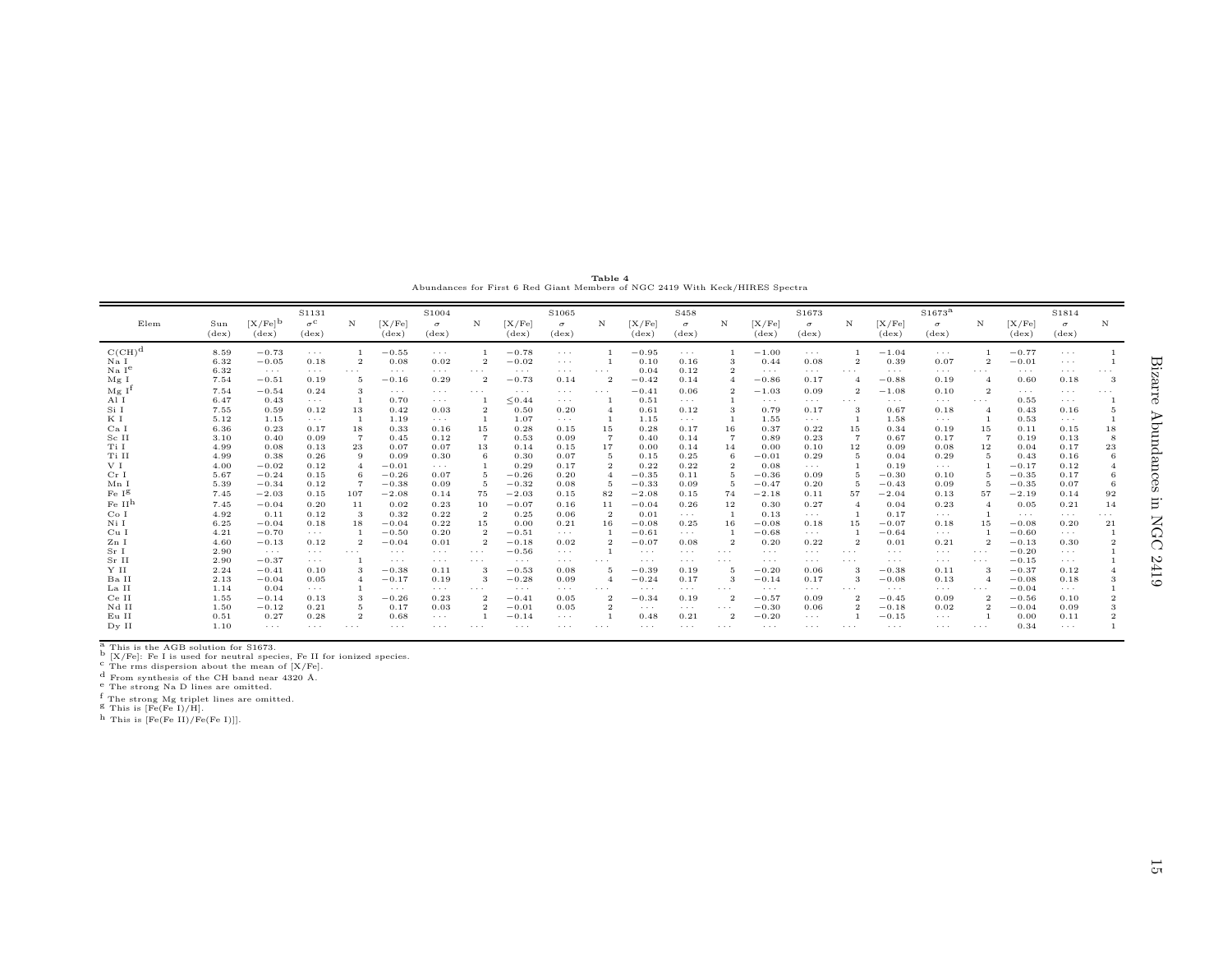<span id="page-15-0"></span>

|                    |                       |                                         |                                             |                      |                                         |                                                        |                |                                       |                                             | Table 5              |                                         |                                            |                      | Abundances for Last 7 Red Giant Members of NGC 2419 With Keck/HIRES Spectra |                                            |                |                                       |                                             |                      |                                       |                                            |                      |         |
|--------------------|-----------------------|-----------------------------------------|---------------------------------------------|----------------------|-----------------------------------------|--------------------------------------------------------|----------------|---------------------------------------|---------------------------------------------|----------------------|-----------------------------------------|--------------------------------------------|----------------------|-----------------------------------------------------------------------------|--------------------------------------------|----------------|---------------------------------------|---------------------------------------------|----------------------|---------------------------------------|--------------------------------------------|----------------------|---------|
| Elem               | Sun<br>$(\text{dex})$ | $[X/Fe]$ <sup>a</sup><br>$(\text{dex})$ | S1166<br>$\sigma^{\rm b}$<br>$(\text{dex})$ | N                    | $[X/Fe]$ <sup>a</sup><br>$(\text{dex})$ | S <sub>406</sub><br>$\sigma^{\rm b}$<br>$(\text{dex})$ | N              | [X/Fe] <sup>a</sup><br>$(\text{dex})$ | S1209<br>$\sigma^{\rm b}$<br>$(\text{dex})$ | N                    | $[X/Fe]$ <sup>a</sup><br>$(\text{dex})$ | S223<br>$\sigma^{\rm b}$<br>$(\text{dex})$ | N                    | [X/Fe] <sup>a</sup><br>$(\text{dex})$                                       | S810<br>$\sigma^{\rm b}$<br>$(\text{dex})$ | $_{\rm N}$     | [X/Fe] <sup>a</sup><br>$(\text{dex})$ | S1305<br>$\sigma^{\rm b}$<br>$(\text{dex})$ | $\mathbf N$          | [X/Fe] <sup>a</sup><br>$(\text{dex})$ | S973<br>$\sigma^{\rm b}$<br>$(\text{dex})$ | N                    |         |
| $C(CH)^c$          | 8.59                  | $-0.73$                                 | $\alpha$ , $\alpha$ , $\alpha$              |                      | $-0.76$                                 | $\alpha$ , $\alpha$ , $\alpha$                         | -1             | $-0.74$                               | $\sim$ $\sim$ $\sim$                        |                      | $-0.93$                                 | $\alpha$ , $\alpha$ , $\alpha$             | $\overline{1}$       | $-0.86$                                                                     | $\sim$ $\sim$ $\sim$                       |                | $-0.31$                               | 0.20                                        | $\overline{0}$       | $\sim$ $\sim$ $\sim$                  | $\cdots$                                   | $\sim$ $\sim$ $\sim$ |         |
| [O I]              | 8.83                  | $\cdots$                                | $\cdots$                                    | $\cdots$             | $\cdots$                                | $\cdots$                                               | $\cdots$       | 0.70                                  | $\ldots$ .                                  |                      | $\cdots$                                | $\cdots$                                   | $\ldots$ .           | 0.24                                                                        | 0.25                                       | $\overline{2}$ | $\cdots$                              | $\cdots$                                    | $\sim$ $\sim$ $\sim$ | 0.75                                  | 0.04                                       |                      |         |
| Na I               | 6.32                  | $-0.28$                                 | $\sim$ $\sim$ $\sim$                        |                      | 0.06                                    | 0.14                                                   | $\,2\,$        | 0.30                                  | $\sim$ $\sim$ $\sim$                        |                      | 0.26                                    | 0.02                                       | $\overline{2}$       | $-0.41$                                                                     | 0.15                                       | 3              | 0.66                                  | 0.15                                        | $\overline{2}$       | 0.19                                  | 0.15                                       | $\overline{2}$       |         |
| NaI <sup>d</sup>   | 6.32                  | $\sim$ $\sim$ $\sim$                    | $\cdots$                                    | $\cdots$             | $\cdots$                                | $\cdots$                                               | $\cdots$       | $\cdots$                              | $\sim$ $\sim$ $\sim$                        | $\cdots$             | $\cdots$                                | $\sim$ $\sim$ $\sim$                       | $\cdots$             | $-0.50$                                                                     | 0.11                                       | $\overline{2}$ | $\cdots$                              | $\cdots$                                    | $\sim$ $\sim$ $\sim$ | $\cdots$                              | $\cdots$                                   | .                    |         |
| Mg I               | 7.54                  | 0.42                                    | 0.26                                        | 3                    | 0.36                                    | 0.22                                                   | 3              | 0.44                                  | 0.22                                        | -5                   | 0.14                                    | 0.24                                       | 5                    | 0.24                                                                        | 0.15                                       | 5              | 0.26                                  | 0.14                                        | -5                   | 0.29                                  | 0.20                                       | 5                    |         |
| Mg I <sup>e</sup>  | 7.54                  | $\sim$ $\sim$ $\sim$                    | $\sim$ $\sim$ $\sim$                        | $\cdots$             | $\cdots$                                | $\cdots$                                               | $\cdots$       | 0.50                                  | 0.13                                        | 3                    | 0.09                                    | 0.34                                       | 3                    | 0.23                                                                        | 0.18                                       | 3              | 0.24                                  | 0.15                                        | 3                    | 0.33                                  | 0.27                                       | -3                   |         |
| Al I               | 6.47                  | $\cdots$                                | $\cdots$                                    | $\cdots$             | 0.78                                    | 0.08                                                   | $\,2\,$        | $\cdots$                              | $\sim$ $\sim$ $\sim$                        | $\sim$ $\sim$ $\sim$ | 0.68                                    | $\alpha$ , $\alpha$ , $\alpha$             | $\mathbf{1}$         | 0.22                                                                        | $\sim$ $\sim$ $\sim$                       | $\overline{1}$ | $\cdots$                              | $\cdots$                                    | $\cdots$             | $\cdots$                              | $\cdots$                                   | $\sim$ $\sim$ $\sim$ |         |
| Si I               | 7.55                  | 0.34                                    | 0.08                                        | 3                    | 0.23                                    | 0.18                                                   | $\overline{4}$ | $\cdots$                              | $\cdots$                                    | $\cdots$             | 0.32                                    | 0.18                                       | $\overline{4}$       | $\cdots$                                                                    | $\sim$ $\sim$ $\sim$                       | $\cdots$       | 0.54                                  | 0.16                                        | $\overline{4}$       | 0.24                                  | 0.37                                       | $\overline{2}$       |         |
| КI                 | 5.12                  | 0.51                                    | $\cdots$                                    |                      | 0.46                                    | $\alpha$ , $\alpha$ , $\alpha$                         | <sup>1</sup>   | 0.44                                  | $\sim$ $\sim$ $\sim$                        |                      | 0.59                                    | $\sim$ $\sim$ $\sim$                       | $\overline{1}$       | 0.51                                                                        | $\sim$ $\sim$ $\sim$                       |                | 0.40                                  | $\cdots$                                    | $\overline{1}$       | 0.12                                  | $\cdots$                                   |                      |         |
| Ca I               | 6.36                  | 0.12                                    | 0.17                                        | 15                   | 0.11                                    | 0.14                                                   | 13             | 0.17                                  | 0.13                                        | 14                   | 0.07                                    | 0.15                                       | 14                   | 0.05                                                                        | 0.13                                       | 11             | 0.25                                  | 0.20                                        | 14                   | 0.17                                  | 0.21                                       | $1\,5$               |         |
| Sc II              | 3.10                  | 0.05                                    | 0.11                                        |                      | 0.05                                    | 0.16                                                   | 6              | 0.18                                  | 0.13                                        | -6                   | 0.18                                    | 0.09                                       | $\overline{7}$       | 0.01                                                                        | 0.09                                       | $\overline{7}$ | 0.15                                  | 0.18                                        | -7                   | 0.00                                  | 0.15                                       | $\overline{7}$       | $\circ$ |
| Ti I               | 4.99                  | 0.07                                    | 0.16                                        | 15                   | 0.09                                    | 0.13                                                   | 16             | $-0.05$                               | 0.16                                        | 17                   | 0.16                                    | 0.16                                       | 19                   | $-0.04$                                                                     | 0.21                                       | 14             | 0.16                                  | 0.20                                        | 10                   | 0.08                                  | 0.20                                       | 9                    |         |
| Ti II              | 4.99                  | 0.20                                    | 0.07                                        | 5                    | 0.02                                    | 0.21                                                   | -5             | 0.30                                  | 0.15                                        | 10                   | 0.28                                    | 0.29                                       | -5                   | 0.00                                                                        | 0.26                                       | $\overline{7}$ | 0.17                                  | 0.29                                        | -5                   | 0.05                                  | 0.26                                       |                      | œ       |
| V I                | 4.00                  | 0.01                                    | 0.14                                        |                      | 0.10                                    | $\sim$ $\sim$ $\sim$                                   | -1             | 0.01                                  | 0.12                                        | 3                    | $-0.04$                                 | 0.13                                       | 9                    | 0.02                                                                        | 0.08                                       | 3              | 0.09                                  | 0.36                                        | $\overline{2}$       | 0.05                                  | 0.07                                       | 3                    |         |
| Cr I               | 5.67                  | $-0.35$                                 | 0.22                                        |                      | $-0.34$                                 | 0.18                                                   | $\overline{4}$ | $-0.38$                               | 0.12                                        | 6                    | $-0.29$                                 | 0.21                                       | 5                    | $-0.39$                                                                     | 0.15                                       | $\overline{4}$ | $-0.49$                               | 0.20                                        | $\,2\,$              | $-0.27$                               | 0.04                                       | $\boldsymbol{2}$     |         |
| Mn I               | 5.39                  | $-0.41$                                 | 0.09                                        | 5                    | $-0.39$                                 | 0.09                                                   | -5             | $-0.37$                               | 0.14                                        | 6                    | $-0.43$                                 | 0.12                                       | 6                    | $-0.44$                                                                     | 0.12                                       | 6              | $-0.40$                               | 0.10                                        | 6                    | $-0.26$                               | 0.26                                       | $\overline{4}$       | چ       |
| FeI <sup>1</sup>   | 7.45                  | $-2.00$                                 | 0.13                                        | 75                   | $-2.03$                                 | 0.13                                                   | 79             | $-2.25$                               | 0.11                                        | 75                   | $-2.12$                                 | 0.15                                       | 91                   | $-2.03$                                                                     | 0.13                                       | 78             | $-2.18$                               | 0.18                                        | 71                   | $-2.02$                               | 0.17                                       | 67                   |         |
| Fe II <sup>g</sup> | 7.45                  | $-0.14$                                 | 0.15                                        | 11                   | $-0.10$                                 | 0.14                                                   | $1\,1$         | 0.07                                  | 0.21                                        | 9                    | $-0.14$                                 | 0.21                                       | 12                   | $-0.06$                                                                     | 0.19                                       | 6              | $-0.04$                               | 0.17                                        | 8                    | $-0.14$                               | 0.26                                       | 6                    | Ki      |
| Co <sub>I</sub>    | 4.92                  | 0.11                                    | 0.06                                        | $\overline{2}$       | 0.25                                    | 0.10                                                   | $\overline{2}$ | 0.01                                  | $\sim$ $\sim$ $\sim$                        |                      | 0.09                                    | 0.06                                       | -5                   | 0.19                                                                        | 0.16                                       | 3              | 0.05                                  | $\sim$ $\sim$ $\sim$                        | $\overline{1}$       | $\sim$ $\sim$ $\sim$                  | $\cdots$                                   | .                    |         |
| Ni I               | 6.25                  | $-0.01$                                 | 0.18                                        | 16                   | $-0.01$                                 | 0.19                                                   | 16             | $-0.06$                               | 0.16                                        | 11                   | $-0.03$                                 | 0.18                                       | 21                   | 0.07                                                                        | 0.23                                       | 12             | $-0.06$                               | 0.22                                        | 13                   | $-0.05$                               | 0.19                                       | 14                   |         |
| Cu I               | 4.21                  | $-0.56$                                 | 0.01                                        | $\overline{2}$       | $-0.53$                                 | 0.17                                                   | $\overline{2}$ | $-0.68$                               | $\sim$ $\sim$ $\sim$                        |                      | $-0.71$                                 | 0.02                                       | $\overline{2}$       | $-0.74$                                                                     | 0.09                                       | $\overline{2}$ | $-0.61$                               | $\cdots$                                    |                      | $-0.56$                               | $\cdots$                                   |                      |         |
| Zn I               | 4.60                  | $-0.21$                                 | 0.17                                        | $\overline{2}$       | $-0.15$                                 | 0.08                                                   | $\overline{2}$ | $\cdots$                              | $\sim$ $\sim$ $\sim$                        | $\cdots$             | $-0.19$                                 | 0.17                                       | $\overline{2}$       | $-0.32$                                                                     | 0.02                                       | $\overline{2}$ | $\cdots$                              | $\cdots$                                    | $\cdots$             | $\cdots$                              | $\cdots$                                   | $\cdots$             |         |
| Sr I               | 2.90                  | $-0.86$                                 | $\cdots$                                    |                      | $-0.48$                                 | $\cdots$                                               | $\overline{1}$ | $-0.48$                               | $\sim$ $\sim$ $\sim$                        |                      | $\cdots$                                | $\sim$ $\sim$ $\sim$                       | $\ldots$ .           | $-0.39$                                                                     | $\sim$ $\sim$ $\sim$                       |                | $\cdots$                              | $\cdots$                                    | $\cdots$             | $\cdots$                              | $\cdot$ $\cdot$ $\cdot$                    | $\cdots$             |         |
| Sr II              | 2.90                  | $\sim$ $\sim$ $\sim$                    | $\cdots$                                    | $\cdots$             | $\cdots$                                | $\cdots$                                               | $\cdots$       | $-0.35$                               | $\sim$ $\sim$ $\sim$                        |                      | $\cdots$                                | $\cdots$                                   | $\cdots$             | $-0.25$                                                                     | $\cdots$                                   |                | $\cdots$                              | $\cdots$                                    | $\cdots$             | $\cdots$                              | $\cdots$                                   | $\cdots$             |         |
| Y II               | 2.24                  | $-0.48$                                 | 0.18                                        | 3                    | $-0.56$                                 | 0.13                                                   | -5             | $-0.32$                               | 0.09                                        | $\overline{5}$       | $-0.36$                                 | 0.24                                       | $\overline{4}$       | $-0.59$                                                                     | 0.20                                       | $\overline{4}$ | $-0.44$                               | 0.08                                        | -3                   | $-0.48$                               | 0.10                                       | $\overline{2}$       |         |
| Zr I               | 2.60                  | $\sim$ $\sim$ $\sim$                    | $\cdots$                                    | $\sim$ $\sim$ $\sim$ | $\cdots$                                | $\cdots$                                               | $\cdots$       | $\cdots$                              | $\sim$ $\sim$ $\sim$                        | $\cdots$             | 0.49                                    | $\sim$ $\sim$ $\sim$                       | $\overline{1}$       | $\cdots$ .                                                                  | $\sim$ $\sim$ $\sim$                       | $\cdots$       | $\cdots$                              | $\cdots$                                    | $\cdots$             | $\cdots$                              | $\cdots$                                   | $\sim$ $\sim$ $\sim$ |         |
| Ba II              | 2.13                  | $-0.25$                                 | 0.10                                        | $\overline{4}$       | $-0.28$                                 | 0.10                                                   | $\overline{4}$ | $-0.05$                               | 0.16                                        | 3                    | 0.16                                    | 0.24                                       | 3                    | $-0.27$                                                                     | 0.17                                       | 3              | 0.12                                  | 0.06                                        | -3                   | $-0.05$                               | 0.17                                       | -3                   |         |
| La II              | 1.14                  | $\sim$ $\sim$ $\sim$                    | $\cdots$                                    | $\sim$ $\sim$ $\sim$ | $\cdots$                                | $\cdots$                                               | $\cdots$       | 0.37                                  | $\sim$ $\sim$ $\sim$                        |                      | $\cdots$                                | $\sim$ $\sim$ $\sim$                       | $\sim$ $\sim$ $\sim$ | $-0.26$                                                                     | $\sim$ $\sim$ $\sim$                       |                | $\cdots$                              | $\sim$ $\sim$ $\sim$                        | $\sim$ $\sim$ $\sim$ | $\sim$ $\sim$ $\sim$                  | $\cdots$                                   | $\sim$ $\sim$ $\sim$ |         |
| Ce II              | 1.55                  | $-0.23$                                 | 0.09                                        | $\overline{2}$       | $-0.27$                                 | 0.09                                                   | $\overline{2}$ | $-0.16$                               | 0.05                                        | $\overline{2}$       | $\cdots$                                | $\sim$ $\sim$ $\sim$                       | $\cdots$             | $-0.33$                                                                     | 0.23                                       | 3              | $\cdots$                              | $\cdots$                                    | $\sim$ $\sim$ $\sim$ | $\cdots$                              | $\cdots$                                   | $\sim$ $\sim$ $\sim$ |         |
| Nd II              | 1.50                  | 0.12                                    | 0.01                                        | $\overline{2}$       | $-0.01$                                 | 0.01                                                   | $\overline{2}$ | 0.02                                  | 0.09                                        | $\overline{2}$       | $-0.15$                                 | 0.16                                       | $\overline{4}$       | $-0.15$                                                                     | 0.05                                       | $\overline{2}$ | 0.33                                  | 0.07                                        | $\overline{2}$       | $\leq 0.19$                           | $\cdots$                                   |                      |         |
| Eu II              | 0.51                  | 0.25                                    | 0.15                                        | $\overline{2}$       | 0.32                                    | 0.08                                                   | $\overline{2}$ | 0.30                                  | 0.11                                        | $\overline{2}$       | 0.33                                    | 0.16                                       | $\overline{2}$       | 0.05                                                                        | 0.20                                       | $\mathcal{D}$  | < 0.84                                | $\cdots$                                    |                      | $\sim$ $\sim$ $\sim$                  | $\cdots$                                   | $\sim$ $\sim$ $\sim$ |         |

<sup>a</sup> [X/Fe]: Fe I is used for neutral species, Fe II for ionized species.<br><sup>b</sup> The rms dispersion about the mean of [X/Fe].<br><sup>c</sup> From synthesis of the CH band near 4320 Å.<br><sup>d</sup> The strong Na D lines are omitted.<br><sup>e</sup> This is [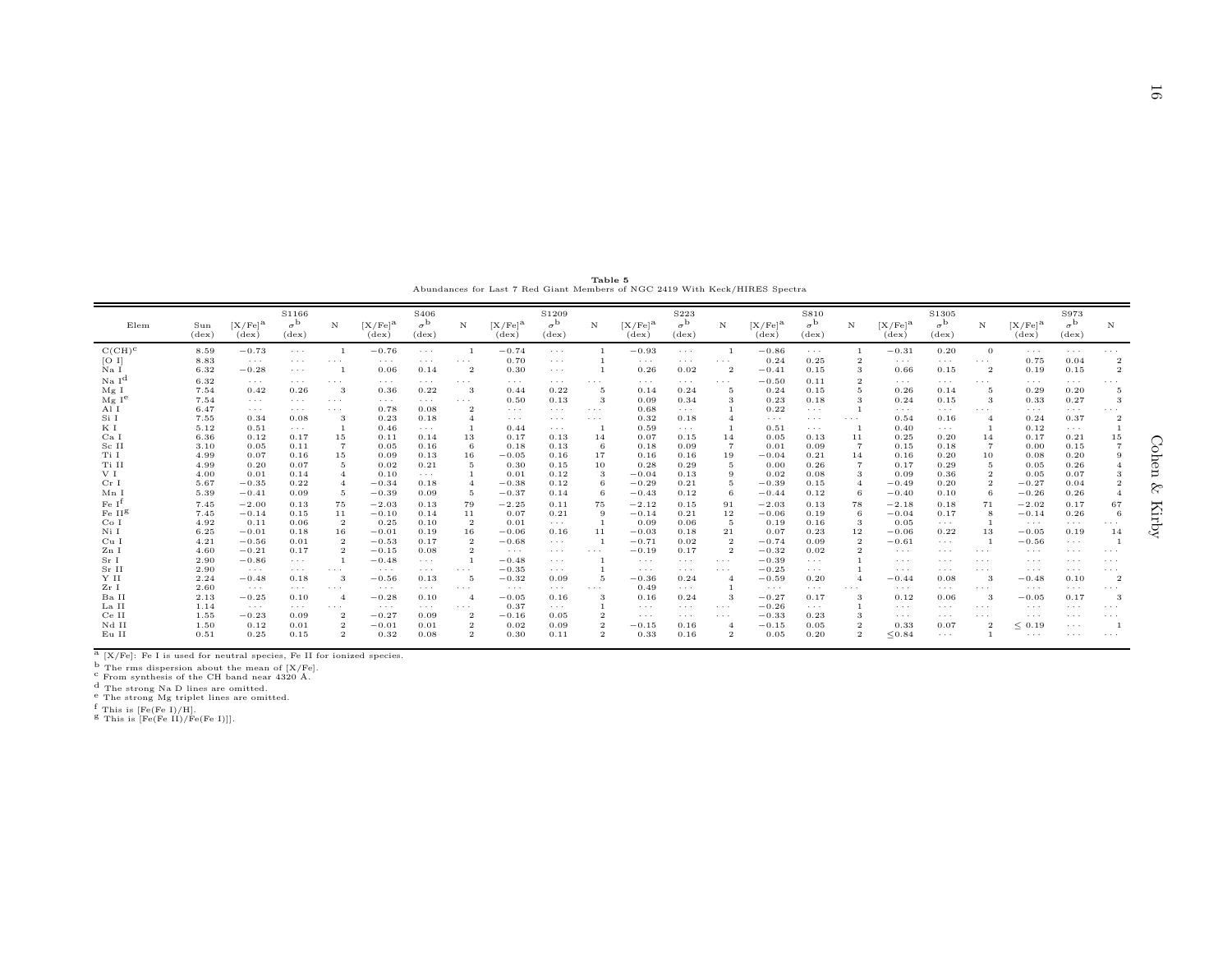|  |  |  |  | Table 2 |  |                                                                                   |  |
|--|--|--|--|---------|--|-----------------------------------------------------------------------------------|--|
|  |  |  |  |         |  | $W_{\lambda}$ for Five Mg-Poor Stars and S406 in NGC 2419 With Keck/HIRES Spectra |  |

<span id="page-16-0"></span>

| Line               | Species           | $\chi$<br>(eV) | $\log(gf)$<br>$(\text{dex})$ | S458<br>mÅ                                   | S1004<br>mÄ                                  | S1065<br>mÅ                                  | S1131<br>mÅ                     | S1673<br>mÅ                                  | S406<br>mÅ                                 |
|--------------------|-------------------|----------------|------------------------------|----------------------------------------------|----------------------------------------------|----------------------------------------------|---------------------------------|----------------------------------------------|--------------------------------------------|
| 5682.63            | Na I              | 2.10           | $-0.700$                     | 18.6                                         | 17.3                                         | $\sim$ $\sim$ $\sim$                         | 13.0                            | 28.6                                         | 15.7                                       |
| 5688.19<br>5889.95 | Na I<br>Na I      | 2.10<br>0.00   | $-0.420$<br>0.110            | 23.0<br>$\sim$ $\sim$ $\sim$                 | 28.1<br>292.0                                | 27.5<br>318.7                                | 36.0<br>$\ldots$ .              | 53.2<br>$\sim$ $\sim$ $\sim$                 | 38.5<br>273.0                              |
| 5895.92            | Na I              | 0.00           | $-0.190$                     | 266.0                                        | 248.0                                        | 262.9                                        | $\sim$ $\sim$ $\sim$            | $\ldots$ .                                   | 303.0                                      |
| 4703.00            | Mg I              | 4.34           | $-0.440$                     | 73.3                                         | 75.4                                         | 48.0                                         | 56.0                            | 28.4                                         | 130.2                                      |
| 5172.70<br>5183.62 | Mg I<br>Mg I      | 2.71<br>2.72   | $-0.380$<br>$-0.160$         | 213.8<br>249.0                               | 240.3<br>275.0                               | 196.1<br>232.5                               | 224.0<br>266.0                  | 203.4<br>228.0                               | 320.0<br>390.0                             |
| 5528.40            | Mg I              | 4.34           | $-0.498$                     | 80.0                                         | 104.0                                        | 61.6                                         | 71.0                            | 35.0                                         | 144.6                                      |
| 5711.09            | Mg I              | 4.34           | $-1.724$                     | $\sim$ $\sim$ $\sim$                         | $\sim$ $\sim$ $\sim$                         | $\sim$ $\sim$ $\sim$                         | 15.5                            | $\sim$ $\sim$ $\sim$                         | 31.6                                       |
| 6696.02<br>6698.67 | Al I<br>Al I      | 3.14<br>3.14   | $-1.340$<br>$-1.640$         | 10.0<br>$\cdots$                             | 15.0<br>$\ldots$ .                           | $\leq 10.0$<br>$\sim$ $\sim$ $\sim$          | $-10.9$<br>$\sim$ $\sim$ $\sim$ | $\sim$ $\sim$ $\sim$<br>$\ldots$ .           | 18.5<br>12.7                               |
| 4102.94            | Si I              | 1.91           | $-3.140$                     | $\ldots$ .                                   | $\epsilon \sim 1$                            | $\sim$ $\sim$                                | 150.8                           | $\sim$ $\sim$ $\sim$                         | $\ldots$ .                                 |
| 5665.55            | Si I              | 4.92           | $-2.040$                     | $\ldots$ .                                   | $\ldots$ .                                   | $\ldots$                                     | 21.5                            | $\sim$ $\sim$ $\sim$                         | $\ldots$ .                                 |
| 5690.43<br>5772.15 | Si I<br>Si I      | 4.93<br>5.08   | $-1.870$<br>$-1.750$         | $\ldots$ .<br>$\sim$ $\sim$ $\sim$           | .<br>$\sim$ $\sim$ $\sim$                    | $\ldots$<br>$\ldots$ .                       | 16.0<br>13.6                    | $\ldots$ .<br>$\sim$ $\sim$ $\sim$           | $\ldots$ .<br>$\cdots$                     |
| 5948.54            | Si I              | 5.08           | $-1.230$                     | 36.1                                         | 26.9                                         | 38.9                                         | 35.3                            | 41.5                                         | 22.1                                       |
| 6155.13            | Si I              | 5.62           | $-0.760$                     | $\ldots$ .                                   | $\ldots$ .                                   | 18.7                                         | 24.6                            | $\sim$ $\sim$ $\sim$                         | 10.8                                       |
| 6237.32<br>7003.57 | Si I<br>Si I      | 5.62<br>5.96   | $-1.010$<br>$-0.830$         | 15.0<br>$\cdots$                             | $\epsilon \sim \epsilon$<br>$\ldots$ .       | 12.2<br>$\ldots$ .                           | 18.0<br>11.5                    | 17.0<br>$\sim$ $\sim$ $\sim$                 | 8.2<br>$\cdots$                            |
| 7005.89            | Si I              | 5.98           | $-0.730$                     | $\epsilon \ll \epsilon$                      | $\ldots$ .                                   | $\sim$ $\sim$ $\sim$                         | 19.1                            | $\sim$ $\sim$ $\sim$                         | $\ldots$ .                                 |
| 7034.90<br>7405.77 | Si I<br>Si I      | 5.87<br>5.61   | $-0.880$<br>$-0.820$         | $\ldots$ .<br>35.1                           | $\ldots$ .<br>21.2                           | $\sim$ $\sim$ $\sim$<br>40.4                 | 15.7<br>39.0                    | $\sim$ $\sim$ $\sim$<br>45.9                 | $\ldots$ .<br>25.4                         |
| 7415.95            | Si I              | 5.61           | $-0.730$                     | $\cdots$                                     | $\cdots$                                     | $\cdots$                                     | 29.0                            | $\sim$ $\sim$ $\sim$                         | $\sim$ $\sim$ $\sim$                       |
| 7423.50            | Si I              | 5.62           | $-0.580$                     | $\sim$ $\sim$ $\sim$                         | $\ldots$ .                                   | $\sim$ $\sim$ $\sim$                         | 44.3                            | $\sim$ $\sim$ $\sim$                         | $\ldots$ .                                 |
| 7698.97<br>4578.56 | ΚI<br>Ca I        | 0.00<br>2.52   | $-0.168$<br>$-0.558$         | 162.1<br>$\cdots$                            | 160.6<br>$\cdots$                            | 163.0<br>$\sim$ $\sim$ $\sim$                | 175.0<br>41.4                   | 210.8<br>$\ldots$                            | 119.7<br>$\ldots$ .                        |
| 5512.99            | Ca I              | 2.93           | $-0.300$                     | $\ldots$ .                                   | $\ldots$ .                                   | $\sim$ $\sim$ $\sim$                         | 32.3                            | $\sim$ $\sim$ $\sim$                         | $\ldots$ .                                 |
| 5581.96            | Ca I              | 2.52           | $-0.710$                     | 60.0                                         | 47.7                                         | 56.2                                         | 56.0                            | 52.9                                         | 44.7                                       |
| 5588.75<br>5590.11 | Ca I<br>Ca I      | 2.52<br>2.52   | 0.210<br>$-0.710$            | 108.6<br>49.2                                | 101.9<br>62.5                                | 109.9<br>55.9                                | 120.7<br>57.2                   | 127.1<br>60.2                                | 104.8<br>52.5                              |
| 5594.46            | Ca I              | 2.52           | $-0.050$                     | 100.0                                        | 92.8                                         | 106.1                                        | 98.3                            | 116.4                                        | 90.3                                       |
| 5601.28            | Ca I              | 2.52           | $-0.690$                     | 68.0                                         | 58.3                                         | 58.2                                         | 67.3                            | 54.0                                         | 48.6                                       |
| 5857.45<br>6161.30 | Ca I<br>Ca I      | 2.93<br>2.52   | 0.230<br>$-1.030$            | 75.2<br>20.0                                 | 79.8<br>$\ldots$ .                           | 81.1<br>21.7                                 | 87.2<br>28.5                    | 94.2<br>18.5                                 | 74.0<br>$\ldots$ .                         |
| 6162.17            | Ca I              | 1.90           | $-0.090$                     | 150.8                                        | 151.9                                        | 156.4                                        | 164.7                           | $\sim$ $\sim$ $\sim$                         | 145.0                                      |
| 6166.44            | Ca I<br>Ca I      | 2.52<br>2.52   | $-0.900$<br>$-0.540$         | 31.0                                         | 26.5                                         | $\sim$ $\sim$ $\sim$<br>51.3                 | 32.8<br>47.2                    | $29.0\,$                                     | $\sim$ $\sim$ $\sim$                       |
| 6169.04<br>6169.56 | Ca I              | 2.52           | $-0.270$                     | 50.0<br>65.5                                 | 47.0<br>71.0                                 | 71.7                                         | 73.0                            | 45.7<br>74.0                                 | 38.5<br>57.5                               |
| 6471.66            | Ca I              | 2.52           | $-0.590$                     | 54.5                                         | 66.9                                         | 57.7                                         | 62.0                            | 67.9                                         | 51.2                                       |
| 6493.78<br>6499.65 | Ca I<br>Ca I      | 2.52<br>2.54   | 0.140<br>$-0.590$            | 93.0<br>44.2                                 | 97.6<br>50.6                                 | 103.0<br>46.7                                | 101.8<br>48.2                   | 107.8<br>52.7                                | 87.7<br>45.6                               |
| 6717.68            | Ca I              | 2.71           | $-0.610$                     | 52.5                                         | 63.6                                         | 61.1                                         | 62.9                            | 58.3                                         | $\ldots$ .                                 |
| 7148.15            | Ca I              | 2.71           | 0.218                        | 99.0                                         | 100.9                                        | 112.2                                        | 112.4                           | 137.3                                        | 99.8                                       |
| 5526.79<br>5657.90 | Sc II<br>Sc II    | 1.77<br>1.51   | 0.130<br>$-0.500$            | 113.7<br>107.2                               | 110.7<br>97.5                                | 122.8<br>116.3                               | 122.0<br>120.0                  | 153.9<br>143.8                               | 82.8<br>81.3                               |
| 5667.15            | Sc II             | 1.50           | $-1.240$                     | 58.5                                         | 60.9                                         | 73.5                                         | 54.1                            | 84.2                                         | $\ldots$ .                                 |
| 5669.04            | Sc II             | 1.50           | $-1.120$                     | 56.5                                         | 61.1                                         | 66.8                                         | 71.3                            | 82.8                                         | 38.1                                       |
| 5684.20<br>6245.64 | Sc II<br>Sc II    | 1.51<br>1.51   | $-1.080$<br>$-1.130$         | 45.7<br>59.5                                 | 72.5<br>61.0                                 | 78.0<br>73.5                                 | 73.1<br>73.9                    | 113.5<br>84.5                                | 54.7<br>44.3                               |
| 6604.59            | Sc II             | 1.36           | $-1.310$                     | 54.0                                         | 51.0                                         | 70.6                                         | 66.1                            | 76.5                                         | 34.4                                       |
| 4512.74            | Ti I              | 0.84           | $-0.480$                     | 54.3                                         | 59.0                                         | 61.0                                         | 77.5                            | 52.0                                         | 53.1                                       |
| 4533.25<br>4534.78 | Ti I<br>Ti I      | 0.85<br>0.84   | 0.480<br>0.280               | $\sim$ $\sim$ $\sim$<br>88.3                 | $\ldots$<br>105.0                            | $\sim$ $\sim$ $\sim$<br>102.1                | 124.0<br>106.0                  | $\alpha$ , $\alpha$ , $\alpha$<br>113.6      | $\cdots$<br>102.9                          |
| 4548.77            | Ti I              | 0.83           | $-0.350$                     | 55.3                                         | 69.6                                         | 65.0                                         | 75.3                            | 63.8                                         | 71.1                                       |
| 4555.49<br>4681.92 | Ti I<br>Ti I      | 0.85<br>0.05   | $-0.490$<br>$-1.070$         | $\sim$ $\sim$ $\sim$<br>80.3                 | $\sim$ $\sim$ $\sim$<br>96.8                 | $\sim$ $\sim$ $\sim$<br>101.5                | 57.0<br>100.4                   | $\sim$ $\sim$ $\sim$<br>102.8                | $\sim$ $\sim$ $\sim$<br>104.6              |
| 4981.74            | Ti I              | 0.85           | 0.500                        | 118.4                                        | 120.6                                        | 120.8                                        | 133.8                           | 127.6                                        | 130.9                                      |
| 4999.51            | Ti I              | 0.83           | 0.250                        | 98.3                                         | 102.1                                        | 123.4                                        | 119.2                           | 124.6                                        | 112.8                                      |
| 5022.87<br>5039.96 | Ti I<br>Ti I      | 0.83<br>0.02   | $-0.430$<br>$-1.130$         | 70.6<br>93.7                                 | 59.2<br>84.5                                 | 74.5<br>108.6                                | 76.5<br>104.1                   | 66.3<br>99.0                                 | 75.0<br>102.4                              |
| 5173.75            | Ti I              | 0.00           | $-1.120$                     | 98.3                                         | 95.6                                         | 110.9                                        | 115.1                           | 106.2                                        | 106.0                                      |
| 5210.39            | Ti I<br>Ti I      | 0.05           | $-0.880$                     | 107.5                                        | 107.9                                        | 116.8                                        | 126.3                           | $\sim$ $\sim$ $\sim$                         | 121.8<br>36.8                              |
| 5866.45<br>5922.11 | Ti I              | 1.07<br>1.05   | $-0.840$<br>$-1.470$         | 32.4<br>$\sim$ $\sim$ $\sim$                 | 27.5<br>$\sim$ $\sim$ $\sim$                 | 45.1<br>20.9                                 | 39.9<br>17.3                    | 28.5<br>$\sim$ $\sim$ $\sim$                 | 14.2                                       |
| 5941.75            | Ti I              | 1.05           | $-1.520$                     | $\epsilon \rightarrow \beta$                 | $\epsilon \rightarrow \infty$                | $\sim$ $\sim$ $\sim$                         | 15.2                            | $\sim$ $\sim$ $\sim$                         | $\cdots$                                   |
| 5953.16<br>5965.83 | Ti I<br>Ti I      | 1.89<br>1.88   | $-0.329$<br>$-0.409$         | $\sim$ $\sim$ $\sim$<br>$\cdots$             | $\ldots$<br>$\cdots$                         | $\sim$ $\sim$ $\sim$<br>12.6                 | 20.6<br>13.9                    | $\sim$ $\sim$ $\sim$<br>$\ldots$             | $\sim$ $\sim$ $\sim$<br>10.8               |
| 5978.54            | Ti I              | 1.87           | $-0.496$                     | $\ldots$ .                                   | $\cdots$                                     | $\sim$ $\sim$ $\sim$                         | 12.8                            | $\ldots$ .                                   | $\ldots$ .                                 |
| 6126.22            | Ti I              | 1.07           | $-1.420$                     | $\ldots$ .                                   | $\cdots$                                     | 17.3                                         | 25.5                            | $\sim$ $\sim$ $\sim$                         | 19.8                                       |
| 6258.10<br>6258.71 | Ti I<br>Ti I      | 1.44<br>1.46   | $-0.355$<br>$-0.240$         | 26.9<br>37.0                                 | $\cdots$<br>35.0                             | 33.1<br>44.9                                 | 39.0<br>44.0                    | 23.4<br>33.7                                 | $\sim$ $\sim$ $\sim$<br>38.2               |
| 6261.10            | TT 1              | 1.43           | $-0.479$                     | 25.U                                         | 22.7                                         | 33.1                                         | 38.4                            |                                              | 30. S                                      |
| 6743.12            | Ti I              | 0.90           | $-1.630$<br>$-1.290$         | $\sim$ $\sim$ $\sim$<br>$\sim$ $\sim$ $\sim$ | $\sim$ $\sim$ $\sim$<br>$\ldots$ .           | $\sim$ $\sim$ $\sim$<br>$\sim$ $\sim$ $\sim$ | 15.3                            | $\sim$ $\sim$ $\sim$<br>$\sim$ $\sim$ $\sim$ | $\sim$ $\sim$ $\sim$<br>$\ldots$ .         |
| 4399.77<br>4417.72 | Ti II<br>Ti II    | 1.24<br>1.16   | $-1.160$                     | 128.5                                        | 124.6                                        | 157.0                                        | 151.0<br>159.5                  | $\sim$ $\sim$ $\sim$                         | 119.9                                      |
| 4583.41            | Ti II             | 1.16           | $-2.870$                     | 50.7                                         | 49.5                                         | 59.1                                         | 69.1                            | 53.4                                         | $\sim$ $\sim$ $\sim$                       |
| 4589.95<br>4657.20 | Ti II<br>Ti II    | 1.24<br>1.24   | $\!-1.650\!$<br>$\!-2.320\!$ | $\sim$ $\sim$ $\sim$<br>$\sim$ $\sim$ $\sim$ | $\sim$ $\sim$ $\sim$<br>$\ldots$ .           | $\sim$ $\sim$ $\sim$<br>$\sim$ $\sim$ $\sim$ | 126.8<br>90.0                   | $\sim$ $\sim$ $\sim$<br>$\sim$ $\sim$ $\sim$ | $\ldots$ .<br>$\alpha \rightarrow -\alpha$ |
| 4708.67            | Ti II             | 1.24           | $-2.370$                     | 67.3                                         | 87.7                                         | 92.1                                         | 96.0                            | 91.0                                         | 69.3                                       |
| 4865.62            | Ti II             | 1.12           | $-\,2.810$                   | 75.4                                         | 63.5                                         | 71.2                                         | 74.5                            | 78.0                                         | 58.3                                       |
| 4911.20<br>5185.91 | Ti II<br>Ti II    | 3.12<br>1.89   | $\!-0.340\!$<br>$\!-1.460$   | 30.5<br>85.4                                 | 28.2<br>79.8                                 | 42.0<br>84.2                                 | 32.0<br>86.0                    | 29.3<br>100.5                                | 31.3<br>77.2                               |
| 6090.22            | V I               | 1.08           | $-0.062$                     | 17.7                                         | $\cdot$ $\cdot$ $\cdot$                      | $\sim$ $\sim$ $\sim$                         | 25.5                            | $\sim$ $\sim$ $\sim$                         | $\sim$ $\sim$ $\sim$                       |
| 6199.20            | $\rm{V}$ I        | 0.29           | $\!-1.280$                   | $\sim$ $\sim$                                | $\ldots$ .                                   | $\sim$ $\sim$ $\sim$                         | 21.5                            | $\sim$ $\sim$ $\sim$                         | $\ldots$ .                                 |
| 6243.10<br>6251.82 | $\rm{V}$ I<br>V I | 0.30<br>0.29   | $-0.978$<br>$\!-1.340$       | 37.8<br>$\sim$ $\sim$ $\sim$                 | 18.0<br>$\sim$ $\sim$ $\sim$                 | 47.2<br>16.0                                 | 28.7<br>10.6                    | 25.0<br>$\alpha \rightarrow -\infty$         | 29.4<br>$\sim$ $\sim$ $\sim$               |
| 4545.96            | Cr I              | 0.94           | $-1.380$                     | 61.8                                         | 63.0                                         | 75.3                                         | 77.1                            | 69.4                                         | 58.6                                       |
| 4600.76            | Cr I              | 1.00           | $\!-1.280$                   | $\sim$ $\sim$ $\sim$                         | $\ldots$ .                                   | $\sim$ $\sim$                                | 75.4                            | $\sim$ $\sim$ $\sim$                         | $\ldots$ .                                 |
| 4616.13<br>4626.18 | Cr I<br>Cr I      | 0.98<br>0.97   | $-\,1.210$<br>$-1.340$       | 62.4<br>65.8                                 | 68.7<br>66.1                                 | 65.0<br>69.7                                 | 78.4<br>81.8                    | 65.6<br>59.1                                 | 76.4<br>64.9                               |
| 5206.04            | Cr I              | 0.94           | 0.030                        | 149.0                                        | 155.0                                        | $\sim$ $\sim$ $\sim$                         | $\epsilon \rightarrow \infty$   | 175.1                                        | $\sim$ $\sim$ $\sim$                       |
| 5298.28<br>5409.80 | Cr I<br>Cr I      | 0.98<br>1.03   | $-1.170$<br>$-0.710$         | $\sim$ $\sim$ $\sim$<br>116.0                | $\sim$ $\sim$ $\sim$<br>115.0                | $\sim$ $\sim$ $\sim$<br>130.7                | 111.2<br>132.7                  | $\sim$ $\sim$ $\sim$                         | $\ldots$ .<br>119.1 128.3                  |
| 4033.06            | Mn I              | 0.00           | $-0.620$                     | $\sim$ $\sim$ $\sim$                         | $\ldots$ .                                   | $\sim$ $\sim$ $\sim$                         | 238.4                           | $\sim$ $\sim$ $\sim$                         | $\sim$ $\sim$ $\sim$                       |
| 4754.04            | Mn I              | 2.28           | $-0.090$                     | 82.7                                         | 60.1                                         | 89.5                                         | 80.2                            | 61.1                                         | 72.7                                       |
| 4783.42<br>4823.51 | Mn I<br>Mn I      | 2.30<br>2.32   | 0.042<br>0.140               | 79.5<br>80.0                                 | 67.0<br>79.1                                 | 84.5<br>85.1                                 | 84.1<br>94.7                    | 75.1<br>80.6                                 | 78.6<br>92.6                               |
| 5394.69            | Mn I              | 0.00           | $-3.503$                     | 43.5                                         | 43.8                                         | 57.2                                         | 67.0                            | 33.0                                         | 54.7                                       |
| 6021.80            | Mn I              | 3.08           | 0.034                        | 30.4                                         | 23.9                                         | 26.6                                         | 38.9                            | 25.1                                         | 33.4                                       |
| 4602.95<br>4625.05 | Fe I<br>Fe I      | 1.49<br>3.24   | $\!-2.220\!$<br>$\!-1.348$   | 125.4<br>61.5                                | 115.0<br>48.4                                | $\frac{20.0}{139.3}$<br>61.0                 | 148.3<br>73.1                   | 148.3<br>52.1                                | 139.1<br>70.0                              |
| 4788.77            | Fe I              | 3.24           | $\!-1.806$                   | 35.7                                         | 27.2                                         | $\sim$ $\sim$ $\sim$                         | 31.5                            | $\sim$ $\sim$ $\sim$                         | $\sim$ $\sim$ $\sim$                       |
| 4872.14<br>4891.50 | Fe I<br>Fe I      | 2.88<br>2.85   | $-0.570$<br>$-0.110$         | $\ldots$ .<br>138.6                          | $\sim$ $\sim$ $\sim$<br>$\sim$ $\sim$ $\sim$ | $\sim$ $\sim$ $\sim$<br>147.5                | 128.7<br>152.5                  | $\ldots$ .<br>157.3                          | $\ldots$ .<br>150.4                        |
| 4919.00            | Fe I              | 2.86           | $-0.340$                     | 135.7                                        | 141.2                                        | 133.1                                        | 137.3                           | 142.9                                        | 139.0                                      |
| 4920.51            | Fe I              | 2.83           | 0.068                        | 185.0                                        | $\sim$ $\sim$ $\sim$                         | 188.2                                        | 188.5                           | $\sim$ $\sim$ $\sim$                         | $\sim$ $\sim$ $\sim$                       |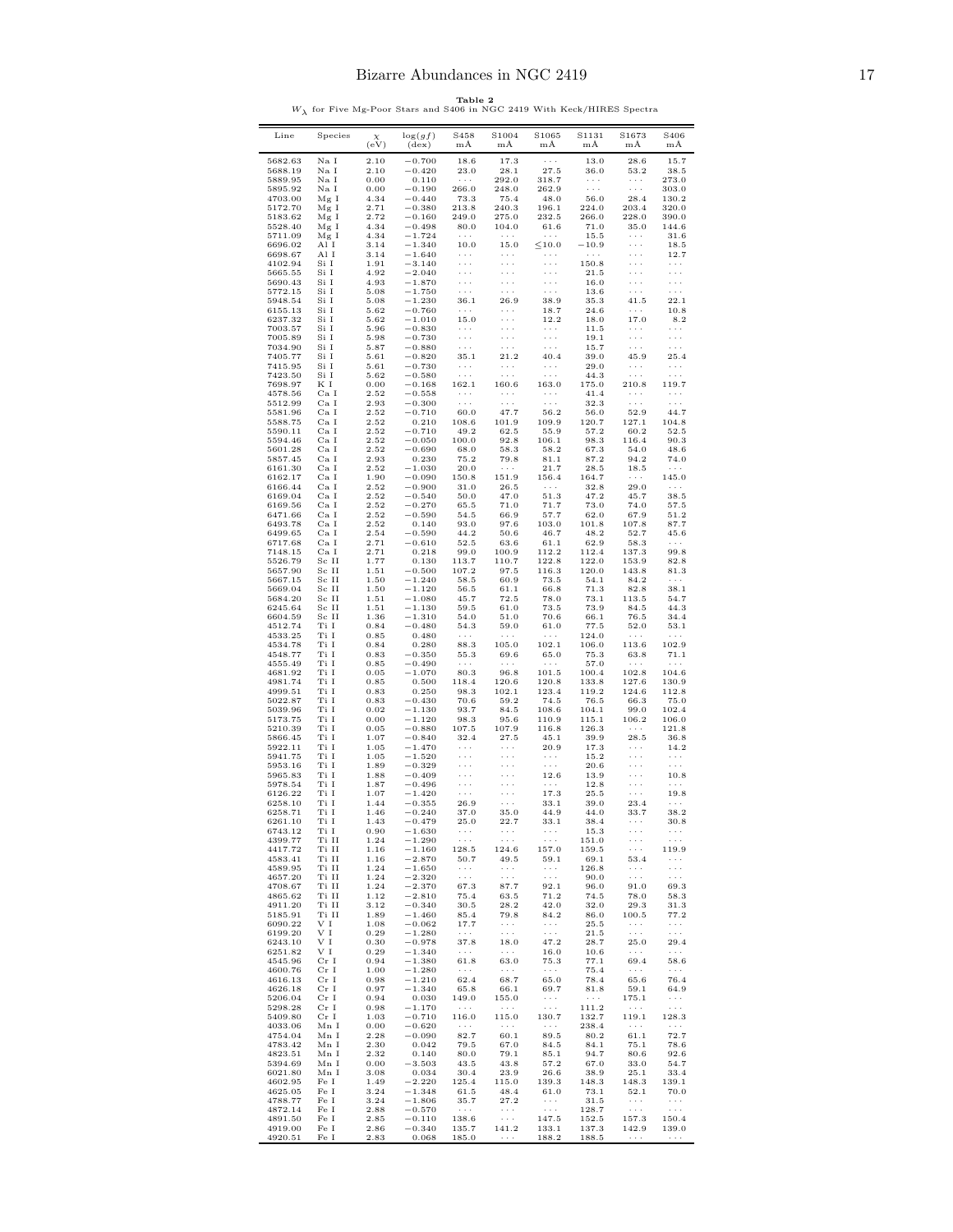18 Cohen & Kirby

| Line               | Species                   | $\chi$<br>(eV) | $\log(gf)$<br>$(\text{dex})$ | S458<br>$m\AA$                                                 | S1004<br>$m\AA$                              | S1065<br>$m\overline{A}$                              | S1131<br>$m\AA$               | S1673<br>$m\AA$                                                        | S406<br>mÅ                         |
|--------------------|---------------------------|----------------|------------------------------|----------------------------------------------------------------|----------------------------------------------|-------------------------------------------------------|-------------------------------|------------------------------------------------------------------------|------------------------------------|
| 5083.34            | Fe I                      | 0.96           | $-2.960$                     | 143.2                                                          | 142.3                                        | 144.7                                                 | 150.3                         | 163.0                                                                  | 148.8                              |
| 5166.28            | Fe I                      | 0.00           | $-4.200$                     | 150.0                                                          | 159.8                                        | 161.8                                                 | 163.1                         | 165.4                                                                  | 163.8                              |
| 5171.61<br>5192.35 | $\rm Fe\ I$<br>$\rm Fe~I$ | 1.48<br>3.00   | $-1.790$<br>$-0.420$         | 156.7<br>124.9                                                 | 152.6<br>129.1                               | 161.4<br>123.0                                        | 173.0<br>$\sim$ $\sim$ $\sim$ | 174.6<br>140.2                                                         | 167.1<br>131.1                     |
| 5194.95            | $\rm Fe\ I$               | 1.56           | $-2.090$                     | 140.4                                                          | 141.0                                        | 149.9                                                 | 150.4                         | 162.1                                                                  | 147.3                              |
| 5198.72<br>5216.28 | Fe I<br>$\rm Fe~I$        | 2.22<br>1.61   | $-2.140$<br>$-2.150$         | 98.1<br>$135.6\,$                                              | 96.2<br>128.9                                | 96.5<br>135.5                                         | 104.3<br>142.8                | 98.0<br>147.8                                                          | 101.3<br>139.5                     |
| 5217.40            | Fe I                      | 3.21           | $-1.070$                     | 71.3                                                           | 69.2                                         | 79.1                                                  | 77.0                          | 70.0                                                                   | 78.0                               |
| 5227.19            | Fe I                      | 1.56           | $-1.350$                     | 212.1                                                          | $\sim$ $\sim$ $\sim$                         | $\sim$ $\sim$ $\sim$                                  | $\ldots$ .                    | $\mathcal{L}^{\mathcal{A}}$ . The $\mathcal{L}^{\mathcal{A}}$<br>158.8 | $\sim$ $\sim$ $\sim$               |
| 5232.95<br>5393.18 | Fe I<br>Fe I              | 2.94<br>3.24   | $-0.100$<br>$-0.720$         | 141.0<br>99.4                                                  | 142.9<br>91.2                                | 147.6<br>104.4                                        | 159.4<br>105.3                | $\sim$ $\sim$ $\sim$                                                   | 145.6<br>100.7                     |
| 5410.92            | Fe I                      | 4.47           | 0.400                        | $\sim$ $\sim$ $\sim$                                           | 65.3                                         | 69.5                                                  | 60.1                          | $\sim$ $\sim$ $\sim$                                                   | 66.7                               |
| 5415.21<br>5424.08 | Fe I<br>Fe I              | 4.39<br>4.32   | 0.640<br>0.510               | 86.9<br>102.2                                                  | 72.9<br>99.7                                 | 87.5<br>98.4                                          | 89.0<br>97.9                  | 91.0<br>99.3                                                           | 89.0<br>102.8                      |
| 5445.05            | Fe I                      | 4.39           | $-0.030$                     | 58.1                                                           | 67.4                                         | 63.0                                                  | 65.8                          | 46.0                                                                   | 68.8                               |
| 5466.39            | Fe I                      | 4.37           | $-0.620$                     | 22.9                                                           | 16.8                                         | $\sim$ $\sim$ $\sim$<br>21.5                          | 28.2                          | $\sim$ $\sim$ $\sim$<br>$\sim$ $\sim$ $\sim$                           | $\sim$ $\sim$ $\sim$<br>34.9       |
| 5473.90<br>5487.77 | $\rm Fe\ I$<br>$\rm Fe~I$ | 4.15<br>4.14   | $-0.690$<br>$-0.620$         | 28.7<br>$\sim$ $\sim$ $\sim$                                   | $\sim$ $\sim$ $\sim$<br>$\sim$ $\sim$ $\sim$ | 35.5                                                  | 27.2<br>39.2                  | 32.7                                                                   | 35.4                               |
| 5497.52            | Fe I                      | 1.01           | $-2.830$                     | 171.7                                                          | 153.1                                        | 172.3                                                 | $\sim$ $\sim$ $\sim$          | $\sim$ $\sim$ $\sim$                                                   | 167.8                              |
| 5501.46<br>5506.79 | Fe I<br>Fe I              | 0.96<br>0.99   | $-3.050$<br>$-2.790$         | 144.2<br>159.1                                                 | 142.4<br>152.5                               | 152.4<br>171.6                                        | 164.8<br>$\sim$ $\sim$ $\sim$ | 168.6<br>175.7                                                         | 142.2<br>165.4                     |
| 5554.88            | Fe I                      | 4.55           | $-0.350$                     | $\sim$ $\sim$ $\sim$                                           | 21.3                                         | 18.3                                                  | 20.2                          | $\sim$ $\sim$ $\sim$                                                   | 28.8                               |
| 5567.39            | Fe I<br>Fe I              | 2.61           | $-2.670$                     | 30.5                                                           | $\sim$ $\sim$ $\sim$<br>89.5                 | 33.5                                                  | 44.9                          | $\sim$ $\sim$ $\sim$                                                   | 30.9                               |
| 5569.62<br>5572.84 | Fe I                      | 3.42<br>3.40   | $-0.486$<br>$-0.275$         | 89.3<br>115.9                                                  | 111.5                                        | 95.3<br>114.6                                         | 98.6<br>115.4                 | 98.1<br>119.2                                                          | 95.4<br>112.3                      |
| 5576.09            | Fe I                      | 3.43           | $-0.920$                     | 73.9                                                           | 74.9                                         | 77.6                                                  | 81.8                          | 75.1                                                                   | 81.8                               |
| 5586.76<br>5624.04 | Fe I<br>Fe I              | 3.37<br>4.39   | $-0.140$<br>$-1.220$         | 116.9<br>$\sim$ $\sim$ $\sim$                                  | 106.3<br>$\sim$ $\sim$ $\sim$                | 120.2<br>$\sim$ $\sim$ $\sim$                         | 131.0<br>7.2                  | 129.9<br>$\sim$ $\sim$ $\sim$                                          | 124.4<br>$\sim$ $\sim$ $\sim$      |
| 5624.54            | Fe I                      | 3.42           | $-0.755$                     | 84.0                                                           | 78.2                                         | 87.1                                                  | 86.9                          | 84.3                                                                   | 86.8                               |
| 5662.52<br>5701.54 | Fe I<br>Fe I              | 4.18<br>2.56   | $-0.570$<br>$-2.140$         | $\sim$ $\sim$ $\sim$<br>60.9                                   | $\sim$ $\sim$ $\sim$<br>57.5                 | 37.5<br>68.4                                          | 35.7<br>69.5                  | $\sim$ $\sim$ $\sim$<br>63.3                                           | 43.1<br>65.1                       |
| 5705.98            | Fe I                      | 4.61           | $-0.490$                     | $\sim$ $\sim$ $\sim$                                           | $\ldots$ .                                   | $\sim$ $\sim$ $\sim$                                  | $\ldots$ .                    | 23.4                                                                   | $\sim$ $\sim$ $\sim$               |
| 5753.12            | Fe I                      | 4.26           | $-0.690$                     | 27.6                                                           | 24.7                                         | 23.7                                                  | 19.2                          | 17.9                                                                   | 21.3                               |
| 5762.99<br>5775.06 | Fe I<br>Fe I              | 4.21<br>4.22   | $-0.410$<br>$-1.300$         | $\cdots$<br>$\cdots$                                           | 37.8<br>10.1                                 | 46.8<br>$\sim$ $\sim$ $\sim$                          | 45.8<br>14.9                  | $\sim$ $\sim$ $\sim$<br>$\ldots$ .                                     | 51.3<br>$\sim$ $\sim$ $\sim$       |
| 5778.46            | Fe I                      | 2.59           | $-3.430$                     | $\cdots$                                                       | $\epsilon \rightarrow \infty$                | $\Box$ .                                              | 8.9                           | $\epsilon \rightarrow \infty$                                          | $\ldots$ .                         |
| 5806.72<br>5859.60 | Fe I<br>Fe I              | 4.61<br>4.55   | $-0.950$<br>$-0.550$         | $\cdots$<br>$\ldots$ .                                         | $\cdots$<br>19.0                             | $\epsilon \rightarrow \infty$<br>$\sim$ $\sim$ $\sim$ | 8.9<br>13.0                   | $\epsilon \rightarrow \infty$<br>$\ldots$ .                            | $\cdots$<br>$\ldots$ .             |
| 5862.35            | Fe I                      | 4.55           | $-0.330$                     | 25.9                                                           | $\cdots$ .                                   | 23.1                                                  | 24.1                          | $\epsilon \rightarrow \infty$                                          | 28.5                               |
| 5883.81<br>5930.17 | Fe I<br>Fe I              | 3.96<br>4.65   | $-1.260$<br>$-0.140$         | $\sim$ $\sim$ $\sim$<br>23.3                                   | $\ldots$ .<br>23.0                           | 16.7<br>26.2                                          | 31.0<br>28.5                  | $\epsilon \sim \epsilon$<br>30.0                                       | $\sim$ $\sim$ $\sim$<br>28.2       |
| 5934.65            | Fe I                      | 3.93           | $-1.070$                     | 22.6                                                           | 24.8                                         | 26.2                                                  | 31.2                          | $\sim$ $\sim$ $\sim$                                                   | 29.3                               |
| 5952.72            | $\rm Fe\ I$               | 3.98           | $-1.340$                     | $\ldots$ .                                                     | $\ldots$ .                                   | $\sim$ $\sim$ $\sim$                                  | 17.8                          | $\epsilon \sim \epsilon$                                               | $\ldots$ .                         |
| 5956.69<br>5976.79 | Fe I<br>Fe I              | 0.86<br>3.94   | $-4.500$<br>$-1.330$         | 58.3<br>$\sim$ $\sim$ $\sim$                                   | 64.6<br>$\sim$ $\sim$ $\sim$                 | 74.0<br>$\sim$ $\sim$ $\sim$                          | 74.6<br>24.2                  | 60.2<br>$\sim$ $\sim$ $\sim$                                           | 74.2<br>$\ldots$ .                 |
| 5983.69            | Fe I                      | 4.55           | $-0.660$                     | $\epsilon \rightarrow \beta$                                   | $\epsilon \rightarrow \infty$                | 16.7                                                  | $\sim$ $\sim$ $\sim$          | $\epsilon \rightarrow \infty$                                          | 15.4                               |
| 5984.83<br>6024.05 | Fe I<br>Fe I              | 4.73<br>4.55   | $-0.260$<br>0.030            | $\epsilon \rightarrow \infty$<br>$\epsilon \rightarrow \infty$ | $\sim$ $\sim$ $\sim$<br>47.5                 | 20.8<br>46.9                                          | $\ldots$<br>54.6              | $\epsilon \rightarrow \infty$<br>$\ldots$ .                            | 18.2<br>50.5                       |
| 6027.05            | Fe I                      | 4.07           | $-1.090$                     | $\sim$ $\sim$ $\sim$                                           | 14.3                                         | 22.1                                                  | 31.6                          | $\epsilon \rightarrow \infty$                                          | 26.0                               |
| 6055.99<br>6065.48 | Fe I<br>Fe I              | 4.73<br>2.61   | $-0.370$<br>$-1.410$         | $\sim$ $\sim$ $\sim$<br>106.6                                  | 13.2<br>113.1                                | 12.6<br>119.7                                         | 21.7<br>115.5                 | $\sim$ $\sim$ $\sim$<br>120.7                                          | 15.8<br>114.1                      |
| 6078.50            | Fe I                      | 4.79           | $-0.330$                     | $\sim$ $\sim$ $\sim$                                           | $\ldots$ .                                   | $\sim$ $\sim$ $\sim$                                  | 13.5                          | $\sim$ $\sim$ $\sim$                                                   | 14.1                               |
| 6136.62            | Fe I                      | 2.45           | $-1.410$                     | 129.6                                                          | 135.4                                        | 128.1                                                 | 144.3                         | 158.8                                                                  | 135.8                              |
| 6136.99<br>6137.69 | Fe I<br>Fe I              | 2.20<br>2.59   | $-2.930$<br>$-1.350$         | 57.1<br>130.7                                                  | 57.4<br>130.2                                | 69.5<br>131.3                                         | $\ldots$ .<br>134.1           | $\sim$ $\sim$ $\sim$<br>134.4                                          | 44.5<br>138.0                      |
| 6151.62            | Fe I                      | 2.18           | $-3.370$                     | 30.5                                                           | 27.9                                         | 33.1                                                  | 36.4                          | 26.0                                                                   | 35.8                               |
| 6157.73<br>6165.36 | Fe I<br>Fe I              | 4.07<br>4.14   | $-1.160$<br>$-1.470$         | $\sim$ $\sim$ $\sim$<br>$\sim$ $\sim$ $\sim$                   | $\cdot$<br>$\ldots$ .                        | $\sim$ $\sim$ $\sim$<br>$\sim$ $\sim$ $\sim$          | 18.4<br>6.2                   | $\sim$ $\sim$ $\sim$<br>$\sim$ $\sim$ $\sim$                           | $\sim$ $\sim$ $\sim$<br>$\ldots$ . |
| 6173.34            | Fe I                      | 2.22           | $-2.880$                     | 60.7                                                           | 58.9                                         | 59.6                                                  | 70.9                          | 58.8                                                                   | 62.7                               |
| 6180.20<br>6187.99 | Fe I<br>Fe I              | 2.73<br>3.94   | $-2.650$<br>$-1.620$         | 31.4<br>$\sim$ $\sim$ $\sim$                                   | 30.4<br>$\sim$ $\sim$ $\sim$                 | 30.1<br>$\sim$ $\sim$ $\sim$                          | 33.1<br>14.2                  | 23.4<br>$\sim$ $\sim$ $\sim$                                           | 34.4<br>$\sim$ $\sim$ $\sim$       |
| 6191.56            | Fe I                      | 2.43           | $-1.420$                     | 126.1                                                          | 123.1                                        | 135.9                                                 | 140.9                         | 128.0                                                                  | 141.8                              |
| 6200.31            | Fe I<br>$\rm Fe\ I$       | 2.61           | $-2.370$                     | 42.2<br>$\sim$ $\sim$ $\sim$                                   | 43.5                                         | 46.7                                                  | 59.9                          | $\sim$ $\sim$ $\sim$                                                   | 44.4                               |
| 6240.65<br>6246.32 | $\rm Fe\ I$               | 2.22<br>3.60   | $-3.170$<br>$-0.880$         | 65.6                                                           | 28.9<br>60.9                                 | 38.2<br>71.5                                          | 33.2<br>73.1                  | 24.7<br>59.6                                                           | 35.6<br>68.5                       |
| 6252.55            | Fe I                      | 2.40           | $-1.770$                     | 118.1                                                          | 120.4                                        | 127.3                                                 | 127.5                         | 121.5                                                                  | 125.0                              |
| 6254.26<br>6265.13 | Fe I<br>Fe I              | 2.28<br>2.18   | $-2.430$<br>$-2.540$         | 81.1<br>83.8                                                   | 82.7<br>84.2                                 | 99.6<br>96.0                                          | 101.5<br>95.5                 | 93.4<br>87.4                                                           | 91.8<br>87.9                       |
| 6297.79            | Fe I                      | 2.22           | $-2.640$                     | 58.6                                                           | $\sim$ $\sim$ $\sim$                         | $\sim$ $\sim$ $\sim$                                  | 65.9                          | $\sim$ $\sim$ $\sim$                                                   | $\sim$ $\sim$ $\sim$               |
| 6301.51<br>6302.50 | Fe I<br>Fe I              | 3.65<br>3.69   | $-0.718$<br>$-1.110$         | 58.2<br>33.8                                                   | $\cdots$                                     | $\cdots$<br>.                                         | 73.6<br>.                     | $\epsilon \rightarrow \infty$                                          | $\cdots$                           |
| 6315.31            | Fe I                      | 4.14           | $-1.230$                     | $\sim$ $\sim$ $\sim$                                           | $\sim$ $\sim$ $\sim$                         | $\sim$ $\sim$ $\sim$                                  | 10.4                          | <b>Service</b>                                                         | $\sim$ $\sim$ $\sim$               |
| 6355.03<br>6380.75 | Fe I<br>Fe I              | 2.84<br>4.19   | $-2.290$<br>$-1.380$         | 41.6<br>$\sim$ $\sim$ $\sim$                                   | 40.3<br>$\ldots$ .                           | 47.5<br>$\sim$ $\sim$ $\sim$                          | 37.9                          | 41.7<br><b>Service</b>                                                 | 42.1<br>$\sim$ $\sim$ $\sim$       |
| 6393.60            | Fe I                      | 2.43           | $-1.580$                     | 126.9                                                          | 118.5                                        | 131.5                                                 | 11.6<br>139.7                 | 142.8                                                                  | 131.3                              |
| 6408.03            | Fe I                      | 3.69           | $-1.020$                     | 35.3                                                           | 27.5                                         | 43.6                                                  | 53.2                          | $\sim$ $\sim$ $\sim$<br>$\sim$ $\sim$ $\sim$                           | 58.6                               |
| 6411.65<br>6430.84 | Fe I<br>Fe I              | 3.65<br>2.18   | $-0.720$<br>$-1.950$         | 66.1<br>119.3                                                  | 56.8<br>121.2                                | 73.4<br>129.3                                         | 78.3<br>132.6                 | 131.2                                                                  | 94.3<br>132.0                      |
| 6475.63            | Fe I                      | 2.56           | $-2.940$                     | 27.7                                                           | 25.0                                         | 35.1                                                  | $\sim$ $\sim$ $\sim$          | 23.3                                                                   | 33.7                               |
| 6481.87<br>6494.98 | Fe I<br>Fe I              | 2.28<br>2.40   | $-3.010$<br>$-1.240$         | 47.9<br>146.2                                                  | 45.4<br>143.7                                | 50.7<br>155.5                                         | $55.2\,$<br>152.3             | 37.8<br>162.2                                                          | 55.8<br>146.2                      |
| 6498.94            | Fe I                      | 0.96           | $-4.690$                     | 55.6                                                           | 41.9                                         | 64.3                                                  | 68.4                          | 50.0                                                                   | 65.4                               |
| 6546.24<br>6592.91 | Fe I<br>Fe I              | 2.76<br>2.73   | $-1.540$<br>$-1.470$         | 92.6<br>101.5                                                  | 94.5<br>97.9                                 | 94.5<br>110.4                                         | 104.0<br>117.5                | 93.2<br>107.0                                                          | 97.7<br>105.9                      |
| 6593.87            | Fe I                      | 2.43           | $-2.370$                     | 70.4                                                           | 70.9                                         | 82.7                                                  | 84.2                          | 70.0                                                                   | 84.4                               |
| 6609.11<br>6625.02 | Fe I                      | 2.56           | $-2.660$<br>$-5.370$         | 40.7<br>$\sim$ $\sim$ $\sim$                                   | 36.1                                         | 41.9<br>$\sim$ $\sim$ $\sim$                          | 43.3                          | $\sim$ $\sim$ $\sim$<br>$\sim$ $\sim$ $\sim$                           | 45.9<br>$\sim$ $\sim$ $\sim$       |
| 6648.12            | Fe I<br>Fe I              | 1.01<br>1.01   | $-5.920$                     | $\sim$ $\sim$ $\sim$                                           | 12.3<br>$\sim$ $\sim$ $\sim$                 | $\sim$ $\sim$ $\sim$                                  | 22.5<br>7.7                   | $\sim$ $\sim$ $\sim$                                                   | $\ldots$                           |
| 6703.57            | Fe I                      | 2.76           | $-3.060$                     | $\sim$ $\sim$ $\sim$                                           | 11.6                                         | 18.5                                                  | 16.2                          | $\sim$ $\sim$ $\sim$                                                   | $\ldots$ .                         |
| 6739.52<br>6750.15 | Fe I<br>Fe I              | 1.56<br>2.42   | $-4.790$<br>$-2.580$         | $\sim$ $\sim$ $\sim$<br>61.4                                   | $\sim$ $\sim$ $\sim$<br>58.9                 | 10.5<br>76.3                                          | $\sim$ $\sim$ $\sim$<br>77.0  | $\sim$ $\sim$ $\sim$<br>67.9                                           | $\sim$ $\sim$ $\sim$<br>67.8       |
| 6839.83            | Fe I                      | 2.56           | $-3.350$                     | $\sim$ $\sim$ $\sim$                                           | $\sim$ $\sim$ $\sim$                         | $\sim$ $\sim$ $\sim$                                  | 12.3                          | $\sim$ $\sim$ $\sim$                                                   | $\sim$ $\sim$ $\sim$               |
| 6855.18<br>6861.95 | Fe I<br>Fe I              | 4.56<br>2.42   | $-0.740$<br>$-3.850$         | 15.4<br>$\sim$ $\sim$ $\sim$                                   | $\sim$ $\sim$ $\sim$<br>$\sim$ $\sim$ $\sim$ | 15.0<br>$\sim$ $\sim$ $\sim$                          | 13.8<br>8.9                   | $\epsilon \sim \epsilon$<br>$\sim$ $\sim$ $\sim$                       | 14.5<br>$\ldots$ .                 |
| 6978.85            | Fe I                      | 2.48           | $-2.450$                     | $\ldots$ .                                                     | $\sim$ $\sim$ $\sim$                         | $\sim$ $\sim$ $\sim$                                  | 73.3                          | $\sim$ $\sim$ $\sim$                                                   | $\ldots$ .                         |
| 6988.52<br>6999.88 | Fe I<br>Fe I              | 2.40<br>4.10   | $-3.560$<br>$-1.460$         | $\ldots$ .<br>$\sim$ $\sim$ $\sim$                             | $\sim$ $\sim$ $\sim$<br>$\ldots$ .           | $\sim$ $\sim$ $\sim$<br>$\sim$ $\sim$ $\sim$          | 20.3<br>11.6                  | $\sim$ $\sim$ $\sim$<br>$\sim$ $\sim$ $\sim$                           | $\ldots$ .<br>$\ldots$ .           |
| 7022.95            | Fe I                      | 4.19           | $-1.150$                     | $\ldots$ .                                                     | $\ldots$ .                                   | $\sim$ $\sim$ $\sim$                                  | 15.6                          | $\sim$ $\sim$ $\sim$                                                   | $\ldots$ .                         |
| 7038.22<br>7130.92 | Fe I<br>Fe I              | 4.22<br>4.22   | $-1.200$<br>$-0.750$         | $\ldots$ .<br>$\epsilon \sim \epsilon$                         | $\sim$ $\sim$ $\sim$<br>$\sim$ $\sim$ $\sim$ | $\ldots$ .<br>$\sim$ $\sim$ $\sim$                    | 22.0<br>34.0                  | $\ldots$ .<br>$\ldots$ .                                               | $\ldots$ .<br>$\ldots$             |
| 7151.47            | Fe I                      | 2.48           | $-3.660$                     | $\ldots$ .                                                     | $\sim$ $\sim$ $\sim$                         | $\ldots$ .                                            | 8.6                           | $\ldots$ .                                                             | $\ldots$ .                         |
| 7179.99            | Fe I                      | 1.48           | $-4.750$                     | $\ldots$ .                                                     | $\sim$ $\sim$ $\sim$<br>$\sim$ $\sim$ $\sim$ | $\ldots$ .                                            | 11.2                          | $\sim$ $\sim$ $\sim$                                                   | $\ldots$ .<br>$\cdots$             |
| 7288.74<br>7411.16 | Fe I<br>Fe I              | 4.22<br>4.28   | $-1.280$<br>$-0.280$         | $\ldots$ .<br>35.4                                             | 36.8                                         | $\sim$ $\sim$ $\sim$<br>36.4                          | 18.3<br>$\sim$ $\sim$ $\sim$  | $\sim$ $\sim$ $\sim$<br>46.2                                           | 42.7                               |
| 7418.67            | Fe I                      | 4.14           | $-1.380$                     | $\ldots$ .                                                     | $\sim$ $\sim$ $\sim$                         | $\sim$ $\sim$ $\sim$                                  | 10.1                          | $\sim$ $\sim$ $\sim$                                                   | $\sim$ $\sim$ $\sim$               |
| 7445.75<br>7568.91 | Fe I<br>Fe I              | 4.26<br>4.28   | 0.030<br>$-0.940$            | 51.9<br>$\cdots$                                               | 51.6<br>$\cdots$                             | 61.8<br>$\cdots$                                      | 57.6<br>21.9                  | 52.0<br>$\sim$ $\sim$ $\sim$                                           | 61.3<br>$\sim$ $\sim$ $\sim$       |

Table  $2$  – Continued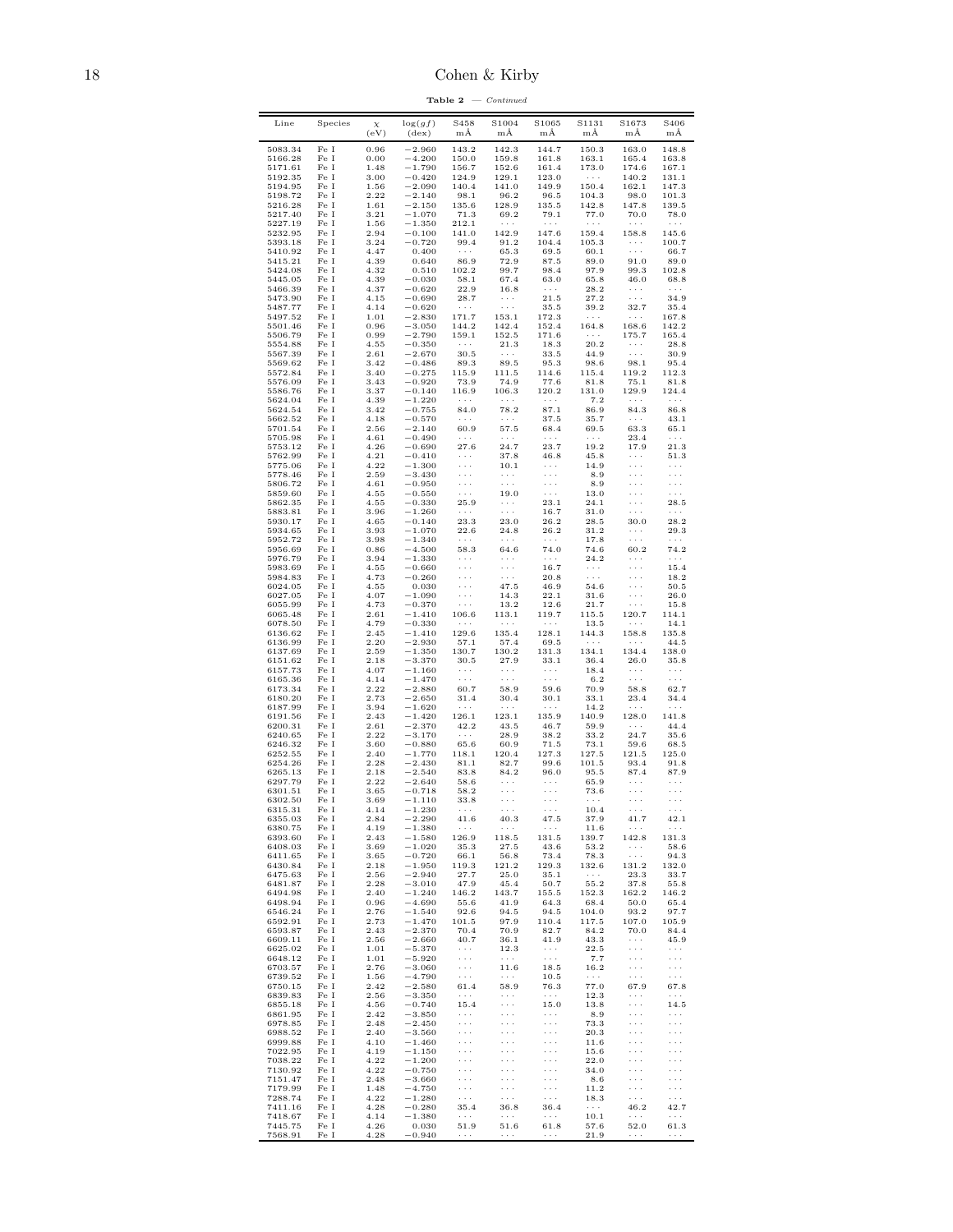| 3.02<br>47.7<br>46.2<br>56.3<br>47.7<br>7583.79<br>Fe I<br>$-1.890$<br>61.4<br>Fe I<br>4.31<br>$-0.130$<br>40.9<br>43.4<br>47.9<br>56.7<br>7586.04<br>$\cdots$<br>Fe I<br>7742.72<br>4.99<br>$-0.420$<br>$\cdots$<br>$\ldots$<br>$\ldots$<br>21.2<br>$\ldots$ .<br>7748.27<br>Fe I<br>2.95<br>$-1.750$<br>60.6<br>71.0<br>80.8<br>83.6<br>75.5<br>7780.57<br>Fe I<br>4.47<br>$-0.040$<br>35.5<br>45.3<br>41.6<br>45.4<br>40.3<br>4508.30<br>Fe II<br>2.84<br>$-2.280$<br>77.0<br>87.3<br>83.1<br>74.1<br>$\ldots$<br>$-2.900$<br>$\sim$ $\sim$ $\sim$<br>4576.34<br>Fe II<br>2.83<br>49.3<br>56.9<br>59.0<br>60.0<br>Fe II<br>$-1.320$<br>4923.93<br>2.88<br>143.3<br>127.0<br>136.8<br>146.0<br>$\cdots$<br>141.4<br>5018.45<br>Fe II<br>2.89<br>$-1.220$<br>164.4<br>$\ldots$ .<br>164.8<br>167.6<br>160.8<br>$\sim$ $\sim$ $\sim$<br>5197.58<br>Fe II<br>3.23<br>$-2.230$<br>69.8<br>82.0<br>70.6<br>76.8<br>95.3<br>72.7<br>5234.63<br>Fe II<br>3.22<br>$-2.220$<br>75.0<br>78.4<br>73.7<br>80.8<br>95.5<br>69.2<br>Fe II<br>3.00<br>$-3.240$<br>24.3<br>5425.26<br>21.7<br>$\ldots$<br>40.1<br>29.8<br>5534.85<br>Fe II<br>3.25<br>$-2.640$<br>28.7<br>49.7<br>50.7<br>42.4<br>$\ldots$<br>$-3.570$<br>5991.38<br>Fe II<br>3.15<br>25.5<br>$\ldots$<br>$\sim$ $\sim$ $\sim$<br>.<br>$\cdots$<br>12.2<br>6149.26<br>Fe II<br>3.89<br>$-2.690$<br>17.4<br>18.3<br>$\cdots$<br>$\cdots$<br>6247.56<br>Fe II<br>3.89<br>$-2.360$<br>40.0<br>22.1<br>25.5<br>30.5<br>.<br>6456.39<br>Fe II<br>3.90<br>$-2.310$<br>39.0<br>45.6<br>57.0<br>.<br>$\sim$ $\sim$ $\sim$<br>Fe II<br>6516.08<br>2.89<br>$-3.450$<br>39.9<br>39.3<br>48.1<br>42.3<br>$\sim$ $\sim$ $\sim$<br>1.71<br>$-1.490$<br>23.9<br>33.2<br>5483.34<br>Co <sub>I</sub><br>47.7<br>36.0<br>32.6<br>Co I<br>$-1.900$<br>12.2<br>6814.94<br>1.96<br>18.6<br>16.0<br>$\sim$ $\sim$ $\sim$<br>$\cdots$<br>7417.41<br>Co I<br>2.04<br>$-2.070$<br>$\sim$ $\sim$ $\sim$<br>$\sim$ $\sim$ $\sim$<br>$\sim$ $\sim$ $\sim$<br>6.0<br>$\sim$ $\sim$ $\sim$<br>Ni I<br>$-2.640$<br>51.6<br>5578.72<br>1.68<br>36.7<br>$\sim$ $\sim$ $\sim$<br>49.0<br>33.6<br>5587.86<br>$-2.140$<br>29.2<br>44.2<br>Ni I<br>1.93<br>33.1<br>$\cdots$<br>29.9<br>$-2.590$<br>48.4<br>5592.26<br>Ni I<br>1.95<br>42.9<br>32.0<br>36.9<br>35.0<br>5748.35<br>Ni I<br>1.68<br>$-3.260$<br>$\ldots$ .<br>10.6<br>24.5<br>20.2<br>15.2<br>1.68<br>$-3.210$<br>5846.99<br>Ni I<br>$\ldots$ .<br>$\ldots$ .<br>$\ldots$ .<br>17.4<br>$\ldots$ .<br>$\ldots$ .<br>5892.87<br>Ni I<br>1.99<br>$-2.340$<br>48.8<br>59.5<br>60.5<br>66.5<br>42.7<br>59.7<br>Ni I<br>1.68<br>$-3.330$<br>18.2<br>6128.97<br>$\sim$ $\sim$ $\sim$<br>$\cdots$<br>$\sim$ $\sim$ $\sim$<br>$\sim$ $\sim$ $\sim$<br>$\cdots$<br>$-1.770$<br>6314.66<br>Ni I<br>1.93<br>45.2<br>$\cdots$<br>$\cdots$<br>$\ldots$ .<br>$\ldots$<br>$\ldots$ .<br>$-2.630$<br>6482.80<br>Ni I<br>1.93<br>14.2<br>20.5<br>20.5<br>22.1<br>14.3<br>52.4<br>6586.31<br>Ni I<br>1.95<br>$-2.810$<br>23.0<br>20.4<br>29.9<br>26.6<br>24.5<br>14.7<br>6643.63<br>Ni I<br>1.68<br>$-2.300$<br>78.4<br>79.0<br>91.0<br>94.0<br>80.4<br>99.3<br>6767.77<br>Ni I<br>$-2.170$<br>68.2<br>1.83<br>72.3<br>83.1<br>83.2<br>75.6<br>78.9<br>47.6<br>7122.20<br>Ni I<br>3.54<br>0.048<br>59.0<br>65.8<br>65.8<br>53.5<br>7414.50<br>Ni I<br>1.99<br>$-2.570$<br>36.1<br>30.1<br>53.9<br>48.7<br>33.1<br>7422.27<br>Ni I<br>3.63<br>$-0.129$<br>38.6<br>32.1<br>41.6<br>53.2<br>40.5<br>7574.05<br>Ni I<br>3.83<br>$-0.580$<br>12.2<br>23.1<br>16.0<br>20.6<br>20.7<br>7727.62<br>Ni I<br>$-0.162$<br>29.5<br>43.1<br>38.4<br>47.9<br>36.0<br>3.68<br>7748.89<br>Ni I<br>3.70<br>$-0.130$<br>41.9<br>$\sim$ $\sim$ $\sim$<br>$\cdots$<br>.<br>$\sim$ $\sim$ $\sim$<br>62.2<br>79.0<br>7788.93<br>Ni I<br>1.95<br>$-2.420$<br>68.6<br>73.2<br>55.9<br>7797.59<br>$-0.180$<br>Ni I<br>3.90<br>28.1<br>29.1<br>23.6<br>26.6<br>$\cdots$<br>5105.54<br>Cu I<br>1.39<br>$-1.505$<br>36.3<br>35.7<br>49.5<br>43.1<br>33.4<br>$-1.780$<br>5782.12<br>Cu I<br>1.64<br>$\sim$ $\sim$ $\sim$<br>22.6<br>$\sim$ $\sim$ $\sim$<br>$\sim$ $\sim$ $\sim$<br>$\sim$ $\sim$ $\sim$<br>4722.16<br>Zn I<br>4.03<br>$-0.390$<br>38.0<br>36.0<br>33.6<br>39.0<br>56.7<br>37.0<br>Zn I<br>$-0.170$<br>39.0<br>4810.54<br>4.08<br>41.2<br>46.6<br>41.3<br>48.1<br>40.1<br>Sr I<br>0.00<br>0.280<br>13.5<br>22.7<br>16.7<br>4607.33<br>$\ldots$ .<br>$\ldots$ .<br>$\cdots$<br>Ba II<br>188.1<br>4554.04<br>0.00<br>0.170<br>$\ldots$ .<br>$\ldots$ .<br>194.4<br>213.2<br>$\ldots$ .<br>Ba II<br>5853.70<br>0.60<br>$-1.010$<br>79.3<br>74.2<br>81.1<br>103.2<br>104.7<br>76.8<br>6141.70<br>Ba II<br>0.70<br>$-0.070$<br>125.9<br>144.1<br>136.4<br>149.1<br>174.9<br>135.9<br>6496.90<br>Ba II<br>0.60<br>$-0.380$<br>139.2<br>140.3<br>138.7<br>147.7<br>178.0<br>133.8<br>$\mathbf Y$ II<br>0.070<br>68.6<br>4883.69<br>1.08<br>61.5<br>72.9<br>60.3<br>74.8<br>Y II<br>5087.43<br>1.08<br>$-0.170$<br>38.9<br>45.0<br>46.1<br>52.8<br>61.9<br>5123.22<br>Y II<br>0.99<br>$-0.830$<br>24.2<br>34.7<br>$\ldots$<br>$\cdots$<br>$\ldots$ .<br>5200.42<br>Y II<br>0.99<br>$-0.570$<br>38.0<br>34.5<br>34.7<br>45.9<br>.<br>5205.73<br>Y II<br>1.03<br>$-0.340$<br>64.1<br>38.8<br>$\cdots$<br>$\cdots$<br>.<br>La II<br>6390.48<br>0.32<br>$-1.410$<br>.<br>.<br>$\ldots$ .<br>8.1<br>.<br>4486.91<br>Ce II<br>0.30<br>$-0.360$<br>25.5<br>.<br>$\cdots$<br>$\cdots$<br>.<br>4562.37<br>Ce II<br>0.48<br>0.330<br>24.1<br>40.5<br>$\sim$ $\sim$ $\sim$<br>19.3<br>18.8<br>Ce II<br>4628.16<br>0.52<br>0.260<br>27.0<br>30.6<br>25.5<br>34.3<br>21.0<br>Nd II<br>0.20<br>4446.39<br>$-0.350$<br>$\sim$ $\sim$ $\sim$<br>$\sim$ $\sim$ $\sim$<br>24.8<br>$\cdots$<br>$\cdots$<br>Nd II<br>36.0<br>24.2<br>42.0<br>23.0<br>4959.12<br>0.06<br>$-0.800$<br>$\sim$ $\sim$ $\sim$<br>5092.79<br>Nd II<br>0.38<br>$-0.610$<br>14.2<br>$\cdots$<br>$\cdots$<br>$\cdots$<br>5212.35<br>Nd II<br>0.20<br>$-0.960$<br>11.2<br>$\cdots$<br>$\sim$ $\sim$ $\sim$<br>$\cdots$<br>$\sim$ $\sim$ $\sim$<br>0.200<br>5249.58<br>Nd II<br>0.98<br>25.9<br>20.9<br>19.5<br>18.4<br>$\sim$ $\sim$ $\sim$<br>4129.70<br>Eu II<br>0.00<br>0.220<br>135.0<br>125.0<br>127.7<br>74.1<br>116.9<br>128.3 |  |  |  |  | 58.0<br>56.9         |
|---------------------------------------------------------------------------------------------------------------------------------------------------------------------------------------------------------------------------------------------------------------------------------------------------------------------------------------------------------------------------------------------------------------------------------------------------------------------------------------------------------------------------------------------------------------------------------------------------------------------------------------------------------------------------------------------------------------------------------------------------------------------------------------------------------------------------------------------------------------------------------------------------------------------------------------------------------------------------------------------------------------------------------------------------------------------------------------------------------------------------------------------------------------------------------------------------------------------------------------------------------------------------------------------------------------------------------------------------------------------------------------------------------------------------------------------------------------------------------------------------------------------------------------------------------------------------------------------------------------------------------------------------------------------------------------------------------------------------------------------------------------------------------------------------------------------------------------------------------------------------------------------------------------------------------------------------------------------------------------------------------------------------------------------------------------------------------------------------------------------------------------------------------------------------------------------------------------------------------------------------------------------------------------------------------------------------------------------------------------------------------------------------------------------------------------------------------------------------------------------------------------------------------------------------------------------------------------------------------------------------------------------------------------------------------------------------------------------------------------------------------------------------------------------------------------------------------------------------------------------------------------------------------------------------------------------------------------------------------------------------------------------------------------------------------------------------------------------------------------------------------------------------------------------------------------------------------------------------------------------------------------------------------------------------------------------------------------------------------------------------------------------------------------------------------------------------------------------------------------------------------------------------------------------------------------------------------------------------------------------------------------------------------------------------------------------------------------------------------------------------------------------------------------------------------------------------------------------------------------------------------------------------------------------------------------------------------------------------------------------------------------------------------------------------------------------------------------------------------------------------------------------------------------------------------------------------------------------------------------------------------------------------------------------------------------------------------------------------------------------------------------------------------------------------------------------------------------------------------------------------------------------------------------------------------------------------------------------------------------------------------------------------------------------------------------------------------------------------------------------------------------------------------------------------------------------------------------------------------------------------------------------------------------------------------------------------------------------------------------------------------------------------------------------------------------------------------------------------------------------------------------------------------------------------------------------------------------------------------------------------------------------------------------------------------------------------------------------------------------------------------------------------------------------------------------------------------------------------------------------------------------------------------------------------------------------------------------------------------------------------------------------------------------------------------------------------------------------------------------------------------------------------------------------------------------------------------------------------------------------------------------------------------------------------------------------------------------------------------------------------------------------------------------------------------------------------------------------------------------------------------------------------------------------------------------------------------------------------|--|--|--|--|----------------------|
|                                                                                                                                                                                                                                                                                                                                                                                                                                                                                                                                                                                                                                                                                                                                                                                                                                                                                                                                                                                                                                                                                                                                                                                                                                                                                                                                                                                                                                                                                                                                                                                                                                                                                                                                                                                                                                                                                                                                                                                                                                                                                                                                                                                                                                                                                                                                                                                                                                                                                                                                                                                                                                                                                                                                                                                                                                                                                                                                                                                                                                                                                                                                                                                                                                                                                                                                                                                                                                                                                                                                                                                                                                                                                                                                                                                                                                                                                                                                                                                                                                                                                                                                                                                                                                                                                                                                                                                                                                                                                                                                                                                                                                                                                                                                                                                                                                                                                                                                                                                                                                                                                                                                                                                                                                                                                                                                                                                                                                                                                                                                                                                                                                                                                                                                                                                                                                                                                                                                                                                                                                                                                                                                                                                                                           |  |  |  |  |                      |
|                                                                                                                                                                                                                                                                                                                                                                                                                                                                                                                                                                                                                                                                                                                                                                                                                                                                                                                                                                                                                                                                                                                                                                                                                                                                                                                                                                                                                                                                                                                                                                                                                                                                                                                                                                                                                                                                                                                                                                                                                                                                                                                                                                                                                                                                                                                                                                                                                                                                                                                                                                                                                                                                                                                                                                                                                                                                                                                                                                                                                                                                                                                                                                                                                                                                                                                                                                                                                                                                                                                                                                                                                                                                                                                                                                                                                                                                                                                                                                                                                                                                                                                                                                                                                                                                                                                                                                                                                                                                                                                                                                                                                                                                                                                                                                                                                                                                                                                                                                                                                                                                                                                                                                                                                                                                                                                                                                                                                                                                                                                                                                                                                                                                                                                                                                                                                                                                                                                                                                                                                                                                                                                                                                                                                           |  |  |  |  |                      |
|                                                                                                                                                                                                                                                                                                                                                                                                                                                                                                                                                                                                                                                                                                                                                                                                                                                                                                                                                                                                                                                                                                                                                                                                                                                                                                                                                                                                                                                                                                                                                                                                                                                                                                                                                                                                                                                                                                                                                                                                                                                                                                                                                                                                                                                                                                                                                                                                                                                                                                                                                                                                                                                                                                                                                                                                                                                                                                                                                                                                                                                                                                                                                                                                                                                                                                                                                                                                                                                                                                                                                                                                                                                                                                                                                                                                                                                                                                                                                                                                                                                                                                                                                                                                                                                                                                                                                                                                                                                                                                                                                                                                                                                                                                                                                                                                                                                                                                                                                                                                                                                                                                                                                                                                                                                                                                                                                                                                                                                                                                                                                                                                                                                                                                                                                                                                                                                                                                                                                                                                                                                                                                                                                                                                                           |  |  |  |  | $\ldots$ .           |
|                                                                                                                                                                                                                                                                                                                                                                                                                                                                                                                                                                                                                                                                                                                                                                                                                                                                                                                                                                                                                                                                                                                                                                                                                                                                                                                                                                                                                                                                                                                                                                                                                                                                                                                                                                                                                                                                                                                                                                                                                                                                                                                                                                                                                                                                                                                                                                                                                                                                                                                                                                                                                                                                                                                                                                                                                                                                                                                                                                                                                                                                                                                                                                                                                                                                                                                                                                                                                                                                                                                                                                                                                                                                                                                                                                                                                                                                                                                                                                                                                                                                                                                                                                                                                                                                                                                                                                                                                                                                                                                                                                                                                                                                                                                                                                                                                                                                                                                                                                                                                                                                                                                                                                                                                                                                                                                                                                                                                                                                                                                                                                                                                                                                                                                                                                                                                                                                                                                                                                                                                                                                                                                                                                                                                           |  |  |  |  | 78.1                 |
|                                                                                                                                                                                                                                                                                                                                                                                                                                                                                                                                                                                                                                                                                                                                                                                                                                                                                                                                                                                                                                                                                                                                                                                                                                                                                                                                                                                                                                                                                                                                                                                                                                                                                                                                                                                                                                                                                                                                                                                                                                                                                                                                                                                                                                                                                                                                                                                                                                                                                                                                                                                                                                                                                                                                                                                                                                                                                                                                                                                                                                                                                                                                                                                                                                                                                                                                                                                                                                                                                                                                                                                                                                                                                                                                                                                                                                                                                                                                                                                                                                                                                                                                                                                                                                                                                                                                                                                                                                                                                                                                                                                                                                                                                                                                                                                                                                                                                                                                                                                                                                                                                                                                                                                                                                                                                                                                                                                                                                                                                                                                                                                                                                                                                                                                                                                                                                                                                                                                                                                                                                                                                                                                                                                                                           |  |  |  |  | 39.7                 |
|                                                                                                                                                                                                                                                                                                                                                                                                                                                                                                                                                                                                                                                                                                                                                                                                                                                                                                                                                                                                                                                                                                                                                                                                                                                                                                                                                                                                                                                                                                                                                                                                                                                                                                                                                                                                                                                                                                                                                                                                                                                                                                                                                                                                                                                                                                                                                                                                                                                                                                                                                                                                                                                                                                                                                                                                                                                                                                                                                                                                                                                                                                                                                                                                                                                                                                                                                                                                                                                                                                                                                                                                                                                                                                                                                                                                                                                                                                                                                                                                                                                                                                                                                                                                                                                                                                                                                                                                                                                                                                                                                                                                                                                                                                                                                                                                                                                                                                                                                                                                                                                                                                                                                                                                                                                                                                                                                                                                                                                                                                                                                                                                                                                                                                                                                                                                                                                                                                                                                                                                                                                                                                                                                                                                                           |  |  |  |  | 86.6                 |
|                                                                                                                                                                                                                                                                                                                                                                                                                                                                                                                                                                                                                                                                                                                                                                                                                                                                                                                                                                                                                                                                                                                                                                                                                                                                                                                                                                                                                                                                                                                                                                                                                                                                                                                                                                                                                                                                                                                                                                                                                                                                                                                                                                                                                                                                                                                                                                                                                                                                                                                                                                                                                                                                                                                                                                                                                                                                                                                                                                                                                                                                                                                                                                                                                                                                                                                                                                                                                                                                                                                                                                                                                                                                                                                                                                                                                                                                                                                                                                                                                                                                                                                                                                                                                                                                                                                                                                                                                                                                                                                                                                                                                                                                                                                                                                                                                                                                                                                                                                                                                                                                                                                                                                                                                                                                                                                                                                                                                                                                                                                                                                                                                                                                                                                                                                                                                                                                                                                                                                                                                                                                                                                                                                                                                           |  |  |  |  | 58.4                 |
|                                                                                                                                                                                                                                                                                                                                                                                                                                                                                                                                                                                                                                                                                                                                                                                                                                                                                                                                                                                                                                                                                                                                                                                                                                                                                                                                                                                                                                                                                                                                                                                                                                                                                                                                                                                                                                                                                                                                                                                                                                                                                                                                                                                                                                                                                                                                                                                                                                                                                                                                                                                                                                                                                                                                                                                                                                                                                                                                                                                                                                                                                                                                                                                                                                                                                                                                                                                                                                                                                                                                                                                                                                                                                                                                                                                                                                                                                                                                                                                                                                                                                                                                                                                                                                                                                                                                                                                                                                                                                                                                                                                                                                                                                                                                                                                                                                                                                                                                                                                                                                                                                                                                                                                                                                                                                                                                                                                                                                                                                                                                                                                                                                                                                                                                                                                                                                                                                                                                                                                                                                                                                                                                                                                                                           |  |  |  |  |                      |
|                                                                                                                                                                                                                                                                                                                                                                                                                                                                                                                                                                                                                                                                                                                                                                                                                                                                                                                                                                                                                                                                                                                                                                                                                                                                                                                                                                                                                                                                                                                                                                                                                                                                                                                                                                                                                                                                                                                                                                                                                                                                                                                                                                                                                                                                                                                                                                                                                                                                                                                                                                                                                                                                                                                                                                                                                                                                                                                                                                                                                                                                                                                                                                                                                                                                                                                                                                                                                                                                                                                                                                                                                                                                                                                                                                                                                                                                                                                                                                                                                                                                                                                                                                                                                                                                                                                                                                                                                                                                                                                                                                                                                                                                                                                                                                                                                                                                                                                                                                                                                                                                                                                                                                                                                                                                                                                                                                                                                                                                                                                                                                                                                                                                                                                                                                                                                                                                                                                                                                                                                                                                                                                                                                                                                           |  |  |  |  |                      |
|                                                                                                                                                                                                                                                                                                                                                                                                                                                                                                                                                                                                                                                                                                                                                                                                                                                                                                                                                                                                                                                                                                                                                                                                                                                                                                                                                                                                                                                                                                                                                                                                                                                                                                                                                                                                                                                                                                                                                                                                                                                                                                                                                                                                                                                                                                                                                                                                                                                                                                                                                                                                                                                                                                                                                                                                                                                                                                                                                                                                                                                                                                                                                                                                                                                                                                                                                                                                                                                                                                                                                                                                                                                                                                                                                                                                                                                                                                                                                                                                                                                                                                                                                                                                                                                                                                                                                                                                                                                                                                                                                                                                                                                                                                                                                                                                                                                                                                                                                                                                                                                                                                                                                                                                                                                                                                                                                                                                                                                                                                                                                                                                                                                                                                                                                                                                                                                                                                                                                                                                                                                                                                                                                                                                                           |  |  |  |  |                      |
|                                                                                                                                                                                                                                                                                                                                                                                                                                                                                                                                                                                                                                                                                                                                                                                                                                                                                                                                                                                                                                                                                                                                                                                                                                                                                                                                                                                                                                                                                                                                                                                                                                                                                                                                                                                                                                                                                                                                                                                                                                                                                                                                                                                                                                                                                                                                                                                                                                                                                                                                                                                                                                                                                                                                                                                                                                                                                                                                                                                                                                                                                                                                                                                                                                                                                                                                                                                                                                                                                                                                                                                                                                                                                                                                                                                                                                                                                                                                                                                                                                                                                                                                                                                                                                                                                                                                                                                                                                                                                                                                                                                                                                                                                                                                                                                                                                                                                                                                                                                                                                                                                                                                                                                                                                                                                                                                                                                                                                                                                                                                                                                                                                                                                                                                                                                                                                                                                                                                                                                                                                                                                                                                                                                                                           |  |  |  |  | 21.8                 |
|                                                                                                                                                                                                                                                                                                                                                                                                                                                                                                                                                                                                                                                                                                                                                                                                                                                                                                                                                                                                                                                                                                                                                                                                                                                                                                                                                                                                                                                                                                                                                                                                                                                                                                                                                                                                                                                                                                                                                                                                                                                                                                                                                                                                                                                                                                                                                                                                                                                                                                                                                                                                                                                                                                                                                                                                                                                                                                                                                                                                                                                                                                                                                                                                                                                                                                                                                                                                                                                                                                                                                                                                                                                                                                                                                                                                                                                                                                                                                                                                                                                                                                                                                                                                                                                                                                                                                                                                                                                                                                                                                                                                                                                                                                                                                                                                                                                                                                                                                                                                                                                                                                                                                                                                                                                                                                                                                                                                                                                                                                                                                                                                                                                                                                                                                                                                                                                                                                                                                                                                                                                                                                                                                                                                                           |  |  |  |  | 40.1                 |
|                                                                                                                                                                                                                                                                                                                                                                                                                                                                                                                                                                                                                                                                                                                                                                                                                                                                                                                                                                                                                                                                                                                                                                                                                                                                                                                                                                                                                                                                                                                                                                                                                                                                                                                                                                                                                                                                                                                                                                                                                                                                                                                                                                                                                                                                                                                                                                                                                                                                                                                                                                                                                                                                                                                                                                                                                                                                                                                                                                                                                                                                                                                                                                                                                                                                                                                                                                                                                                                                                                                                                                                                                                                                                                                                                                                                                                                                                                                                                                                                                                                                                                                                                                                                                                                                                                                                                                                                                                                                                                                                                                                                                                                                                                                                                                                                                                                                                                                                                                                                                                                                                                                                                                                                                                                                                                                                                                                                                                                                                                                                                                                                                                                                                                                                                                                                                                                                                                                                                                                                                                                                                                                                                                                                                           |  |  |  |  | $\sim$ $\sim$        |
|                                                                                                                                                                                                                                                                                                                                                                                                                                                                                                                                                                                                                                                                                                                                                                                                                                                                                                                                                                                                                                                                                                                                                                                                                                                                                                                                                                                                                                                                                                                                                                                                                                                                                                                                                                                                                                                                                                                                                                                                                                                                                                                                                                                                                                                                                                                                                                                                                                                                                                                                                                                                                                                                                                                                                                                                                                                                                                                                                                                                                                                                                                                                                                                                                                                                                                                                                                                                                                                                                                                                                                                                                                                                                                                                                                                                                                                                                                                                                                                                                                                                                                                                                                                                                                                                                                                                                                                                                                                                                                                                                                                                                                                                                                                                                                                                                                                                                                                                                                                                                                                                                                                                                                                                                                                                                                                                                                                                                                                                                                                                                                                                                                                                                                                                                                                                                                                                                                                                                                                                                                                                                                                                                                                                                           |  |  |  |  | 16.9                 |
|                                                                                                                                                                                                                                                                                                                                                                                                                                                                                                                                                                                                                                                                                                                                                                                                                                                                                                                                                                                                                                                                                                                                                                                                                                                                                                                                                                                                                                                                                                                                                                                                                                                                                                                                                                                                                                                                                                                                                                                                                                                                                                                                                                                                                                                                                                                                                                                                                                                                                                                                                                                                                                                                                                                                                                                                                                                                                                                                                                                                                                                                                                                                                                                                                                                                                                                                                                                                                                                                                                                                                                                                                                                                                                                                                                                                                                                                                                                                                                                                                                                                                                                                                                                                                                                                                                                                                                                                                                                                                                                                                                                                                                                                                                                                                                                                                                                                                                                                                                                                                                                                                                                                                                                                                                                                                                                                                                                                                                                                                                                                                                                                                                                                                                                                                                                                                                                                                                                                                                                                                                                                                                                                                                                                                           |  |  |  |  | 27.5                 |
|                                                                                                                                                                                                                                                                                                                                                                                                                                                                                                                                                                                                                                                                                                                                                                                                                                                                                                                                                                                                                                                                                                                                                                                                                                                                                                                                                                                                                                                                                                                                                                                                                                                                                                                                                                                                                                                                                                                                                                                                                                                                                                                                                                                                                                                                                                                                                                                                                                                                                                                                                                                                                                                                                                                                                                                                                                                                                                                                                                                                                                                                                                                                                                                                                                                                                                                                                                                                                                                                                                                                                                                                                                                                                                                                                                                                                                                                                                                                                                                                                                                                                                                                                                                                                                                                                                                                                                                                                                                                                                                                                                                                                                                                                                                                                                                                                                                                                                                                                                                                                                                                                                                                                                                                                                                                                                                                                                                                                                                                                                                                                                                                                                                                                                                                                                                                                                                                                                                                                                                                                                                                                                                                                                                                                           |  |  |  |  | $\sim$ $\sim$ $\sim$ |
|                                                                                                                                                                                                                                                                                                                                                                                                                                                                                                                                                                                                                                                                                                                                                                                                                                                                                                                                                                                                                                                                                                                                                                                                                                                                                                                                                                                                                                                                                                                                                                                                                                                                                                                                                                                                                                                                                                                                                                                                                                                                                                                                                                                                                                                                                                                                                                                                                                                                                                                                                                                                                                                                                                                                                                                                                                                                                                                                                                                                                                                                                                                                                                                                                                                                                                                                                                                                                                                                                                                                                                                                                                                                                                                                                                                                                                                                                                                                                                                                                                                                                                                                                                                                                                                                                                                                                                                                                                                                                                                                                                                                                                                                                                                                                                                                                                                                                                                                                                                                                                                                                                                                                                                                                                                                                                                                                                                                                                                                                                                                                                                                                                                                                                                                                                                                                                                                                                                                                                                                                                                                                                                                                                                                                           |  |  |  |  | 40.3                 |
|                                                                                                                                                                                                                                                                                                                                                                                                                                                                                                                                                                                                                                                                                                                                                                                                                                                                                                                                                                                                                                                                                                                                                                                                                                                                                                                                                                                                                                                                                                                                                                                                                                                                                                                                                                                                                                                                                                                                                                                                                                                                                                                                                                                                                                                                                                                                                                                                                                                                                                                                                                                                                                                                                                                                                                                                                                                                                                                                                                                                                                                                                                                                                                                                                                                                                                                                                                                                                                                                                                                                                                                                                                                                                                                                                                                                                                                                                                                                                                                                                                                                                                                                                                                                                                                                                                                                                                                                                                                                                                                                                                                                                                                                                                                                                                                                                                                                                                                                                                                                                                                                                                                                                                                                                                                                                                                                                                                                                                                                                                                                                                                                                                                                                                                                                                                                                                                                                                                                                                                                                                                                                                                                                                                                                           |  |  |  |  | 40.8                 |
|                                                                                                                                                                                                                                                                                                                                                                                                                                                                                                                                                                                                                                                                                                                                                                                                                                                                                                                                                                                                                                                                                                                                                                                                                                                                                                                                                                                                                                                                                                                                                                                                                                                                                                                                                                                                                                                                                                                                                                                                                                                                                                                                                                                                                                                                                                                                                                                                                                                                                                                                                                                                                                                                                                                                                                                                                                                                                                                                                                                                                                                                                                                                                                                                                                                                                                                                                                                                                                                                                                                                                                                                                                                                                                                                                                                                                                                                                                                                                                                                                                                                                                                                                                                                                                                                                                                                                                                                                                                                                                                                                                                                                                                                                                                                                                                                                                                                                                                                                                                                                                                                                                                                                                                                                                                                                                                                                                                                                                                                                                                                                                                                                                                                                                                                                                                                                                                                                                                                                                                                                                                                                                                                                                                                                           |  |  |  |  | 16.8                 |
|                                                                                                                                                                                                                                                                                                                                                                                                                                                                                                                                                                                                                                                                                                                                                                                                                                                                                                                                                                                                                                                                                                                                                                                                                                                                                                                                                                                                                                                                                                                                                                                                                                                                                                                                                                                                                                                                                                                                                                                                                                                                                                                                                                                                                                                                                                                                                                                                                                                                                                                                                                                                                                                                                                                                                                                                                                                                                                                                                                                                                                                                                                                                                                                                                                                                                                                                                                                                                                                                                                                                                                                                                                                                                                                                                                                                                                                                                                                                                                                                                                                                                                                                                                                                                                                                                                                                                                                                                                                                                                                                                                                                                                                                                                                                                                                                                                                                                                                                                                                                                                                                                                                                                                                                                                                                                                                                                                                                                                                                                                                                                                                                                                                                                                                                                                                                                                                                                                                                                                                                                                                                                                                                                                                                                           |  |  |  |  | $\sim$ $\sim$ $\sim$ |
|                                                                                                                                                                                                                                                                                                                                                                                                                                                                                                                                                                                                                                                                                                                                                                                                                                                                                                                                                                                                                                                                                                                                                                                                                                                                                                                                                                                                                                                                                                                                                                                                                                                                                                                                                                                                                                                                                                                                                                                                                                                                                                                                                                                                                                                                                                                                                                                                                                                                                                                                                                                                                                                                                                                                                                                                                                                                                                                                                                                                                                                                                                                                                                                                                                                                                                                                                                                                                                                                                                                                                                                                                                                                                                                                                                                                                                                                                                                                                                                                                                                                                                                                                                                                                                                                                                                                                                                                                                                                                                                                                                                                                                                                                                                                                                                                                                                                                                                                                                                                                                                                                                                                                                                                                                                                                                                                                                                                                                                                                                                                                                                                                                                                                                                                                                                                                                                                                                                                                                                                                                                                                                                                                                                                                           |  |  |  |  | 40.3                 |
|                                                                                                                                                                                                                                                                                                                                                                                                                                                                                                                                                                                                                                                                                                                                                                                                                                                                                                                                                                                                                                                                                                                                                                                                                                                                                                                                                                                                                                                                                                                                                                                                                                                                                                                                                                                                                                                                                                                                                                                                                                                                                                                                                                                                                                                                                                                                                                                                                                                                                                                                                                                                                                                                                                                                                                                                                                                                                                                                                                                                                                                                                                                                                                                                                                                                                                                                                                                                                                                                                                                                                                                                                                                                                                                                                                                                                                                                                                                                                                                                                                                                                                                                                                                                                                                                                                                                                                                                                                                                                                                                                                                                                                                                                                                                                                                                                                                                                                                                                                                                                                                                                                                                                                                                                                                                                                                                                                                                                                                                                                                                                                                                                                                                                                                                                                                                                                                                                                                                                                                                                                                                                                                                                                                                                           |  |  |  |  | 44.8                 |
|                                                                                                                                                                                                                                                                                                                                                                                                                                                                                                                                                                                                                                                                                                                                                                                                                                                                                                                                                                                                                                                                                                                                                                                                                                                                                                                                                                                                                                                                                                                                                                                                                                                                                                                                                                                                                                                                                                                                                                                                                                                                                                                                                                                                                                                                                                                                                                                                                                                                                                                                                                                                                                                                                                                                                                                                                                                                                                                                                                                                                                                                                                                                                                                                                                                                                                                                                                                                                                                                                                                                                                                                                                                                                                                                                                                                                                                                                                                                                                                                                                                                                                                                                                                                                                                                                                                                                                                                                                                                                                                                                                                                                                                                                                                                                                                                                                                                                                                                                                                                                                                                                                                                                                                                                                                                                                                                                                                                                                                                                                                                                                                                                                                                                                                                                                                                                                                                                                                                                                                                                                                                                                                                                                                                                           |  |  |  |  | 35.5                 |
|                                                                                                                                                                                                                                                                                                                                                                                                                                                                                                                                                                                                                                                                                                                                                                                                                                                                                                                                                                                                                                                                                                                                                                                                                                                                                                                                                                                                                                                                                                                                                                                                                                                                                                                                                                                                                                                                                                                                                                                                                                                                                                                                                                                                                                                                                                                                                                                                                                                                                                                                                                                                                                                                                                                                                                                                                                                                                                                                                                                                                                                                                                                                                                                                                                                                                                                                                                                                                                                                                                                                                                                                                                                                                                                                                                                                                                                                                                                                                                                                                                                                                                                                                                                                                                                                                                                                                                                                                                                                                                                                                                                                                                                                                                                                                                                                                                                                                                                                                                                                                                                                                                                                                                                                                                                                                                                                                                                                                                                                                                                                                                                                                                                                                                                                                                                                                                                                                                                                                                                                                                                                                                                                                                                                                           |  |  |  |  | 21.3                 |
|                                                                                                                                                                                                                                                                                                                                                                                                                                                                                                                                                                                                                                                                                                                                                                                                                                                                                                                                                                                                                                                                                                                                                                                                                                                                                                                                                                                                                                                                                                                                                                                                                                                                                                                                                                                                                                                                                                                                                                                                                                                                                                                                                                                                                                                                                                                                                                                                                                                                                                                                                                                                                                                                                                                                                                                                                                                                                                                                                                                                                                                                                                                                                                                                                                                                                                                                                                                                                                                                                                                                                                                                                                                                                                                                                                                                                                                                                                                                                                                                                                                                                                                                                                                                                                                                                                                                                                                                                                                                                                                                                                                                                                                                                                                                                                                                                                                                                                                                                                                                                                                                                                                                                                                                                                                                                                                                                                                                                                                                                                                                                                                                                                                                                                                                                                                                                                                                                                                                                                                                                                                                                                                                                                                                                           |  |  |  |  |                      |
|                                                                                                                                                                                                                                                                                                                                                                                                                                                                                                                                                                                                                                                                                                                                                                                                                                                                                                                                                                                                                                                                                                                                                                                                                                                                                                                                                                                                                                                                                                                                                                                                                                                                                                                                                                                                                                                                                                                                                                                                                                                                                                                                                                                                                                                                                                                                                                                                                                                                                                                                                                                                                                                                                                                                                                                                                                                                                                                                                                                                                                                                                                                                                                                                                                                                                                                                                                                                                                                                                                                                                                                                                                                                                                                                                                                                                                                                                                                                                                                                                                                                                                                                                                                                                                                                                                                                                                                                                                                                                                                                                                                                                                                                                                                                                                                                                                                                                                                                                                                                                                                                                                                                                                                                                                                                                                                                                                                                                                                                                                                                                                                                                                                                                                                                                                                                                                                                                                                                                                                                                                                                                                                                                                                                                           |  |  |  |  |                      |
|                                                                                                                                                                                                                                                                                                                                                                                                                                                                                                                                                                                                                                                                                                                                                                                                                                                                                                                                                                                                                                                                                                                                                                                                                                                                                                                                                                                                                                                                                                                                                                                                                                                                                                                                                                                                                                                                                                                                                                                                                                                                                                                                                                                                                                                                                                                                                                                                                                                                                                                                                                                                                                                                                                                                                                                                                                                                                                                                                                                                                                                                                                                                                                                                                                                                                                                                                                                                                                                                                                                                                                                                                                                                                                                                                                                                                                                                                                                                                                                                                                                                                                                                                                                                                                                                                                                                                                                                                                                                                                                                                                                                                                                                                                                                                                                                                                                                                                                                                                                                                                                                                                                                                                                                                                                                                                                                                                                                                                                                                                                                                                                                                                                                                                                                                                                                                                                                                                                                                                                                                                                                                                                                                                                                                           |  |  |  |  |                      |
|                                                                                                                                                                                                                                                                                                                                                                                                                                                                                                                                                                                                                                                                                                                                                                                                                                                                                                                                                                                                                                                                                                                                                                                                                                                                                                                                                                                                                                                                                                                                                                                                                                                                                                                                                                                                                                                                                                                                                                                                                                                                                                                                                                                                                                                                                                                                                                                                                                                                                                                                                                                                                                                                                                                                                                                                                                                                                                                                                                                                                                                                                                                                                                                                                                                                                                                                                                                                                                                                                                                                                                                                                                                                                                                                                                                                                                                                                                                                                                                                                                                                                                                                                                                                                                                                                                                                                                                                                                                                                                                                                                                                                                                                                                                                                                                                                                                                                                                                                                                                                                                                                                                                                                                                                                                                                                                                                                                                                                                                                                                                                                                                                                                                                                                                                                                                                                                                                                                                                                                                                                                                                                                                                                                                                           |  |  |  |  |                      |
|                                                                                                                                                                                                                                                                                                                                                                                                                                                                                                                                                                                                                                                                                                                                                                                                                                                                                                                                                                                                                                                                                                                                                                                                                                                                                                                                                                                                                                                                                                                                                                                                                                                                                                                                                                                                                                                                                                                                                                                                                                                                                                                                                                                                                                                                                                                                                                                                                                                                                                                                                                                                                                                                                                                                                                                                                                                                                                                                                                                                                                                                                                                                                                                                                                                                                                                                                                                                                                                                                                                                                                                                                                                                                                                                                                                                                                                                                                                                                                                                                                                                                                                                                                                                                                                                                                                                                                                                                                                                                                                                                                                                                                                                                                                                                                                                                                                                                                                                                                                                                                                                                                                                                                                                                                                                                                                                                                                                                                                                                                                                                                                                                                                                                                                                                                                                                                                                                                                                                                                                                                                                                                                                                                                                                           |  |  |  |  |                      |
|                                                                                                                                                                                                                                                                                                                                                                                                                                                                                                                                                                                                                                                                                                                                                                                                                                                                                                                                                                                                                                                                                                                                                                                                                                                                                                                                                                                                                                                                                                                                                                                                                                                                                                                                                                                                                                                                                                                                                                                                                                                                                                                                                                                                                                                                                                                                                                                                                                                                                                                                                                                                                                                                                                                                                                                                                                                                                                                                                                                                                                                                                                                                                                                                                                                                                                                                                                                                                                                                                                                                                                                                                                                                                                                                                                                                                                                                                                                                                                                                                                                                                                                                                                                                                                                                                                                                                                                                                                                                                                                                                                                                                                                                                                                                                                                                                                                                                                                                                                                                                                                                                                                                                                                                                                                                                                                                                                                                                                                                                                                                                                                                                                                                                                                                                                                                                                                                                                                                                                                                                                                                                                                                                                                                                           |  |  |  |  |                      |
|                                                                                                                                                                                                                                                                                                                                                                                                                                                                                                                                                                                                                                                                                                                                                                                                                                                                                                                                                                                                                                                                                                                                                                                                                                                                                                                                                                                                                                                                                                                                                                                                                                                                                                                                                                                                                                                                                                                                                                                                                                                                                                                                                                                                                                                                                                                                                                                                                                                                                                                                                                                                                                                                                                                                                                                                                                                                                                                                                                                                                                                                                                                                                                                                                                                                                                                                                                                                                                                                                                                                                                                                                                                                                                                                                                                                                                                                                                                                                                                                                                                                                                                                                                                                                                                                                                                                                                                                                                                                                                                                                                                                                                                                                                                                                                                                                                                                                                                                                                                                                                                                                                                                                                                                                                                                                                                                                                                                                                                                                                                                                                                                                                                                                                                                                                                                                                                                                                                                                                                                                                                                                                                                                                                                                           |  |  |  |  |                      |
|                                                                                                                                                                                                                                                                                                                                                                                                                                                                                                                                                                                                                                                                                                                                                                                                                                                                                                                                                                                                                                                                                                                                                                                                                                                                                                                                                                                                                                                                                                                                                                                                                                                                                                                                                                                                                                                                                                                                                                                                                                                                                                                                                                                                                                                                                                                                                                                                                                                                                                                                                                                                                                                                                                                                                                                                                                                                                                                                                                                                                                                                                                                                                                                                                                                                                                                                                                                                                                                                                                                                                                                                                                                                                                                                                                                                                                                                                                                                                                                                                                                                                                                                                                                                                                                                                                                                                                                                                                                                                                                                                                                                                                                                                                                                                                                                                                                                                                                                                                                                                                                                                                                                                                                                                                                                                                                                                                                                                                                                                                                                                                                                                                                                                                                                                                                                                                                                                                                                                                                                                                                                                                                                                                                                                           |  |  |  |  | 66.1                 |
|                                                                                                                                                                                                                                                                                                                                                                                                                                                                                                                                                                                                                                                                                                                                                                                                                                                                                                                                                                                                                                                                                                                                                                                                                                                                                                                                                                                                                                                                                                                                                                                                                                                                                                                                                                                                                                                                                                                                                                                                                                                                                                                                                                                                                                                                                                                                                                                                                                                                                                                                                                                                                                                                                                                                                                                                                                                                                                                                                                                                                                                                                                                                                                                                                                                                                                                                                                                                                                                                                                                                                                                                                                                                                                                                                                                                                                                                                                                                                                                                                                                                                                                                                                                                                                                                                                                                                                                                                                                                                                                                                                                                                                                                                                                                                                                                                                                                                                                                                                                                                                                                                                                                                                                                                                                                                                                                                                                                                                                                                                                                                                                                                                                                                                                                                                                                                                                                                                                                                                                                                                                                                                                                                                                                                           |  |  |  |  | 44.5                 |
|                                                                                                                                                                                                                                                                                                                                                                                                                                                                                                                                                                                                                                                                                                                                                                                                                                                                                                                                                                                                                                                                                                                                                                                                                                                                                                                                                                                                                                                                                                                                                                                                                                                                                                                                                                                                                                                                                                                                                                                                                                                                                                                                                                                                                                                                                                                                                                                                                                                                                                                                                                                                                                                                                                                                                                                                                                                                                                                                                                                                                                                                                                                                                                                                                                                                                                                                                                                                                                                                                                                                                                                                                                                                                                                                                                                                                                                                                                                                                                                                                                                                                                                                                                                                                                                                                                                                                                                                                                                                                                                                                                                                                                                                                                                                                                                                                                                                                                                                                                                                                                                                                                                                                                                                                                                                                                                                                                                                                                                                                                                                                                                                                                                                                                                                                                                                                                                                                                                                                                                                                                                                                                                                                                                                                           |  |  |  |  | 43.3                 |
|                                                                                                                                                                                                                                                                                                                                                                                                                                                                                                                                                                                                                                                                                                                                                                                                                                                                                                                                                                                                                                                                                                                                                                                                                                                                                                                                                                                                                                                                                                                                                                                                                                                                                                                                                                                                                                                                                                                                                                                                                                                                                                                                                                                                                                                                                                                                                                                                                                                                                                                                                                                                                                                                                                                                                                                                                                                                                                                                                                                                                                                                                                                                                                                                                                                                                                                                                                                                                                                                                                                                                                                                                                                                                                                                                                                                                                                                                                                                                                                                                                                                                                                                                                                                                                                                                                                                                                                                                                                                                                                                                                                                                                                                                                                                                                                                                                                                                                                                                                                                                                                                                                                                                                                                                                                                                                                                                                                                                                                                                                                                                                                                                                                                                                                                                                                                                                                                                                                                                                                                                                                                                                                                                                                                                           |  |  |  |  | 16.2                 |
|                                                                                                                                                                                                                                                                                                                                                                                                                                                                                                                                                                                                                                                                                                                                                                                                                                                                                                                                                                                                                                                                                                                                                                                                                                                                                                                                                                                                                                                                                                                                                                                                                                                                                                                                                                                                                                                                                                                                                                                                                                                                                                                                                                                                                                                                                                                                                                                                                                                                                                                                                                                                                                                                                                                                                                                                                                                                                                                                                                                                                                                                                                                                                                                                                                                                                                                                                                                                                                                                                                                                                                                                                                                                                                                                                                                                                                                                                                                                                                                                                                                                                                                                                                                                                                                                                                                                                                                                                                                                                                                                                                                                                                                                                                                                                                                                                                                                                                                                                                                                                                                                                                                                                                                                                                                                                                                                                                                                                                                                                                                                                                                                                                                                                                                                                                                                                                                                                                                                                                                                                                                                                                                                                                                                                           |  |  |  |  | 41.8                 |
|                                                                                                                                                                                                                                                                                                                                                                                                                                                                                                                                                                                                                                                                                                                                                                                                                                                                                                                                                                                                                                                                                                                                                                                                                                                                                                                                                                                                                                                                                                                                                                                                                                                                                                                                                                                                                                                                                                                                                                                                                                                                                                                                                                                                                                                                                                                                                                                                                                                                                                                                                                                                                                                                                                                                                                                                                                                                                                                                                                                                                                                                                                                                                                                                                                                                                                                                                                                                                                                                                                                                                                                                                                                                                                                                                                                                                                                                                                                                                                                                                                                                                                                                                                                                                                                                                                                                                                                                                                                                                                                                                                                                                                                                                                                                                                                                                                                                                                                                                                                                                                                                                                                                                                                                                                                                                                                                                                                                                                                                                                                                                                                                                                                                                                                                                                                                                                                                                                                                                                                                                                                                                                                                                                                                                           |  |  |  |  | $\sim$ $\sim$ $\sim$ |
|                                                                                                                                                                                                                                                                                                                                                                                                                                                                                                                                                                                                                                                                                                                                                                                                                                                                                                                                                                                                                                                                                                                                                                                                                                                                                                                                                                                                                                                                                                                                                                                                                                                                                                                                                                                                                                                                                                                                                                                                                                                                                                                                                                                                                                                                                                                                                                                                                                                                                                                                                                                                                                                                                                                                                                                                                                                                                                                                                                                                                                                                                                                                                                                                                                                                                                                                                                                                                                                                                                                                                                                                                                                                                                                                                                                                                                                                                                                                                                                                                                                                                                                                                                                                                                                                                                                                                                                                                                                                                                                                                                                                                                                                                                                                                                                                                                                                                                                                                                                                                                                                                                                                                                                                                                                                                                                                                                                                                                                                                                                                                                                                                                                                                                                                                                                                                                                                                                                                                                                                                                                                                                                                                                                                                           |  |  |  |  | 70.6                 |
|                                                                                                                                                                                                                                                                                                                                                                                                                                                                                                                                                                                                                                                                                                                                                                                                                                                                                                                                                                                                                                                                                                                                                                                                                                                                                                                                                                                                                                                                                                                                                                                                                                                                                                                                                                                                                                                                                                                                                                                                                                                                                                                                                                                                                                                                                                                                                                                                                                                                                                                                                                                                                                                                                                                                                                                                                                                                                                                                                                                                                                                                                                                                                                                                                                                                                                                                                                                                                                                                                                                                                                                                                                                                                                                                                                                                                                                                                                                                                                                                                                                                                                                                                                                                                                                                                                                                                                                                                                                                                                                                                                                                                                                                                                                                                                                                                                                                                                                                                                                                                                                                                                                                                                                                                                                                                                                                                                                                                                                                                                                                                                                                                                                                                                                                                                                                                                                                                                                                                                                                                                                                                                                                                                                                                           |  |  |  |  | 25.9                 |
|                                                                                                                                                                                                                                                                                                                                                                                                                                                                                                                                                                                                                                                                                                                                                                                                                                                                                                                                                                                                                                                                                                                                                                                                                                                                                                                                                                                                                                                                                                                                                                                                                                                                                                                                                                                                                                                                                                                                                                                                                                                                                                                                                                                                                                                                                                                                                                                                                                                                                                                                                                                                                                                                                                                                                                                                                                                                                                                                                                                                                                                                                                                                                                                                                                                                                                                                                                                                                                                                                                                                                                                                                                                                                                                                                                                                                                                                                                                                                                                                                                                                                                                                                                                                                                                                                                                                                                                                                                                                                                                                                                                                                                                                                                                                                                                                                                                                                                                                                                                                                                                                                                                                                                                                                                                                                                                                                                                                                                                                                                                                                                                                                                                                                                                                                                                                                                                                                                                                                                                                                                                                                                                                                                                                                           |  |  |  |  | 39.0                 |
|                                                                                                                                                                                                                                                                                                                                                                                                                                                                                                                                                                                                                                                                                                                                                                                                                                                                                                                                                                                                                                                                                                                                                                                                                                                                                                                                                                                                                                                                                                                                                                                                                                                                                                                                                                                                                                                                                                                                                                                                                                                                                                                                                                                                                                                                                                                                                                                                                                                                                                                                                                                                                                                                                                                                                                                                                                                                                                                                                                                                                                                                                                                                                                                                                                                                                                                                                                                                                                                                                                                                                                                                                                                                                                                                                                                                                                                                                                                                                                                                                                                                                                                                                                                                                                                                                                                                                                                                                                                                                                                                                                                                                                                                                                                                                                                                                                                                                                                                                                                                                                                                                                                                                                                                                                                                                                                                                                                                                                                                                                                                                                                                                                                                                                                                                                                                                                                                                                                                                                                                                                                                                                                                                                                                                           |  |  |  |  | 24.6                 |
|                                                                                                                                                                                                                                                                                                                                                                                                                                                                                                                                                                                                                                                                                                                                                                                                                                                                                                                                                                                                                                                                                                                                                                                                                                                                                                                                                                                                                                                                                                                                                                                                                                                                                                                                                                                                                                                                                                                                                                                                                                                                                                                                                                                                                                                                                                                                                                                                                                                                                                                                                                                                                                                                                                                                                                                                                                                                                                                                                                                                                                                                                                                                                                                                                                                                                                                                                                                                                                                                                                                                                                                                                                                                                                                                                                                                                                                                                                                                                                                                                                                                                                                                                                                                                                                                                                                                                                                                                                                                                                                                                                                                                                                                                                                                                                                                                                                                                                                                                                                                                                                                                                                                                                                                                                                                                                                                                                                                                                                                                                                                                                                                                                                                                                                                                                                                                                                                                                                                                                                                                                                                                                                                                                                                                           |  |  |  |  |                      |
|                                                                                                                                                                                                                                                                                                                                                                                                                                                                                                                                                                                                                                                                                                                                                                                                                                                                                                                                                                                                                                                                                                                                                                                                                                                                                                                                                                                                                                                                                                                                                                                                                                                                                                                                                                                                                                                                                                                                                                                                                                                                                                                                                                                                                                                                                                                                                                                                                                                                                                                                                                                                                                                                                                                                                                                                                                                                                                                                                                                                                                                                                                                                                                                                                                                                                                                                                                                                                                                                                                                                                                                                                                                                                                                                                                                                                                                                                                                                                                                                                                                                                                                                                                                                                                                                                                                                                                                                                                                                                                                                                                                                                                                                                                                                                                                                                                                                                                                                                                                                                                                                                                                                                                                                                                                                                                                                                                                                                                                                                                                                                                                                                                                                                                                                                                                                                                                                                                                                                                                                                                                                                                                                                                                                                           |  |  |  |  |                      |
|                                                                                                                                                                                                                                                                                                                                                                                                                                                                                                                                                                                                                                                                                                                                                                                                                                                                                                                                                                                                                                                                                                                                                                                                                                                                                                                                                                                                                                                                                                                                                                                                                                                                                                                                                                                                                                                                                                                                                                                                                                                                                                                                                                                                                                                                                                                                                                                                                                                                                                                                                                                                                                                                                                                                                                                                                                                                                                                                                                                                                                                                                                                                                                                                                                                                                                                                                                                                                                                                                                                                                                                                                                                                                                                                                                                                                                                                                                                                                                                                                                                                                                                                                                                                                                                                                                                                                                                                                                                                                                                                                                                                                                                                                                                                                                                                                                                                                                                                                                                                                                                                                                                                                                                                                                                                                                                                                                                                                                                                                                                                                                                                                                                                                                                                                                                                                                                                                                                                                                                                                                                                                                                                                                                                                           |  |  |  |  |                      |
|                                                                                                                                                                                                                                                                                                                                                                                                                                                                                                                                                                                                                                                                                                                                                                                                                                                                                                                                                                                                                                                                                                                                                                                                                                                                                                                                                                                                                                                                                                                                                                                                                                                                                                                                                                                                                                                                                                                                                                                                                                                                                                                                                                                                                                                                                                                                                                                                                                                                                                                                                                                                                                                                                                                                                                                                                                                                                                                                                                                                                                                                                                                                                                                                                                                                                                                                                                                                                                                                                                                                                                                                                                                                                                                                                                                                                                                                                                                                                                                                                                                                                                                                                                                                                                                                                                                                                                                                                                                                                                                                                                                                                                                                                                                                                                                                                                                                                                                                                                                                                                                                                                                                                                                                                                                                                                                                                                                                                                                                                                                                                                                                                                                                                                                                                                                                                                                                                                                                                                                                                                                                                                                                                                                                                           |  |  |  |  |                      |
|                                                                                                                                                                                                                                                                                                                                                                                                                                                                                                                                                                                                                                                                                                                                                                                                                                                                                                                                                                                                                                                                                                                                                                                                                                                                                                                                                                                                                                                                                                                                                                                                                                                                                                                                                                                                                                                                                                                                                                                                                                                                                                                                                                                                                                                                                                                                                                                                                                                                                                                                                                                                                                                                                                                                                                                                                                                                                                                                                                                                                                                                                                                                                                                                                                                                                                                                                                                                                                                                                                                                                                                                                                                                                                                                                                                                                                                                                                                                                                                                                                                                                                                                                                                                                                                                                                                                                                                                                                                                                                                                                                                                                                                                                                                                                                                                                                                                                                                                                                                                                                                                                                                                                                                                                                                                                                                                                                                                                                                                                                                                                                                                                                                                                                                                                                                                                                                                                                                                                                                                                                                                                                                                                                                                                           |  |  |  |  |                      |
|                                                                                                                                                                                                                                                                                                                                                                                                                                                                                                                                                                                                                                                                                                                                                                                                                                                                                                                                                                                                                                                                                                                                                                                                                                                                                                                                                                                                                                                                                                                                                                                                                                                                                                                                                                                                                                                                                                                                                                                                                                                                                                                                                                                                                                                                                                                                                                                                                                                                                                                                                                                                                                                                                                                                                                                                                                                                                                                                                                                                                                                                                                                                                                                                                                                                                                                                                                                                                                                                                                                                                                                                                                                                                                                                                                                                                                                                                                                                                                                                                                                                                                                                                                                                                                                                                                                                                                                                                                                                                                                                                                                                                                                                                                                                                                                                                                                                                                                                                                                                                                                                                                                                                                                                                                                                                                                                                                                                                                                                                                                                                                                                                                                                                                                                                                                                                                                                                                                                                                                                                                                                                                                                                                                                                           |  |  |  |  |                      |
|                                                                                                                                                                                                                                                                                                                                                                                                                                                                                                                                                                                                                                                                                                                                                                                                                                                                                                                                                                                                                                                                                                                                                                                                                                                                                                                                                                                                                                                                                                                                                                                                                                                                                                                                                                                                                                                                                                                                                                                                                                                                                                                                                                                                                                                                                                                                                                                                                                                                                                                                                                                                                                                                                                                                                                                                                                                                                                                                                                                                                                                                                                                                                                                                                                                                                                                                                                                                                                                                                                                                                                                                                                                                                                                                                                                                                                                                                                                                                                                                                                                                                                                                                                                                                                                                                                                                                                                                                                                                                                                                                                                                                                                                                                                                                                                                                                                                                                                                                                                                                                                                                                                                                                                                                                                                                                                                                                                                                                                                                                                                                                                                                                                                                                                                                                                                                                                                                                                                                                                                                                                                                                                                                                                                                           |  |  |  |  | 58.1                 |
|                                                                                                                                                                                                                                                                                                                                                                                                                                                                                                                                                                                                                                                                                                                                                                                                                                                                                                                                                                                                                                                                                                                                                                                                                                                                                                                                                                                                                                                                                                                                                                                                                                                                                                                                                                                                                                                                                                                                                                                                                                                                                                                                                                                                                                                                                                                                                                                                                                                                                                                                                                                                                                                                                                                                                                                                                                                                                                                                                                                                                                                                                                                                                                                                                                                                                                                                                                                                                                                                                                                                                                                                                                                                                                                                                                                                                                                                                                                                                                                                                                                                                                                                                                                                                                                                                                                                                                                                                                                                                                                                                                                                                                                                                                                                                                                                                                                                                                                                                                                                                                                                                                                                                                                                                                                                                                                                                                                                                                                                                                                                                                                                                                                                                                                                                                                                                                                                                                                                                                                                                                                                                                                                                                                                                           |  |  |  |  | 40.5                 |
|                                                                                                                                                                                                                                                                                                                                                                                                                                                                                                                                                                                                                                                                                                                                                                                                                                                                                                                                                                                                                                                                                                                                                                                                                                                                                                                                                                                                                                                                                                                                                                                                                                                                                                                                                                                                                                                                                                                                                                                                                                                                                                                                                                                                                                                                                                                                                                                                                                                                                                                                                                                                                                                                                                                                                                                                                                                                                                                                                                                                                                                                                                                                                                                                                                                                                                                                                                                                                                                                                                                                                                                                                                                                                                                                                                                                                                                                                                                                                                                                                                                                                                                                                                                                                                                                                                                                                                                                                                                                                                                                                                                                                                                                                                                                                                                                                                                                                                                                                                                                                                                                                                                                                                                                                                                                                                                                                                                                                                                                                                                                                                                                                                                                                                                                                                                                                                                                                                                                                                                                                                                                                                                                                                                                                           |  |  |  |  | 27.0                 |
|                                                                                                                                                                                                                                                                                                                                                                                                                                                                                                                                                                                                                                                                                                                                                                                                                                                                                                                                                                                                                                                                                                                                                                                                                                                                                                                                                                                                                                                                                                                                                                                                                                                                                                                                                                                                                                                                                                                                                                                                                                                                                                                                                                                                                                                                                                                                                                                                                                                                                                                                                                                                                                                                                                                                                                                                                                                                                                                                                                                                                                                                                                                                                                                                                                                                                                                                                                                                                                                                                                                                                                                                                                                                                                                                                                                                                                                                                                                                                                                                                                                                                                                                                                                                                                                                                                                                                                                                                                                                                                                                                                                                                                                                                                                                                                                                                                                                                                                                                                                                                                                                                                                                                                                                                                                                                                                                                                                                                                                                                                                                                                                                                                                                                                                                                                                                                                                                                                                                                                                                                                                                                                                                                                                                                           |  |  |  |  | 25.0                 |
|                                                                                                                                                                                                                                                                                                                                                                                                                                                                                                                                                                                                                                                                                                                                                                                                                                                                                                                                                                                                                                                                                                                                                                                                                                                                                                                                                                                                                                                                                                                                                                                                                                                                                                                                                                                                                                                                                                                                                                                                                                                                                                                                                                                                                                                                                                                                                                                                                                                                                                                                                                                                                                                                                                                                                                                                                                                                                                                                                                                                                                                                                                                                                                                                                                                                                                                                                                                                                                                                                                                                                                                                                                                                                                                                                                                                                                                                                                                                                                                                                                                                                                                                                                                                                                                                                                                                                                                                                                                                                                                                                                                                                                                                                                                                                                                                                                                                                                                                                                                                                                                                                                                                                                                                                                                                                                                                                                                                                                                                                                                                                                                                                                                                                                                                                                                                                                                                                                                                                                                                                                                                                                                                                                                                                           |  |  |  |  | 40.6                 |
|                                                                                                                                                                                                                                                                                                                                                                                                                                                                                                                                                                                                                                                                                                                                                                                                                                                                                                                                                                                                                                                                                                                                                                                                                                                                                                                                                                                                                                                                                                                                                                                                                                                                                                                                                                                                                                                                                                                                                                                                                                                                                                                                                                                                                                                                                                                                                                                                                                                                                                                                                                                                                                                                                                                                                                                                                                                                                                                                                                                                                                                                                                                                                                                                                                                                                                                                                                                                                                                                                                                                                                                                                                                                                                                                                                                                                                                                                                                                                                                                                                                                                                                                                                                                                                                                                                                                                                                                                                                                                                                                                                                                                                                                                                                                                                                                                                                                                                                                                                                                                                                                                                                                                                                                                                                                                                                                                                                                                                                                                                                                                                                                                                                                                                                                                                                                                                                                                                                                                                                                                                                                                                                                                                                                                           |  |  |  |  | $\cdots$             |
|                                                                                                                                                                                                                                                                                                                                                                                                                                                                                                                                                                                                                                                                                                                                                                                                                                                                                                                                                                                                                                                                                                                                                                                                                                                                                                                                                                                                                                                                                                                                                                                                                                                                                                                                                                                                                                                                                                                                                                                                                                                                                                                                                                                                                                                                                                                                                                                                                                                                                                                                                                                                                                                                                                                                                                                                                                                                                                                                                                                                                                                                                                                                                                                                                                                                                                                                                                                                                                                                                                                                                                                                                                                                                                                                                                                                                                                                                                                                                                                                                                                                                                                                                                                                                                                                                                                                                                                                                                                                                                                                                                                                                                                                                                                                                                                                                                                                                                                                                                                                                                                                                                                                                                                                                                                                                                                                                                                                                                                                                                                                                                                                                                                                                                                                                                                                                                                                                                                                                                                                                                                                                                                                                                                                                           |  |  |  |  | $\cdots$             |
|                                                                                                                                                                                                                                                                                                                                                                                                                                                                                                                                                                                                                                                                                                                                                                                                                                                                                                                                                                                                                                                                                                                                                                                                                                                                                                                                                                                                                                                                                                                                                                                                                                                                                                                                                                                                                                                                                                                                                                                                                                                                                                                                                                                                                                                                                                                                                                                                                                                                                                                                                                                                                                                                                                                                                                                                                                                                                                                                                                                                                                                                                                                                                                                                                                                                                                                                                                                                                                                                                                                                                                                                                                                                                                                                                                                                                                                                                                                                                                                                                                                                                                                                                                                                                                                                                                                                                                                                                                                                                                                                                                                                                                                                                                                                                                                                                                                                                                                                                                                                                                                                                                                                                                                                                                                                                                                                                                                                                                                                                                                                                                                                                                                                                                                                                                                                                                                                                                                                                                                                                                                                                                                                                                                                                           |  |  |  |  | 32.8                 |
|                                                                                                                                                                                                                                                                                                                                                                                                                                                                                                                                                                                                                                                                                                                                                                                                                                                                                                                                                                                                                                                                                                                                                                                                                                                                                                                                                                                                                                                                                                                                                                                                                                                                                                                                                                                                                                                                                                                                                                                                                                                                                                                                                                                                                                                                                                                                                                                                                                                                                                                                                                                                                                                                                                                                                                                                                                                                                                                                                                                                                                                                                                                                                                                                                                                                                                                                                                                                                                                                                                                                                                                                                                                                                                                                                                                                                                                                                                                                                                                                                                                                                                                                                                                                                                                                                                                                                                                                                                                                                                                                                                                                                                                                                                                                                                                                                                                                                                                                                                                                                                                                                                                                                                                                                                                                                                                                                                                                                                                                                                                                                                                                                                                                                                                                                                                                                                                                                                                                                                                                                                                                                                                                                                                                                           |  |  |  |  | 21.5                 |
|                                                                                                                                                                                                                                                                                                                                                                                                                                                                                                                                                                                                                                                                                                                                                                                                                                                                                                                                                                                                                                                                                                                                                                                                                                                                                                                                                                                                                                                                                                                                                                                                                                                                                                                                                                                                                                                                                                                                                                                                                                                                                                                                                                                                                                                                                                                                                                                                                                                                                                                                                                                                                                                                                                                                                                                                                                                                                                                                                                                                                                                                                                                                                                                                                                                                                                                                                                                                                                                                                                                                                                                                                                                                                                                                                                                                                                                                                                                                                                                                                                                                                                                                                                                                                                                                                                                                                                                                                                                                                                                                                                                                                                                                                                                                                                                                                                                                                                                                                                                                                                                                                                                                                                                                                                                                                                                                                                                                                                                                                                                                                                                                                                                                                                                                                                                                                                                                                                                                                                                                                                                                                                                                                                                                                           |  |  |  |  | $\sim$ $\sim$ $\sim$ |
|                                                                                                                                                                                                                                                                                                                                                                                                                                                                                                                                                                                                                                                                                                                                                                                                                                                                                                                                                                                                                                                                                                                                                                                                                                                                                                                                                                                                                                                                                                                                                                                                                                                                                                                                                                                                                                                                                                                                                                                                                                                                                                                                                                                                                                                                                                                                                                                                                                                                                                                                                                                                                                                                                                                                                                                                                                                                                                                                                                                                                                                                                                                                                                                                                                                                                                                                                                                                                                                                                                                                                                                                                                                                                                                                                                                                                                                                                                                                                                                                                                                                                                                                                                                                                                                                                                                                                                                                                                                                                                                                                                                                                                                                                                                                                                                                                                                                                                                                                                                                                                                                                                                                                                                                                                                                                                                                                                                                                                                                                                                                                                                                                                                                                                                                                                                                                                                                                                                                                                                                                                                                                                                                                                                                                           |  |  |  |  | 24.1                 |
|                                                                                                                                                                                                                                                                                                                                                                                                                                                                                                                                                                                                                                                                                                                                                                                                                                                                                                                                                                                                                                                                                                                                                                                                                                                                                                                                                                                                                                                                                                                                                                                                                                                                                                                                                                                                                                                                                                                                                                                                                                                                                                                                                                                                                                                                                                                                                                                                                                                                                                                                                                                                                                                                                                                                                                                                                                                                                                                                                                                                                                                                                                                                                                                                                                                                                                                                                                                                                                                                                                                                                                                                                                                                                                                                                                                                                                                                                                                                                                                                                                                                                                                                                                                                                                                                                                                                                                                                                                                                                                                                                                                                                                                                                                                                                                                                                                                                                                                                                                                                                                                                                                                                                                                                                                                                                                                                                                                                                                                                                                                                                                                                                                                                                                                                                                                                                                                                                                                                                                                                                                                                                                                                                                                                                           |  |  |  |  | $\cdots$             |
|                                                                                                                                                                                                                                                                                                                                                                                                                                                                                                                                                                                                                                                                                                                                                                                                                                                                                                                                                                                                                                                                                                                                                                                                                                                                                                                                                                                                                                                                                                                                                                                                                                                                                                                                                                                                                                                                                                                                                                                                                                                                                                                                                                                                                                                                                                                                                                                                                                                                                                                                                                                                                                                                                                                                                                                                                                                                                                                                                                                                                                                                                                                                                                                                                                                                                                                                                                                                                                                                                                                                                                                                                                                                                                                                                                                                                                                                                                                                                                                                                                                                                                                                                                                                                                                                                                                                                                                                                                                                                                                                                                                                                                                                                                                                                                                                                                                                                                                                                                                                                                                                                                                                                                                                                                                                                                                                                                                                                                                                                                                                                                                                                                                                                                                                                                                                                                                                                                                                                                                                                                                                                                                                                                                                                           |  |  |  |  | $\sim$ $\sim$ $\sim$ |
|                                                                                                                                                                                                                                                                                                                                                                                                                                                                                                                                                                                                                                                                                                                                                                                                                                                                                                                                                                                                                                                                                                                                                                                                                                                                                                                                                                                                                                                                                                                                                                                                                                                                                                                                                                                                                                                                                                                                                                                                                                                                                                                                                                                                                                                                                                                                                                                                                                                                                                                                                                                                                                                                                                                                                                                                                                                                                                                                                                                                                                                                                                                                                                                                                                                                                                                                                                                                                                                                                                                                                                                                                                                                                                                                                                                                                                                                                                                                                                                                                                                                                                                                                                                                                                                                                                                                                                                                                                                                                                                                                                                                                                                                                                                                                                                                                                                                                                                                                                                                                                                                                                                                                                                                                                                                                                                                                                                                                                                                                                                                                                                                                                                                                                                                                                                                                                                                                                                                                                                                                                                                                                                                                                                                                           |  |  |  |  | 17.5                 |
| 6645.11<br>Eu II<br>1.38<br>0.120<br>16.6<br>17.0<br>.<br>.<br>$\ldots$                                                                                                                                                                                                                                                                                                                                                                                                                                                                                                                                                                                                                                                                                                                                                                                                                                                                                                                                                                                                                                                                                                                                                                                                                                                                                                                                                                                                                                                                                                                                                                                                                                                                                                                                                                                                                                                                                                                                                                                                                                                                                                                                                                                                                                                                                                                                                                                                                                                                                                                                                                                                                                                                                                                                                                                                                                                                                                                                                                                                                                                                                                                                                                                                                                                                                                                                                                                                                                                                                                                                                                                                                                                                                                                                                                                                                                                                                                                                                                                                                                                                                                                                                                                                                                                                                                                                                                                                                                                                                                                                                                                                                                                                                                                                                                                                                                                                                                                                                                                                                                                                                                                                                                                                                                                                                                                                                                                                                                                                                                                                                                                                                                                                                                                                                                                                                                                                                                                                                                                                                                                                                                                                                   |  |  |  |  | 10.0                 |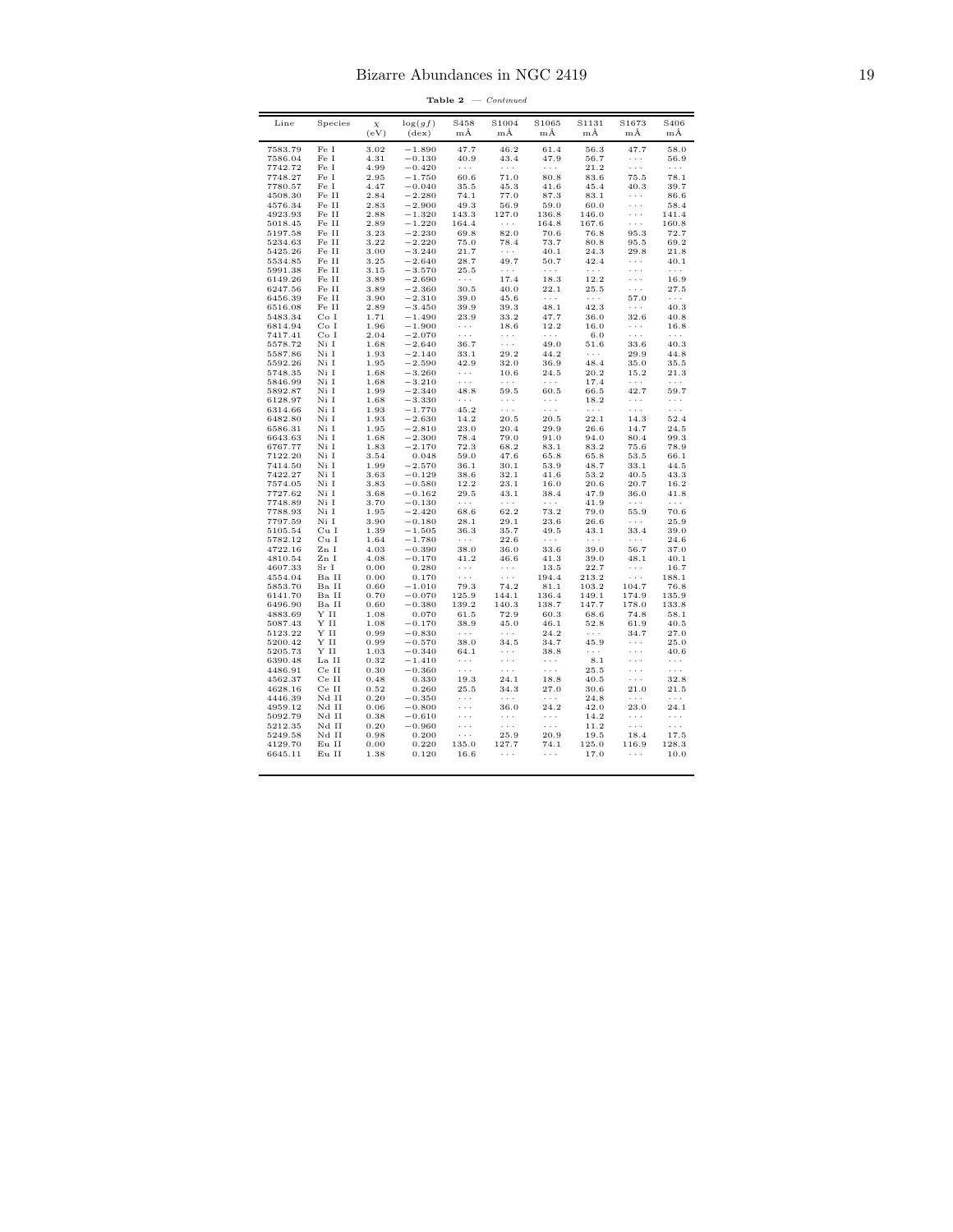# <span id="page-19-0"></span>20 Cohen & Kirby

 $W_{\lambda} \ \, \mbox{for 7 Mg-Normal RGB Stars in NGC 2419 With Keck/HIRES Spectra}$ 

| Line               | Species               | $\chi$<br>(eV) | $\log(gf)$<br>$(\text{dex})$ | S810<br>mÄ                                      | S973<br>mÅ                                                     | S1166<br>mÅ                                          | S1209<br>mÄ                                          | S1305<br>mÅ                                                    | S1814<br>mÅ                                               | S223<br>mÅ                                   |
|--------------------|-----------------------|----------------|------------------------------|-------------------------------------------------|----------------------------------------------------------------|------------------------------------------------------|------------------------------------------------------|----------------------------------------------------------------|-----------------------------------------------------------|----------------------------------------------|
| 6300.30            | [O I]                 | 0.00           | $-9.780$                     | 21.0                                            | 54.7                                                           | $\ldots$                                             | 36.7                                                 | $\ldots$                                                       | $\epsilon$ .                                              | $\bar{1}$ , $\bar{1}$                        |
| 6363.78<br>5682.63 | [O I]<br>Na I         | 0.02<br>2.10   | $-10.300$<br>$-0.700$        | 14.3<br>6.0                                     | 23.5<br>$\sim$ $\sim$ $\sim$                                   | $\sim$ $\sim$<br>$\sim$ $\sim$ $\sim$                | $\ldots$ .<br>$\ldots$ .                             | $\epsilon \sim 1$<br>$\epsilon \rightarrow \infty$             | $\sim$ $\sim$ $\sim$<br>30.3                              | $\sim$ $\sim$ $\sim$<br>30.3                 |
| 5688.19            | Na I                  | 2.10           | $-0.420$                     | 15.0                                            | $\sim$ $\sim$ $\sim$                                           | 20.3                                                 | $\sim$ $\sim$ $\sim$                                 | $\epsilon \sim 1$                                              | 46.0                                                      | 46.0                                         |
| 5889.95<br>5895.92 | Na I<br>Na I          | 0.00<br>0.00   | 0.110<br>$-0.190$            | $\sim$ $\sim$ $\sim$<br>236.0                   | 362.0<br>279.0                                                 | 270.0<br>304.0                                       | $\sim$ $\sim$ $\sim$<br>282.0                        | 376.0<br>355.0                                                 | $\sim$ $\sim$ $\sim$<br>$\sim$ $\sim$ $\sim$              | $\cdots$<br>$\ldots$                         |
| 4703.00            | Mg I                  | 4.34           | $-0.440$                     | 107.0                                           | 123.0                                                          | 116.5                                                | 125.0                                                | 102.3                                                          | 92.0                                                      | 92.0                                         |
| 5172.70<br>5183.62 | $_{\rm Mg~I}$<br>Mg I | 2.71<br>2.72   | $-0.380$<br>$-0.160$         | 330.0<br>395.0                                  | 345.0<br>396.0                                                 | 346.5<br>405.5                                       | 311.0<br>398.0                                       | 312.2<br>365.6                                                 | 340.0<br>406.8                                            | 340.0<br>406.8                               |
| 5528.40            | Mg I                  | 4.34           | $-0.498$                     | 135.0                                           | 122.2                                                          | 156.6                                                | 139.2                                                | 120.9                                                          | 140.0                                                     | 140.0                                        |
| 5711.09<br>6696.02 | Mg I<br>Al I          | 4.34<br>3.14   | $-1.724$<br>$-1.340$         | 44.5<br>7.5                                     | 73.0<br>$\sim$ $\sim$ $\sim$                                   | 57.8<br>$\ldots$ .                                   | 43.3<br>$\sim$ $\sim$ $\sim$                         | 40.8<br>$\ldots$ .                                             | 44.0<br>18.0                                              | 44.0<br>18.0                                 |
| 5948.54            | Si I                  | 5.08           | $-1.230$                     | $\sim$ $\sim$ $\sim$                            | 15.0                                                           | 35.2                                                 | $\ldots$ .                                           | 20.3                                                           | 21.8                                                      | 21.8                                         |
| 6155.13            | Si I                  | 5.62           | $-0.760$                     | $\ldots$ .<br>$\epsilon \sim \epsilon$          | $\sim$ $\sim$ $\sim$<br>$\sim$ $\sim$ $\sim$                   | 18.5                                                 | $\ldots$ .                                           | $\sim$ $\sim$ $\sim$                                           | $\sim$ $\sim$ $\sim$<br>$\sim$ $\sim$ $\sim$              | $\epsilon \sim \epsilon$                     |
| 7005.89<br>7405.77 | Si I<br>Si I          | 5.98<br>5.61   | $-0.730$<br>$-0.820$         | $\epsilon \sim \epsilon$                        | $\sim$ $\sim$ $\sim$                                           | $\sim$ $\sim$ $\sim$<br>21.0                         | $\ldots$ .<br>$\cdots$                               | 15.5<br>$\sim$ $\sim$ $\sim$                                   | 28.8                                                      | $\ldots$ .<br>28.8                           |
| 7415.95            | Si I                  | 5.61           | $-0.730$                     | $\ldots$ .                                      | $\sim$ $\sim$ $\sim$                                           | $\sim$ $\sim$ $\sim$                                 | $\ldots$ .                                           | 25.4                                                           | 16.0                                                      | 16.0                                         |
| 7423.50<br>7698.97 | Si I<br>КI            | 5.62<br>0.00   | $-0.580$<br>$-0.168$         | $\sim$ $\sim$ $\sim$<br>129.1                   | 40.1<br>104.2                                                  | $\sim$ $\sim$ $\sim$<br>134.6                        | $\sim$ $\sim$ $\sim$<br>114.6                        | 32.7<br>108.3                                                  | 26.3<br>151.6                                             | 26.3<br>151.6                                |
| 5512.99            | Ca I                  | 2.93           | $-0.300$                     | $\sim$ $\sim$ $\sim$                            | 24.0                                                           | $\sim$ $\sim$ $\sim$                                 | $\sim$ $\sim$ $\sim$                                 | $\sim$ $\sim$ $\sim$                                           | $\sim$ $\sim$ $\sim$                                      | $\sim$ $\sim$ $\sim$                         |
| 5581.96<br>5588.75 | Ca I<br>Ca I          | 2.52<br>2.52   | $-0.710$<br>0.210            | $\sim$ $\sim$ $\sim$<br>93.5                    | 50.9<br>109.7                                                  | 50.5<br>107.9                                        | 35.0<br>98.2                                         | 47.2<br>79.0                                                   | 48.6<br>111.7                                             | 48.6<br>111.7                                |
| 5590.11            | Ca I                  | 2.52           | $-0.710$                     | 47.2                                            | 57.2                                                           | 61.4                                                 | 47.0                                                 | 41.2                                                           | 47.7                                                      | 47.7                                         |
| 5594.46<br>5601.28 | Ca I<br>Ca I          | 2.52<br>2.52   | $-0.050$<br>$-0.690$         | $\sim$ $\sim$ $\sim$<br>54.3                    | $\sim$ $\sim$ $\sim$<br>50.3                                   | 103.3<br>57.8                                        | 85.2<br>42.0                                         | 94.0<br>$\sim$ $\sim$ $\sim$                                   | $\sim$ $\sim$ $\sim$<br>53.8                              | $\ldots$ .<br>53.8                           |
| 5857.45            | Ca I                  | 2.93           | 0.230                        | 72.4                                            | 90.0                                                           | 73.1                                                 | 69.2                                                 | 62.3                                                           | 76.6                                                      | 76.6                                         |
| 6161.30<br>6162.17 | Ca I<br>Ca I          | 2.52<br>1.90   | $-1.030$<br>$-0.090$         | 19.9<br>150.9                                   | 32.4<br>160.9                                                  | $\sim$ $\sim$ $\sim$<br>160.5                        | 19.0<br>147.0                                        | $\sim$ $\sim$ $\sim$<br>145.0                                  | 24.7<br>$\sim$ $\sim$ $\sim$                              | 24.7<br>$\ldots$ .                           |
| 6166.44            | Ca I                  | 2.52           | $-0.900$                     | $\sim$ $\sim$ $\sim$                            | 22.1                                                           | 23.6                                                 | 24.2                                                 | 18.0                                                           | 25.9                                                      | 25.9                                         |
| 6169.04            | Ca <sub>I</sub>       | 2.52           | $-0.540$                     | 50.6                                            | 63.0                                                           | 56.6                                                 | 39.2                                                 | 45.3                                                           | 58.0                                                      | 58.0                                         |
| 6169.56<br>6471.66 | Ca I<br>Ca I          | 2.52<br>2.52   | $-0.270$<br>$-0.590$         | 67.4<br>52.9                                    | 64.0<br>54.2                                                   | 63.2<br>55.1                                         | 56.8<br>39.7                                         | 52.0<br>53.1                                                   | 59.9<br>52.8                                              | 59.9<br>52.8                                 |
| 6493.78            | Ca I                  | 2.52           | 0.140                        | 89.9                                            | 111.2                                                          | 95.4                                                 | 91.3                                                 | 90.4                                                           | 95.7                                                      | 95.7                                         |
| 6499.65<br>6717.68 | Ca I<br>Ca I          | 2.54<br>2.71   | $-0.590$<br>$-0.610$         | 47.3<br>$\cdot$ $\cdot$ $\cdot$                 | $\sim$ $\sim$ $\sim$<br>61.2                                   | 48.5<br>56.0                                         | $\sim$ $\sim$ $\sim$<br>44.9                         | 40.0<br>55.6                                                   | 38.2<br>55.3                                              | 38.2<br>55.3                                 |
| 7148.15            | Ca I                  | 2.71           | 0.218                        | $\sim$ $\sim$ $\sim$                            | 130.2                                                          | 109.3                                                | $\sim$ $\sim$ $\sim$                                 | 101.8                                                          | 111.3                                                     | 111.3                                        |
| 5526.79<br>5657.90 | Sc II<br>Sc II        | 1.77<br>1.51   | 0.130<br>$-0.500$            | 86.1<br>79.3                                    | 75.0<br>75.7                                                   | 87.8<br>81.8                                         | 78.4<br>80.9                                         | 80.8<br>64.9                                                   | 111.0<br>99.8                                             | 111.0<br>99.8                                |
| 5667.15            | Sc II                 | 1.50           | $-1.240$                     | 31.7                                            | 34.0                                                           | 44.2                                                 | 34.5                                                 | 34.2                                                           | 43.2                                                      | 43.2                                         |
| 5669.04<br>5684.20 | Sc II<br>Sc II        | 1.50<br>1.51   | $-1.120$<br>$-1.080$         | 35.2<br>49.0                                    | 40.6<br>42.1                                                   | 41.8<br>51.5                                         | $\sim$ $\sim$ $\sim$<br>47.2                         | 50.8<br>29.9                                                   | 43.7<br>54.7                                              | 43.7<br>54.7                                 |
| 6245.64            | Sc II                 | 1.51           | $-1.130$                     | 49.4                                            | 48.4                                                           | 47.9                                                 | 41.3                                                 | 46.9                                                           | 55.6                                                      | 55.6                                         |
| 6604.59<br>4512.74 | Sc II<br>Ti I         | 1.36<br>0.84   | $-1.310$<br>$-0.480$         | 43.5<br>$\sim$ $\sim$ $\sim$                    | 53.0<br>$\sim$ $\sim$ $\sim$                                   | 43.9<br>72.6                                         | 38.8<br>53.4                                         | 43.1<br>$\sim$ $\sim$ $\sim$                                   | 42.0<br>75.4                                              | 42.0<br>75.4                                 |
| 4518.03            | Ti I                  | 0.83           | $-0.230$                     | $\sim$ $\sim$ $\sim$                            | $\epsilon \rightarrow \infty$                                  | $\sim$ $\sim$ $\sim$                                 | 69.0                                                 | $\epsilon \rightarrow \infty$                                  | $\sim$ $\sim$ $\sim$                                      | $\sim$ $\sim$ $\sim$                         |
| 4533.25            | Ti I                  | 0.85           | 0.480                        | 101.7                                           | $\sim$ $\sim$ $\sim$                                           | $\sim$ $\sim$ $\sim$                                 | 107.4                                                | $\epsilon \rightarrow \infty$                                  | $\sim$ $\sim$ $\sim$                                      | $\sim$ $\sim$ $\sim$                         |
| 4534.78<br>4548.77 | Ti I<br>Ti I          | 0.84<br>0.83   | 0.280<br>$-0.350$            | 97.8<br>57.9                                    | $\epsilon \rightarrow \infty$<br>$\epsilon \rightarrow \infty$ | 118.5<br>86.1                                        | 81.0<br>78.5                                         | $\epsilon \rightarrow \infty$<br>$\epsilon \rightarrow \infty$ | 129.7<br>94.0                                             | 129.7<br>94.0                                |
| 4555.49            | Ti I                  | 0.85           | $-0.490$                     | $\sim$ $\sim$ $\sim$                            | $\epsilon \rightarrow \infty$                                  | $\sim$ $\sim$ $\sim$                                 | 46.7                                                 | $\epsilon \rightarrow \infty$                                  | $\sim$ $\sim$ $\sim$                                      | $\cdots$                                     |
| 4681.92<br>4981.74 | Ti I<br>Ti I          | 0.05<br>0.85   | $-1.070$<br>0.500            | 110.5<br>136.6                                  | $\sim$ $\sim$ $\sim$<br>$\sim$ $\sim$ $\sim$                   | 106.4<br>129.1                                       | 111.6<br>115.2                                       | $\sim$ $\sim$ $\sim$<br>$\sim$ $\sim$ $\sim$                   | $\sim$ $\sim$ $\sim$<br>$\sim$ $\sim$ $\sim$              | $\sim$ $\sim$ $\sim$<br>$\sim$ $\sim$ $\sim$ |
| 4999.51            | Ti I                  | 0.83           | 0.250                        | 111.4                                           | 139.4                                                          | 127.4                                                | 115.1                                                | 107.1                                                          | 152.8                                                     | 152.8                                        |
| 5022.87<br>5039.96 | Ti I<br>Ti I          | 0.83<br>0.02   | $-0.430$<br>$-1.130$         | 81.2<br>118.7                                   | 114.0<br>108.0                                                 | 83.0<br>120.3                                        | 77.2<br>111.0                                        | 74.4<br>95.8                                                   | 99.3<br>163.1                                             | 99.3<br>163.1                                |
| 5173.75            | Ti I                  | 0.00           | $-1.120$                     | 120.3                                           | 133.8                                                          | 129.4                                                | 114.3                                                | 112.0                                                          | 157.6                                                     | 157.6                                        |
| 5210.39<br>5426.26 | Ti I<br>Ti I          | 0.05<br>0.02   | $-0.880$<br>$-3.010$         | 142.5<br>$\sim$ $\sim$ $\sim$                   | 147.0<br>$\sim$ $\sim$ $\sim$                                  | 142.5<br>$\sim$ $\sim$ $\sim$                        | 123.3<br>$\sim$ $\sim$ $\sim$                        | 143.0<br>$\sim$ $\sim$ $\sim$                                  | $\sim$ $\sim$ $\sim$<br>30.2                              | $\sim$ $\sim$ $\sim$<br>30.2                 |
| 5490.15            | Ti I                  | 1.46           | $-0.933$                     | $\sim$ $\sim$ $\sim$                            | $\sim 100$                                                     | $\sim$ $\sim$ $\sim$                                 | $\sim$ $\sim$ $\sim$                                 | $\sim$ $\sim$ $\sim$                                           | 10.5                                                      | 10.5                                         |
| 5866.45            | Ti I                  | 1.07           | $-0.840$                     | 51.9                                            | 38.7                                                           | 58.0                                                 | 27.6                                                 | 32.4                                                           | 56.9                                                      | 56.9                                         |
| 5922.11<br>5941.75 | Ti I<br>Ti I          | 1.05<br>1.05   | $-1.470$<br>$-1.520$         | $\sim$ $\sim$ $\sim$<br>$\epsilon \ll \epsilon$ | $\sim$ $\sim$ $\sim$<br>$\epsilon \sim 1$                      | $\sim$ $\sim$ $\sim$<br>$\sim$ $\sim$ $\sim$         | $\sim$ $\sim$ $\sim$<br>$\ldots$ .                   | $\epsilon \sim \epsilon$<br>$\sim$ $\sim$ $\sim$               | 31.1<br>15.8                                              | 31.1<br>15.8                                 |
| 5953.16            | Ti I                  | 1.89           | $-0.329$                     | $\sim$ $\sim$ $\sim$                            | $\epsilon \sim 1$                                              | $\epsilon \rightarrow \infty$                        | $\epsilon \rightarrow \infty$                        | $\epsilon \rightarrow \infty$                                  | 19.5                                                      | 19.5                                         |
| 5965.83<br>6126.22 | Ti I<br>Ti I          | 1.88<br>1.07   | $-0.409$<br>$-1.420$         | 18.0<br>$\sim$ $\sim$ $\sim$                    | $\sim$ $\sim$ $\sim$<br>$\epsilon \rightarrow \infty$          | $\sim$ $\sim$ $\sim$<br>29.1                         | $\sim$ $\sim$ $\sim$<br>15.7                         | $\sim$ $\sim$ $\sim$<br>23.0                                   | 18.6<br>30.0                                              | 18.6<br>30.0                                 |
| 6258.10            | Ti I                  | 1.44           | $-0.355$                     | 46.2                                            | $\sim$ $\sim$ $\sim$                                           | 46.4                                                 | 26.2                                                 | 31.0                                                           | 47.0                                                      | 47.0                                         |
| 6258.71<br>6261.10 | Ti I<br>Ti I          | 1.46<br>1.43   | $-0.240$<br>$-0.479$         | 52.1<br>$\sim$ $\sim$ $\sim$                    | 42.2<br>32.6                                                   | 60.4<br>47.0                                         | 31.2<br>$\sim$ $\sim$ $\sim$                         | 34.4<br>30.6                                                   | 61.1<br>44.4                                              | 61.1<br>44.4                                 |
| 6743.12            | Ti I                  | 0.90           | $-\boldsymbol{1.630}$        | $\epsilon \ll \epsilon$                         | 16.8                                                           | $\sim$ $\sim$ $\sim$                                 | $\ldots$ .                                           | $\sim$ $\sim$                                                  | 21.5                                                      | 21.5                                         |
| 4417.72<br>4501.28 | Ti II<br>Ti II        | 1.16<br>1.12   | $-1.160$<br>$-0.760$         | $\sim$ $\sim$ $\sim$<br>149.4                   | $\sim$ $\sim$ $\sim$<br>$\sim$ $\sim$ $\sim$                   | 132.0<br>$\sim$ $\sim$ $\sim$                        | $\sim$ $\sim$ $\sim$<br>173.4                        | $\epsilon \rightarrow \infty$<br>$\epsilon \rightarrow \infty$ | $\sim$ $\sim$ $\sim$<br>$\epsilon \rightarrow - \epsilon$ | $\sim$ $\sim$ $\sim$<br>$\ldots$ .           |
| 4563.77            | Ti II                 | 1.22           | $-0.820$                     | 134.4                                           | $\epsilon \rightarrow \infty$                                  | $\epsilon \rightarrow \infty$                        | 164.1                                                | $\epsilon \rightarrow \infty$                                  | $\ldots$ .                                                | $\sim$ $\sim$ $\sim$                         |
| 4571.98<br>4583.41 | Ti II<br>Ti II        | 1.57<br>1.16   | $-0.340$<br>$-2.870$         | 161.1<br>$\sim$ $\sim$ $\sim$                   | $\sim$ $\sim$ $\sim$                                           | 52.5                                                 | 173.7<br>49.2                                        | $\sim$ $\sim$                                                  | $\epsilon \sim \epsilon$                                  | $\epsilon \sim \epsilon$                     |
| 4589.95            | Ti II                 | 1.24           | $-1.650$                     | 99.1                                            | $\sim$ $\sim$ $\sim$                                           | $\epsilon \rightarrow \infty$                        | 116.2                                                | $\sim$ $\sim$ $\sim$                                           | 134.0                                                     | 134.0                                        |
| 4657.20<br>4708.67 | Ti II<br>Ti II        | 1.24<br>1.24   | $-2.320$<br>$-2.370$         | 78.4<br>$\sim$ $\sim$ $\sim$                    | $\sim$ $\sim$ $\sim$<br>58.0                                   | $\ldots$ .<br>78.5                                   | 80.7<br>83.0                                         | $\ldots$ .<br>69.0                                             | $\sim$ $\sim$ $\sim$<br>74.3                              | $\sim$ $\sim$ $\sim$<br>74.3                 |
| 4762.78            | Ti II                 | 1.08           | $-2.710$                     | $\sim$ $\sim$ $\sim$                            | $\sim$ $\sim$ $\sim$                                           | $\cdot$ $\cdot$ $\cdot$                              | 83.0                                                 | $\ldots$ .                                                     | $\sim$ $\sim$ $\sim$                                      | $\sim$ $\sim$ $\sim$                         |
| 4798.54<br>4865.62 | Ti II<br>Ti II        | 1.08<br>1.12   | $-2.670$<br>$-2.810$         | $\epsilon \ll \epsilon$<br>$\sim$ $\sim$ $\sim$ | $\sim$ $\sim$ $\sim$<br>62.0                                   | $\sim$ $\sim$ $\sim$<br>60.9                         | $\epsilon \rightarrow \infty$<br>$\ldots$ .          | 65.4<br>59.0                                                   | $\sim$ $\sim$ $\sim$<br>68.1                              | $\ldots$ .<br>68.1                           |
| 4911.20            | Ti II                 | 3.12           | $-0.340$                     | 25.0                                            | 27.5                                                           | 27.7                                                 | 48.0                                                 | 21.8                                                           | 30.0                                                      | 30.0                                         |
| 5185.91            | Ti II                 | 1.89           | $-1.460$                     | 74.1                                            | 83.0                                                           | 82.2                                                 | 76.9                                                 | 89.0                                                           | 104.2                                                     | 104.2                                        |
| 5670.85<br>5703.57 | V I<br>VΙ             | 1.08<br>1.05   | $-0.425$<br>$-0.212$         | $\ldots$ .<br>21.7                              | $\sim$ $\sim$ $\sim$<br>$\epsilon \rightarrow \infty$          | $\sim$ $\sim$ $\sim$<br>$\epsilon \rightarrow \beta$ | $\sim$ $\sim$ $\sim$<br>17.1                         | $\sim$ $\sim$<br>$\epsilon \rightarrow \infty$                 | 22.0<br>17.0                                              | 22.0<br>17.0                                 |
| 6081.44            | V I                   | 1.05           | $-0.579$                     | $\sim$ $\sim$ $\sim$                            | $\sim$ $\sim$ $\sim$                                           | $\ldots$ .                                           | $\sim$ $\sim$ $\sim$                                 | $\epsilon \rightarrow \infty$                                  | 10.3                                                      | 10.3                                         |
| 6090.22<br>6199.20 | VΙ<br>VΙ              | 1.08<br>0.29   | $-0.062$<br>$-1.280$         | 24.9<br>$\sim$ $\sim$ $\sim$                    | 29.9<br>$\sim$ $\sim$ $\sim$                                   | 20.9<br>$\ldots$ .                                   | 20.8<br>$\sim$ $\sim$ $\sim$                         | $\sim$ $\sim$ $\sim$<br>$\sim$ $\sim$ $\sim$                   | 24.3<br>29.9                                              | 24.3<br>29.9                                 |
| 6243.10            | V I                   | 0.30           | $-0.978$                     | 49.1                                            | 49.3                                                           | 44.3                                                 | 22.9                                                 | 16.9                                                           | 33.1                                                      | 33.1                                         |
| 6251.82<br>6274.64 | V I<br>V I            | 0.29<br>0.27   | $-1.340$<br>$-1.670$         | $\sim$ $\sim$ $\sim$<br>$\epsilon \ll \epsilon$ | 21.0<br>$\sim$ $\sim$ $\sim$                                   | 17.3<br>$\epsilon \rightarrow \infty$                | $\sim$ $\sim$ $\sim$<br>$\epsilon \rightarrow \beta$ | $\sim$ $\sim$ $\sim$<br>$\sim$ $\sim$ $\sim$                   | 18.0<br>10.7                                              | 18.0<br>10.7                                 |
| 6285.14            | V I                   | 0.28           | $-1.510$                     | $\sim$ $\sim$ $\sim$                            | $\epsilon \rightarrow \beta$                                   | 21.2                                                 | $\sim$ $\sim$ $\sim$                                 | 16.9                                                           | 19.1                                                      | 19.1                                         |
| 4545.96<br>4600.76 | Cr I<br>Cr I          | 0.94<br>1.00   | $-1.380$<br>$-1.280$         | 69.2<br>$\sim$ $\sim$ $\sim$                    | $\epsilon \rightarrow \beta$<br>$\epsilon \rightarrow \beta$   | 67.4<br>$\sim$ $\sim$ $\sim$                         | 58.6<br>73.0                                         | $\sim$ $\sim$ $\sim$<br>$\epsilon \rightarrow \infty$          | 86.9<br>$\sim$ $\sim$ $\sim$                              | 86.9<br>$\sim$ $\sim$ $\sim$                 |
| 4616.13            | Cr I                  | 0.98           | $-1.210$                     | $\ldots$ .                                      | $\epsilon \rightarrow \infty$                                  | 91.2                                                 | $\sim$ $\sim$ $\sim$                                 | $\epsilon \rightarrow \infty$                                  | 88.4                                                      | 88.4                                         |
| 4626.18<br>4652.17 | Cr I<br>Cr I          | 0.97<br>1.00   | $-1.340$                     | 67.4<br>89.7                                    | $\epsilon \rightarrow \infty$<br>$\sim$ $\sim$ $\sim$          | 70.4                                                 | 57.0                                                 | $\epsilon \rightarrow \infty$<br>$\sim$ $\sim$ $\sim$          | 92.5<br>98.2                                              | 92.5                                         |
| 5206.04            | Cr I                  | 0.94           | $-1.030$<br>0.030            | $\sim$ $\sim$ $\sim$                            | 175.0                                                          | $\cdot$ .<br>$\ldots$                                | 79.2<br>174.0                                        | 139.8                                                          | $\epsilon \ll \epsilon$                                   | 98.2<br>$\sim$ $\sim$ $\sim$                 |
| 5409.80            | Cr I                  | 1.03           | $-0.710$                     | 131.4                                           | 131.8                                                          | 143.2                                                | 111.8                                                | 108.5                                                          | 169.0                                                     | 169.0                                        |
| 4754.04<br>4783.42 | Mn I<br>Mn I          | 2.28<br>2.30   | $-0.090$<br>0.042            | 75.8<br>91.6                                    | 77.8<br>91.4                                                   | 92.8<br>86.1                                         | 83.5<br>81.4                                         | 63.6<br>79.8                                                   | 74.1<br>96.6                                              | 74.1<br>96.6                                 |
| 4823.51            | Mn I                  | 2.32           | 0.140                        | 87.3                                            | 118.0                                                          | 98.2                                                 | 82.7                                                 | 88.0                                                           | 99.5                                                      | 99.5                                         |
| 5394.69<br>6013.50 | Mn I<br>Mn I          | 0.00<br>3.07   | $-3.503$<br>$-0.252$         | 88.8<br>13.5                                    | 84.2<br>$\sim$ $\sim$ $\sim$                                   | 89.7<br>$\sim$ $\sim$ $\sim$                         | 57.9<br>9.9                                          | 42.5<br>$\sim$ $\sim$ $\sim$                                   | 101.0<br>$\ldots$ .                                       | 101.0<br>$\cdots$                            |
| 6021.80            | $Mn$ I                | 3.08           | 0.034                        | 37.4                                            | $\epsilon \rightarrow \infty$                                  | 36.5                                                 | 27.2                                                 | 28.0                                                           | 36.3                                                      | 36.3                                         |
| 4489.75<br>4494.57 | Fe I<br>Fe I          | 0.12<br>2.20   | $-3.970$<br>$-1.140$         | 146.3<br>$\sim$ $\sim$ $\sim$                   | $\epsilon \rightarrow \infty$<br>$\epsilon \rightarrow \infty$ | $\cdot$ .<br>$\cdots$                                | $\sim$ $\sim$ $\sim$<br>142.6                        | $\cdots$<br>$\epsilon \rightarrow \infty$                      | $\cdot$ .<br>$\epsilon \rightarrow \infty$                | $\cdot$ .<br>$\epsilon \rightarrow \beta$    |
| 4531.16            | Fe I                  | 1.49           | $-2.150$                     | 147.8                                           | $\sim$ $\sim$ $\sim$                                           | $\cdots$                                             | 126.7                                                | $\ldots$                                                       | $\cdots$                                                  | $\cdots$                                     |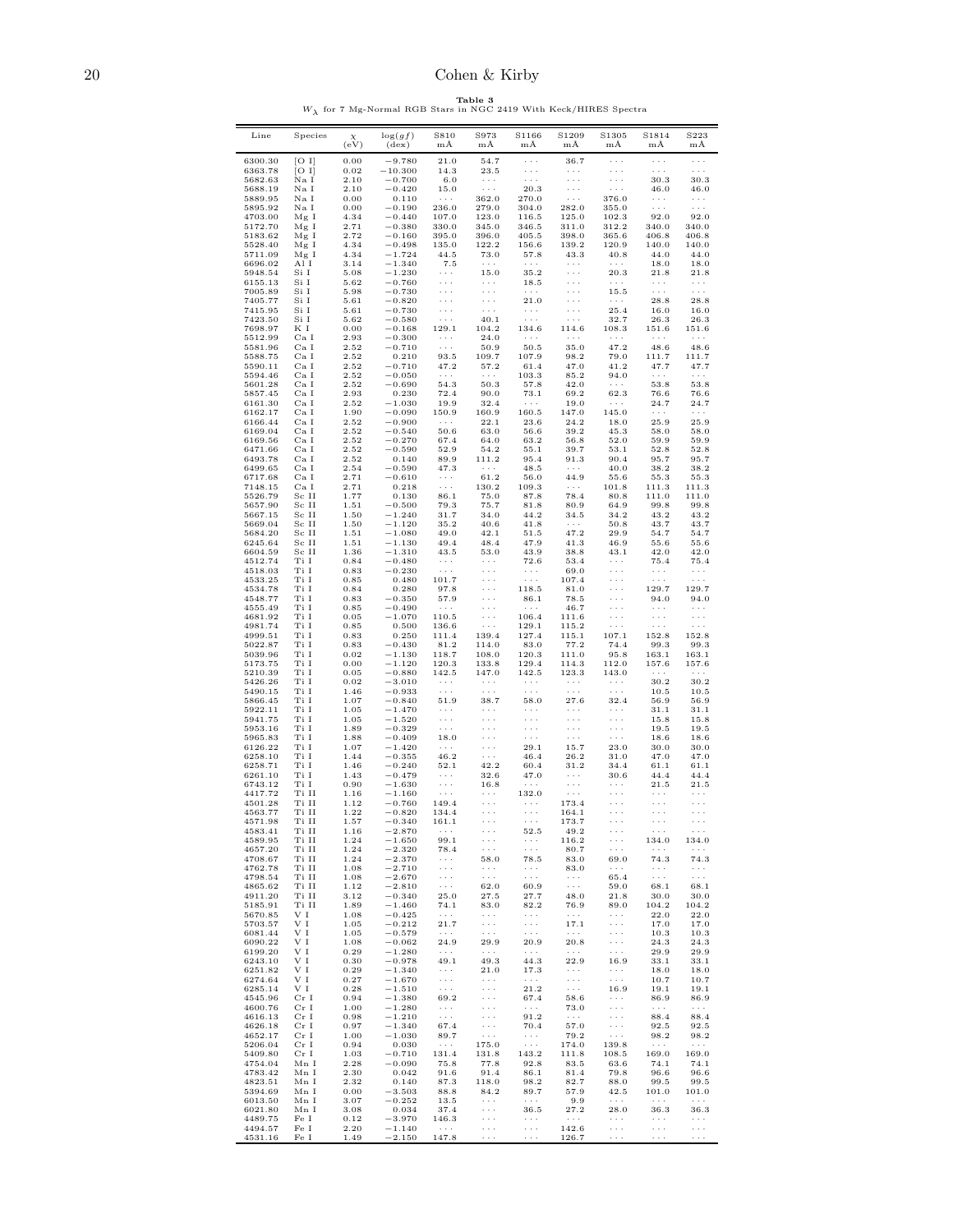Table  $3$  – Continued

| Line               | Species                  | $\chi$<br>(eV) | $\log(gf)$<br>$(\text{dex})$ | S810<br>$m\overline{A}$                      | S973<br>$m\bar{A}$                           | S1166<br>mÅ                                  | S1209<br>mÅ                                           | S1305<br>mÅ                                      | S1814<br>$m\bar{A}$                             | S223<br>$m\AA$                          |
|--------------------|--------------------------|----------------|------------------------------|----------------------------------------------|----------------------------------------------|----------------------------------------------|-------------------------------------------------------|--------------------------------------------------|-------------------------------------------------|-----------------------------------------|
| 4602.95            | Fe I                     | 1.49           | $-2.220$                     | 129.3                                        | $\sim$ $\sim$ $\sim$                         | 152.2                                        | 137.3                                                 | $\sim$ $\sim$ $\sim$                             | $\ldots$ .                                      | $\sim$ $\sim$ $\sim$                    |
| 4625.05<br>4788.77 | Fe I<br>$\rm Fe\ I$      | 3.24<br>3.24   | $-1.348$<br>$-1.806$         | 57.8<br>35.9                                 | $\sim$ $\sim$<br>$\cdots$                    | 71.0<br>42.1                                 | 50.7<br>$\sim$ $\sim$ $\sim$                          | $\ldots$ .<br>$\ldots$                           | 75.6<br>34.1                                    | 75.6<br>34.1                            |
| 4871.33            | Fe I                     | 2.86           | $-0.360$                     | 127.9                                        | $\cdots$                                     | $\sim$ $\sim$ $\sim$                         | 126.3                                                 | $\ldots$                                         | $\sim$ $\sim$ $\sim$                            | $\sim$ $\sim$ $\sim$                    |
| 4891.50<br>4919.00 | $\rm Fe\ I$<br>Fe I      | 2.85<br>2.86   | $-0.110$<br>$-0.340$         | 149.4<br>137.6                               | $\sim$ $\sim$ $\sim$<br>136.0                | 151.1<br>143.0                               | 147.3<br>135.0                                        | $\sim$ $\sim$ $\sim$<br>$\sim$ $\sim$ $\sim$     | $\cdots$<br>161.9                               | $\cdots$<br>161.9                       |
| 5083.34            | $\rm Fe~I$<br>$\rm Fe~I$ | 0.96           | $-2.960$                     | 143.7                                        | 157.1                                        | 158.1                                        | 150.6                                                 | 141.9                                            | $\sim$ $\sim$ $\sim$                            | $\cdots$                                |
| 5166.28<br>5171.61 | $\rm Fe~I$               | 0.00<br>1.48   | $-4.200$<br>$-1.790$         | 174.0<br>157.0                               | $\sim$ $\sim$ $\sim$<br>175.5                | $\sim$ $\sim$ $\sim$<br>$\sim$ $\sim$ $\sim$ | 179.9<br>170.6                                        | 167.6<br>$\sim$ $\sim$ $\sim$                    | $\ldots$ .<br>$\sim$ $\sim$ $\sim$              | $\cdots$<br>$\sim$ $\sim$ $\sim$        |
| 5192.35            | $\rm Fe~I$<br>$\rm Fe~I$ | 3.00           | $-0.420$                     | 122.2                                        | 116.0                                        | 136.4                                        | 126.3                                                 | 109.0                                            | 157.0<br>$\sim$ $\sim$ $\sim$                   | 157.0<br>$\alpha$ , $\alpha$ , $\alpha$ |
| 5194.95<br>5198.72 | $\rm Fe~I$               | 1.56<br>2.22   | $-2.090$<br>$-2.140$         | 154.9<br>103.4                               | 159.4<br>97.9                                | 159.8<br>105.3                               | 159.5<br>95.8                                         | 152.9<br>95.2                                    | 128.3                                           | 128.3                                   |
| 5216.28<br>5217.40 | $\rm Fe~I$<br>$\rm Fe~I$ | 1.61<br>3.21   | $-2.150$<br>$-1.070$         | 155.4<br>$\sim$ $\sim$ $\sim$                | $\alpha$ , $\alpha$ , $\alpha$<br>102.0      | 145.5<br>78.3                                | 137.1<br>$\sim$ $\sim$ $\sim$                         | 133.0<br>68.2                                    | $\alpha$ , $\alpha$ , $\alpha$<br>78.9          | $\alpha$ , $\alpha$ , $\alpha$<br>78.9  |
| 5232.95            | $\rm Fe~I$               | 2.94           | $-0.100$                     | 145.2                                        | 168.6                                        | 145.0                                        | 141.1                                                 | 139.6                                            | $\sim$ $\sim$ $\sim$                            | $\sim$ $\sim$ $\sim$                    |
| 5393.18<br>5410.92 | $\rm Fe~I$<br>$\rm Fe~I$ | 3.24<br>4.47   | $-0.720$<br>0.400            | 105.2<br>56.9                                | 131.0<br>69.6                                | 103.5<br>77.8                                | 87.4<br>62.7                                          | 84.1<br>46.2                                     | 114.5<br>71.2                                   | 114.5<br>71.2                           |
| 5415.21            | $\rm Fe~I$               | 4.39           | 0.640                        | 84.2                                         | 79.1                                         | 96.8                                         | 78.3                                                  | 73.3                                             | 85.7                                            | 85.7                                    |
| 5424.08<br>5445.05 | $\rm Fe~I$<br>$\rm Fe~I$ | 4.32<br>4.39   | 0.510<br>$-0.030$            | 89.9<br>$\sim$ $\sim$ $\sim$                 | 82.6<br>$\sim$ $\sim$ $\sim$                 | 103.4<br>71.7                                | 85.9<br>51.1                                          | 86.0<br>41.1                                     | 107.8<br>56.6                                   | 107.8<br>56.6                           |
| 5466.39            | $\rm Fe~I$               | 4.37           | $-0.620$                     | 25.5                                         | $\sim$ $\sim$ $\sim$                         | 29.7                                         | 20.6                                                  | $\alpha$ , $\alpha$ , $\alpha$                   | 25.0                                            | 25.0                                    |
| 5473.90<br>5487.77 | $\rm Fe~I$<br>$\rm Fe~I$ | 4.15<br>4.14   | $-0.690$<br>$-0.620$         | 30.1<br>38.8                                 | 34.5<br>59.2                                 | 29.2<br>42.2                                 | 24.3<br>26.3                                          | 25.6<br>$\alpha$ , $\alpha$ , $\alpha$           | 23.7<br>31.5                                    | 23.7<br>31.5                            |
| 5497.52            | $\rm Fe~I$               | 1.01           | $-2.830$                     | 174.3                                        | 170.3                                        | $\sim$ $\sim$ $\sim$                         | 164.2                                                 | 165.1                                            | $\ldots$ .                                      | $\sim$ $\sim$ $\sim$                    |
| 5501.46<br>5506.79 | $\rm Fe~I$<br>$\rm Fe~I$ | 0.96<br>0.99   | $-3.050$<br>$-2.790$         | 161.6<br>$\sim$ $\sim$ $\sim$                | 152.2<br>168.1                               | 173.5<br>$\sim$ $\sim$ $\sim$                | 155.1<br>167.1                                        | 147.9<br>158.9                                   | $\ldots$ .<br>$\epsilon \rightarrow - \epsilon$ | $\ldots$ .<br>$\ldots$ .                |
| 5522.45            | $\rm Fe~I$               | 4.21           | $-1.450$                     | 7.2                                          | $\sim$ $\sim$ $\sim$                         | $\ldots$ .                                   | <b>Service</b>                                        | $\sim$ $\sim$ $\sim$                             | $\sim$ $\sim$ $\sim$                            | $\cdots$                                |
| 5554.88<br>5567.39 | Fe I<br>Fe I             | 4.55<br>2.61   | $-0.350$<br>$-2.670$         | 29.6<br>42.2                                 | $\sim$ $\sim$ $\sim$<br>$\epsilon \sim 1$    | 35.0<br>$\sim$ $\sim$ $\sim$                 | 17.9<br>39.2                                          | $\sim$ $\sim$ $\sim$<br>29.9                     | 16.7<br>49.8                                    | 16.7<br>49.8                            |
| 5569.62            | Fe I<br>Fe I             | 3.42           | $-0.486$                     | 99.4                                         | 92.4                                         | 103.2<br>120.0                               | 87.5                                                  | 80.0<br>108.8                                    | 106.7                                           | 106.7<br>129.1                          |
| 5572.84<br>5576.09 | Fe I                     | 3.40<br>3.43   | $-0.275$<br>$-0.920$         | 116.3<br>82.5                                | $\sim$ $\sim$ $\sim$<br>80.3                 | 86.1                                         | 111.2<br>69.9                                         | 74.9                                             | 129.1<br>90.1                                   | 90.1                                    |
| 5586.76            | Fe I                     | 3.37           | $-0.140$                     | 120.5                                        | 125.3                                        | 132.9                                        | 120.8                                                 | 122.0                                            | 143.8                                           | 143.8                                   |
| 5624.54<br>5641.44 | Fe I<br>Fe I             | 3.42<br>4.26   | $-0.755$<br>$-1.080$         | 86.2<br>$\sim$ $\sim$ $\sim$                 | 103.2<br>22.3                                | 93.8<br>$\sim$ $\sim$ $\sim$                 | 72.4<br>$\sim$ $\sim$ $\sim$                          | 68.0<br>$\sim$ $\sim$ $\sim$                     | 100.4<br>$\epsilon \ll \epsilon$                | 100.4<br>$\epsilon \ll \epsilon$        |
| 5662.52<br>5701.54 | Fe I<br>Fe I             | 4.18<br>2.56   | $-0.570$<br>$-2.140$         | 37.4<br>78.1                                 | $\sim$ $\sim$ $\sim$<br>68.7                 | 46.8<br>78.2                                 | 41.4<br>64.9                                          | 29.7<br>72.4                                     | $\sim$ $\sim$ $\sim$<br>83.8                    | $\epsilon \sim \epsilon$<br>83.8        |
| 5705.98            | Fe I                     | 4.61           | $-0.490$                     | $\sim$ $\sim$ $\sim$                         | $\epsilon \rightarrow \infty$                | $\ldots$ .                                   | $\ldots$ .                                            | $\sim$ $\sim$ $\sim$                             | 16.1                                            | 16.1                                    |
| 5753.12<br>5762.99 | Fe I<br>Fe I             | 4.26<br>4.21   | $-0.690$<br>$-0.410$         | 26.8<br>48.6                                 | $\sim$ $\sim$ $\sim$<br>47.3                 | 30.5<br>53.8                                 | 15.2<br>28.9                                          | $\sim$ $\sim$ $\sim$<br>47.6                     | 26.6<br>40.6                                    | 26.6<br>40.6                            |
| 5778.46            | Fe I                     | 2.59           | $-3.430$                     | $\sim$ $\sim$ $\sim$                         | $\epsilon \rightarrow \infty$                | $\sim$ $\sim$ $\sim$                         | $\sim$ $\sim$ $\sim$                                  | $\sim$ $\sim$ $\sim$                             | 9.3                                             | 9.3                                     |
| 5859.60<br>5862.35 | Fe I<br>Fe I             | 4.55<br>4.55   | $-0.550$<br>$-0.330$         | $\ldots$ .<br>$\sim$ $\sim$ $\sim$           | $\sim$ $\sim$ $\sim$<br>32.1                 | $\sim$ $\sim$ $\sim$<br>21.3                 | $\sim$ $\sim$ $\sim$<br>$\epsilon \rightarrow \infty$ | $\sim$ $\sim$ $\sim$<br>23.7                     | 13.3<br>25.6                                    | 13.3<br>25.6                            |
| 5883.81            | Fe I                     | 3.96           | $-1.260$                     | $\sim$ $\sim$ $\sim$                         | $\cdots$                                     | 18.0                                         | $\sim$ $\sim$ $\sim$                                  | $\ldots$                                         | 26.7                                            | 26.7                                    |
| 5930.17<br>5934.65 | Fe I<br>Fe I             | 4.65<br>3.93   | $-0.140$<br>$-1.070$         | 30.4<br>29.3                                 | 26.0<br>$\sim$ $\sim$ $\sim$                 | $\ldots$ .<br>31.3                           | 21.7<br>21.9                                          | 40.6<br>$\sim$ $\sim$ $\sim$                     | 36.0<br>34.2                                    | 36.0<br>34.2                            |
| 5952.72            | Fe I                     | 3.98           | $-1.340$                     | $\sim$ $\sim$ $\sim$                         | $\sim$ $\sim$ $\sim$                         | $\ldots$ .                                   | $\sim$ $\sim$ $\sim$                                  | $\sim$ $\sim$ $\sim$                             | 14.2                                            | 14.2                                    |
| 5956.69<br>5976.79 | Fe I<br>Fe I             | 0.86<br>3.94   | $-4.500$<br>$-1.330$         | 89.8<br>26.5                                 | 94.3<br>33.4                                 | 91.0<br>$\sim$ $\sim$ $\sim$                 | 75.9<br>$\sim$ $\sim$ $\sim$                          | 80.0<br>$\sim$ $\sim$ $\sim$                     | 99.8<br>22.5                                    | 99.8<br>22.5                            |
| 5983.69            | Fe I                     | 4.55           | $-0.660$                     | 10.1                                         | $\sim$ $\sim$ $\sim$                         | 17.1                                         | $\sim$ $\sim$ $\sim$                                  | $\sim$ $\sim$ $\sim$                             | 19.6                                            | 19.6                                    |
| 6024.05<br>6027.05 | Fe I<br>Fe I             | 4.55<br>4.07   | 0.030<br>$-1.090$            | 53.0<br>36.3                                 | 45.7<br>$\sim$ $\sim$ $\sim$                 | 61.8<br>25.0                                 | 45.3<br>16.9                                          | 41.1<br>19.1                                     | 56.5<br>24.9                                    | 56.5<br>24.9                            |
| 6055.99            | Fe I                     | 4.73           | $-0.370$                     | $\sim$ $\sim$ $\sim$                         | $\sim$ $\sim$ $\sim$                         | 18.5                                         | $\sim$ $\sim$ $\sim$                                  | $\sim$ $\sim$ $\sim$                             | 16.1                                            | 16.1                                    |
| 6065.48<br>6078.50 | Fe I<br>Fe I             | 2.61<br>4.79   | $-1.410$<br>$-0.330$         | 125.3<br>$\sim$ $\sim$ $\sim$                | 131.7<br>$\sim$ $\sim$ $\sim$                | 127.7<br>$\sim$ $\sim$ $\sim$                | 115.0<br>$\sim$ $\sim$ $\sim$                         | 105.6<br>17.8                                    | 141.4<br>$\sim$ $\sim$ $\sim$                   | 141.4<br>$\ldots$ .                     |
| 6136.62            | Fe I                     | 2.45           | $-1.410$                     | 145.4                                        | 139.4                                        | 148.1                                        | 136.5                                                 | 114.1                                            | $\epsilon \rightarrow \beta$                    | $\epsilon \rightarrow \infty$           |
| 6136.99<br>6137.69 | Fe I<br>Fe I             | 2.20<br>2.59   | $-2.930$<br>$-1.350$         | $\sim$ $\sim$ $\sim$<br>139.8                | $\sim$ $\sim$ $\sim$<br>132.1                | 89.4<br>147.9                                | $\sim$ $\sim$ $\sim$<br>128.2                         | 54.2<br>126.5                                    | $\sim$ $\sim$ $\sim$<br>159.4                   | $\sim$ $\sim$ $\sim$<br>159.4           |
| 6151.62            | Fe I                     | 2.18           | $-3.370$                     | 45.0                                         | 47.0                                         | 48.6                                         | 33.3                                                  | 22.9                                             | 48.8                                            | 48.8                                    |
| 6157.73<br>6173.34 | Fe I<br>Fe I             | 4.07<br>2.22   | $-1.160$<br>$-2.880$         | $\sim$ $\sim$ $\sim$<br>80.8                 | 34.8<br>65.1                                 | $\ldots$ .<br>77.2                           | $\sim$ $\sim$ $\sim$<br>65.3                          | $\ldots$ .<br>59.6                               | 16.4<br>87.0                                    | 16.4<br>87.0                            |
| 6180.20<br>6191.56 | Fe I                     | 2.73<br>2.43   | $-2.650$                     | 34.3                                         | 43.0                                         | $\sim$ $\sim$ $\sim$<br>148.3                | 21.5                                                  | 26.8<br>121.7                                    | 40.7                                            | 40.7                                    |
| 6200.31            | Fe I<br>Fe I             | 2.61           | $-1.420$<br>$-2.370$         | 145.1<br>63.3                                | 143.4<br>86.4                                | 60.3                                         | 135.2<br>44.6                                         | 56.1                                             | 150.3<br>71.5                                   | 150.3<br>71.5                           |
| 6240.65<br>6246.32 | Fe I<br>Fe I             | 2.22<br>3.60   | $-3.170$<br>$-0.880$         | 52.7<br>69.8                                 | 42.6<br>71.8                                 | 50.8<br>78.0                                 | 32.1<br>60.2                                          | 29.4<br>72.3                                     | 47.2<br>76.8                                    | 47.2<br>76.8                            |
| 6252.55            | Fe I                     | 2.40           | $-1.770$                     | 122.8                                        | 118.8                                        | 133.7                                        | 119.2                                                 | 116.8                                            | 148.6                                           | 148.6                                   |
| 6254.26<br>6265.13 | Fe I<br>Fe I             | 2.28<br>2.18   | $-2.430$<br>$-2.540$         | 97.3<br>106.3                                | 93.5<br>122.0                                | 102.2<br>105.1                               | 85.8<br>89.2                                          | 80.6<br>83.3                                     | 113.9<br>111.9                                  | 113.9<br>111.9                          |
| 6297.79            | Fe I                     | 2.22           | $-2.640$                     | 77.1                                         | 85.3                                         | $\sim$ $\sim$ $\sim$                         | 62.5                                                  | 66.7                                             | 92.6                                            | 92.6                                    |
| 6301.51<br>6302.50 | Fe I<br>Fe I             | 3.65<br>3.69   | $-0.718$<br>$-1.110$         | 72.1<br>43.3                                 | $\sim$ $\sim$ $\sim$<br>56.7                 | $\cdots$<br>$\sim$ $\sim$ $\sim$             | 61.9<br>$\cdot$ $\cdot$ $\cdot$                       | 61.6<br>$\sim$ $\sim$ $\sim$                     | 76.3<br>51.3                                    | 76.3<br>51.3                            |
| 6311.50            | Fe I                     | 2.83           | $-3.140$                     | $\sim$ $\sim$ $\sim$                         | $\sim$ $\sim$ $\sim$                         | $\cdot$ .                                    | $\cdot$ $\cdot$ $\cdot$                               | $\epsilon \rightarrow \infty$                    | 13.6                                            | 13.6                                    |
| 6315.81<br>6355.03 | Fe I<br>Fe I             | 4.07<br>2.84   | $-1.610$<br>$-2.290$         | 10.8<br>56.2                                 | $\sim$ $\sim$ $\sim$<br>39.3                 | $\sim$ $\sim$ $\sim$<br>54.8                 | $\sim$ $\sim$ $\sim$<br>37.1                          | $\sim$ $\sim$ $\sim$<br>39.5                     | $\sim$ $\sim$ $\sim$<br>45.7                    | $\sim$ $\sim$ $\sim$<br>45.7            |
| 6380.75            | Fe I                     | 4.19           | $-1.380$                     | $\sim$ $\sim$ $\sim$                         | $\alpha$ , $\alpha$ , $\alpha$               | <b>Service</b>                               | <b>Service</b>                                        | $\alpha$ , $\alpha$ , $\alpha$                   | 10.6                                            | 10.6                                    |
| 6393.60<br>6408.03 | Fe I<br>Fe I             | 2.43<br>3.69   | $-1.580$<br>$-1.020$         | 141.0<br>53.5                                | 139.1<br>63.8                                | 142.5<br>57.2                                | 127.2<br>45.4                                         | 133.9<br>53.8                                    | 162.0<br>50.7                                   | 162.0<br>50.7                           |
| 6411.65            | Fe I                     | 3.65           | $-0.720$                     | 77.9                                         | 86.8                                         | 80.7                                         | 72.2                                                  | 78.7                                             | 85.9                                            | 85.9                                    |
| 6421.35<br>6430.84 | Fe I<br>Fe I             | 2.28<br>2.18   | $-2.010$<br>$-1.950$         | $\sim$ $\sim$ $\sim$<br>128.8                | $\alpha$ , $\alpha$ , $\alpha$<br>141.9      | $\sim$ $\sim$ $\sim$<br>138.8                | 120.3<br>129.6                                        | $\sim$ $\sim$ $\sim$<br>134.9                    | $\ldots$ .<br>165.6                             | $\sim$ $\sim$ $\sim$<br>165.6           |
| 6475.63            | Fe I                     | 2.56           | $-2.940$                     | 41.7                                         | <b>Service</b>                               | 43.3                                         | 26.0                                                  | $\sim$ $\sim$ $\sim$                             | 49.5                                            | 49.5                                    |
| 6481.87<br>6494.98 | Fe I<br>Fe I             | 2.28<br>2.40   | $-3.010$<br>$-1.240$         | 63.3<br>159.2                                | 65.6<br>166.6                                | 66.1<br>166.0                                | 46.5<br>153.1                                         | 42.3<br>149.0                                    | 72.7<br>$\sim$ $\sim$ $\sim$                    | 72.7<br>$\alpha$ , $\alpha$ , $\alpha$  |
| 6498.94            | Fe I                     | 0.96           | $-4.690$                     | 83.2<br>108.5                                | 79.0<br>122.0                                | 84.6<br>110.9                                | 60.6                                                  | 64.3                                             | 88.4                                            | 88.4                                    |
| 6546.24<br>6581.21 | Fe I<br>Fe I             | 2.76<br>1.48   | $-1.540$<br>$-4.680$         | $\sim$ $\sim$ $\sim$                         | <b>Service</b>                               | $\sim$ $\sim$ $\sim$                         | 95.8<br>$\sim$ $\sim$ $\sim$                          | 89.8<br>11.3                                     | 125.0<br>16.6                                   | 125.0<br>16.6                           |
| 6592.91            | Fe I                     | 2.73           | $-1.470$                     | 119.3                                        | 117.7                                        | 119.4                                        | 111.4                                                 | 102.3                                            | 127.1                                           | 127.1                                   |
| 6593.87<br>6608.02 | Fe I<br>Fe I             | 2.43<br>2.28   | $-2.370$<br>$-3.930$         | 86.8<br>11.1                                 | 93.8<br>$\sim$ $\sim$ $\sim$                 | 89.8<br>$\sim$ $\sim$ $\sim$                 | 71.9<br>8.4                                           | 80.1<br>$\alpha$ , $\alpha$ , $\alpha$           | 96.1<br>$\alpha$ , $\alpha$ , $\alpha$          | 96.1<br>$\sim$ $\sim$ $\sim$            |
| 6609.11<br>6625.02 | Fe I<br>Fe I             | 2.56<br>1.01   | $-2.660$<br>$-5.370$         | 63.0<br>33.6                                 | 54.1<br>23.0                                 | 57.8<br>33.7                                 | 47.0<br>23.0                                          | 44.6<br>$\sim$ $\sim$ $\sim$                     | 54.9<br>38.0                                    | 54.9<br>38.0                            |
| 6648.12            | Fe I                     | 1.01           | $-5.920$                     | $\sim$ $\sim$ $\sim$                         | $\sim$ $\sim$ $\sim$                         | $\ldots$ .                                   | $\sim$ $\sim$ $\sim$                                  | $\sim$ $\sim$ $\sim$                             | 11.9                                            | 11.9                                    |
| 6703.57<br>6739.52 | Fe I<br>Fe I             | 2.76<br>1.56   | $-3.060$<br>$-4.790$         | $\sim$ $\sim$ $\sim$<br>21.8                 | $\sim$ $\sim$ $\sim$<br>$\sim$ $\sim$ $\sim$ | 32.7<br>13.3                                 | $\epsilon \sim \epsilon$<br>$\epsilon \sim \epsilon$  | 18.0<br>$\sim$ $\sim$ $\sim$                     | 19.4<br>$\sim$ $\sim$ $\sim$                    | 19.4<br>$\ldots$ .                      |
| 6750.15            | Fe I                     | 2.42           | $-2.580$                     | 81.3                                         | 87.2                                         | 83.5                                         | 68.4                                                  | 63.2                                             | 90.9                                            | 90.9                                    |
| 6839.83<br>6855.18 | Fe I<br>Fe I             | 2.56<br>4.56   | $-3.350$<br>$-0.740$         | $\sim$ $\sim$ $\sim$<br>$\sim$ $\sim$ $\sim$ | $\sim$ $\sim$ $\sim$<br>$\sim$ $\sim$ $\sim$ | $\sim$ $\sim$ $\sim$<br>$\ldots$ .           | $\sim$ $\sim$ $\sim$<br>$\ldots$ .                    | $\sim$ $\sim$ $\sim$<br>$\sim$ $\sim$ $\sim$     | 12.3<br>17.9                                    | 12.3<br>17.9                            |
| 6978.85            | Fe I                     | 2.48           | $-2.450$                     | $\sim$ $\sim$ $\sim$                         | 93.6                                         | $\ldots$ .                                   | $\ldots$ .                                            | 65.8                                             | 96.4                                            | 96.4                                    |
| 6988.52<br>6999.88 | Fe I<br>Fe I             | 2.40<br>4.10   | $-3.560$<br>$-1.460$         | $\sim$ $\sim$ $\sim$<br>$\sim$ $\sim$ $\sim$ | $\sim$ $\sim$ $\sim$<br>$\sim$ $\sim$ $\sim$ | $\ldots$ .<br>$\ldots$ .                     | $\ldots$ .<br>$\epsilon \rightarrow \infty$           | $\sim$ $\sim$ $\sim$<br>$\epsilon \sim \epsilon$ | 20.4<br>13.8                                    | 20.4<br>13.8                            |
| 7022.95            | Fe I                     | 4.19           | $-1.150$                     | $\sim$ $\sim$ $\sim$                         | $\sim$ $\sim$ $\sim$                         | $\cdots$                                     | $\epsilon \rightarrow \infty$                         | $\sim$ $\sim$ $\sim$                             | 20.5                                            | 20.5                                    |
| 7112.17<br>7130.92 | Fe I<br>Fe I             | 2.99<br>4.22   | $-3.100$<br>$-0.750$         | $\ldots$ .<br>$\ldots$ .                     | $\sim$ $\sim$ $\sim$<br>26.2                 | $\cdots$<br>$\cdots$                         | $\epsilon \rightarrow \infty$<br>$\cdots$             | $\epsilon \sim 1$<br>28.8                        | 12.4<br>29.4                                    | 12.4<br>29.4                            |
| 7151.47            | Fe I                     | 2.48           | $-3.660$                     | $\sim$ $\sim$ $\sim$                         | $\sim$ $\sim$ $\sim$                         | $\ldots$ .                                   | $\cdots$                                              | $\ldots$ .                                       | 19.3                                            | 19.3                                    |
| 7179.99<br>7411.16 | Fe I<br>Fe I             | 1.48<br>4.28   | $-4.750$<br>$-0.280$         | $\ldots$ .<br>$\ldots$ .                     | $\cdots$<br>69.3                             | $\epsilon \sim 1$<br>44.9                    | $\cdots$<br>$\cdots$                                  | $\ldots$ .<br>31.6                               | 28.4<br>40.0                                    | 28.4<br>40.0                            |